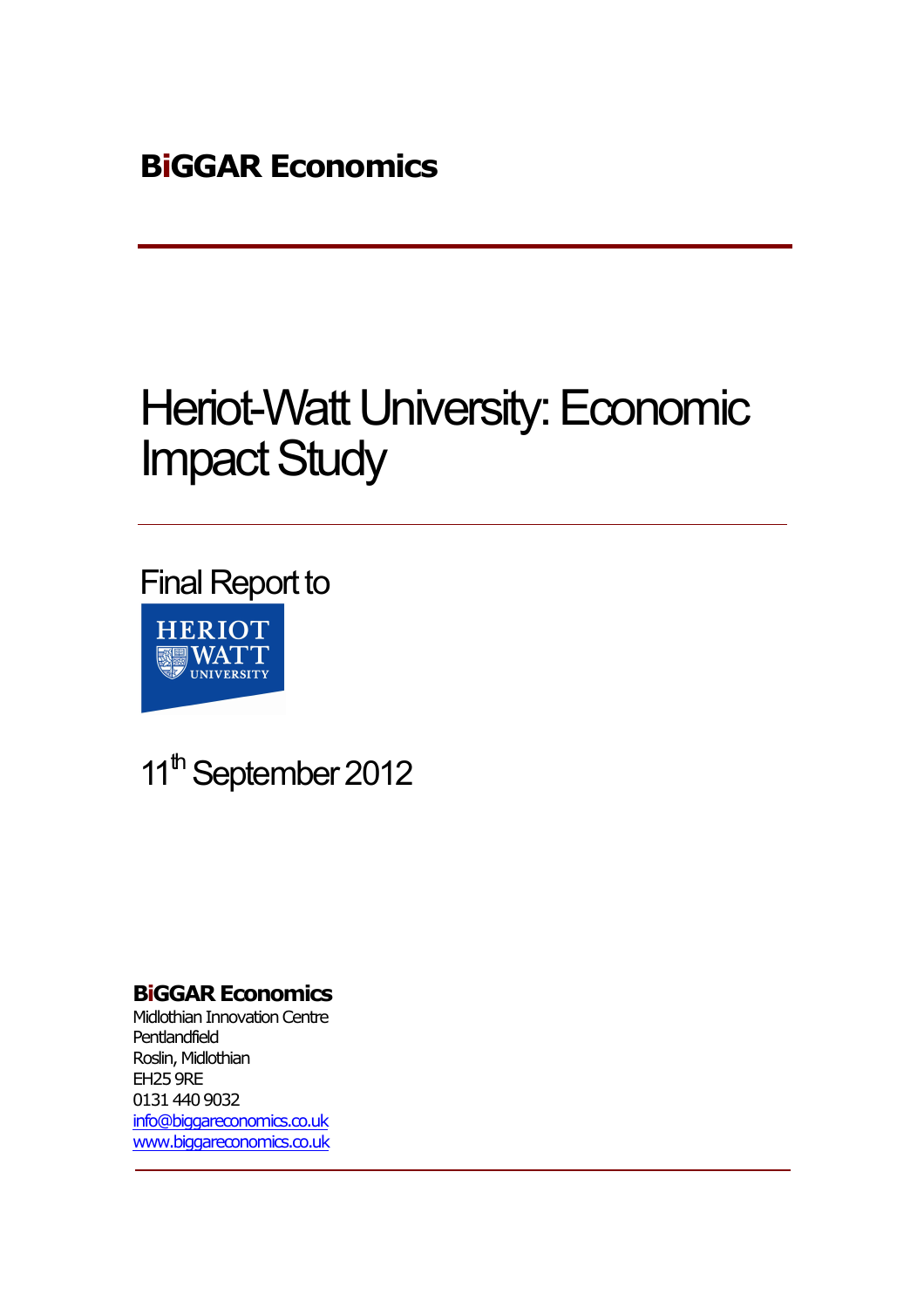### **CONTENTS**

| 8  |  |
|----|--|
| 9  |  |
|    |  |
| 11 |  |
|    |  |
|    |  |

# Page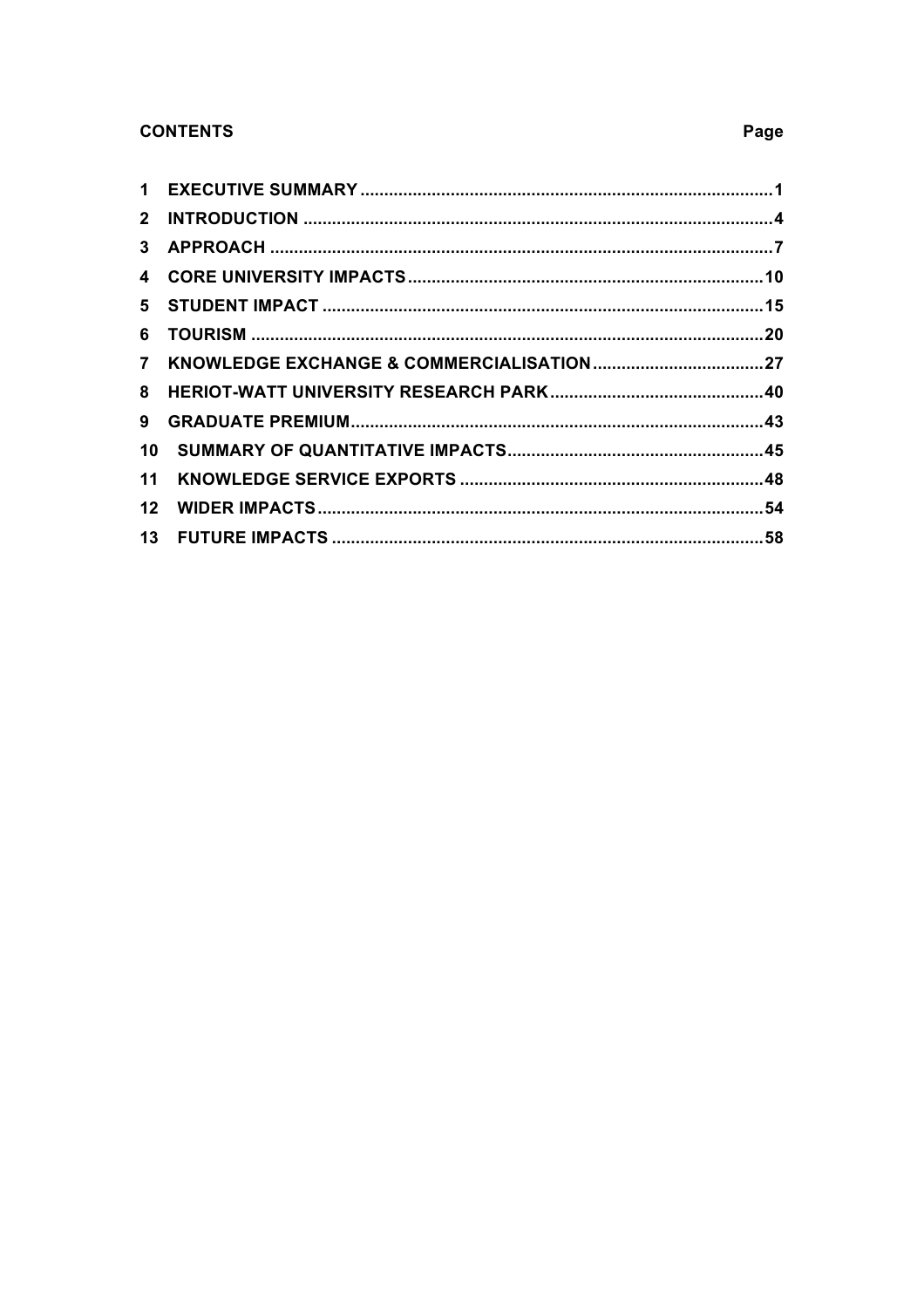# **1 EXECUTIVE SUMMARY**

This report presents the results of an economic impact study of Heriot-Watt University that was undertaken by BiGGAR Economics in summer 2012.

# **1.1 Key Findings**

The key findings of this report are that Heriot-Watt University:

- generates £278.2 million Gross Value Added (GVA) for the Scottish economy each year and supports 6,254 jobs;
- generates 10% of Scotland's educational exports but receives around 4% of Scottish public funding for higher education:
- attracts £73.9 million income from overseas and a further £28.1 million from the rest of the UK;
- accounts for nearly 6% of the GVA of the Orkney economy and supports more than 2% of employment on the Islands;
- makes a substantial, direct contribution to eight of the Scottish Government's National Performance Indicators;
- has a distinctive approach to industry engagement that directly enhances the competitiveness of the Scottish economy and is expected to generate significant benefits for Scottish businesses in the years ahead;
- graduates will earn 14% more over their life-times than graduates from other higher education institutions;
- will generate at least a further £22.7 million GVA per year and support a minimum of 779 more jobs in the Scottish economy over the next seven years if it achieves its strategic objective of doubling international activity; and
- will generate at least a further £36.6 million GVA per year and support a minimum of 321 more jobs in the Scottish economy over the next two years if it maintains current levels of industry engagement.

# **1.2 Summary of Findings**

The study considers the impact of the University's four campuses in Edinburgh, the Scottish Borders, Orkney and Dubai. It also considers the impact affiliates such as the Edinburgh Business School, the Edinburgh Conference Centre and the Heriot-Watt University Research Park. The sources of economic impact considered are:

- core impacts arising from the University's day-to-day activity;
- impacts generated by Heriot-Watt students;
- tourism impacts generated by visitors to the University and its students and staff;
- knowledge exchange and commercialisation impacts resulting from the University's engagement with industry and exploitation of intellectual property;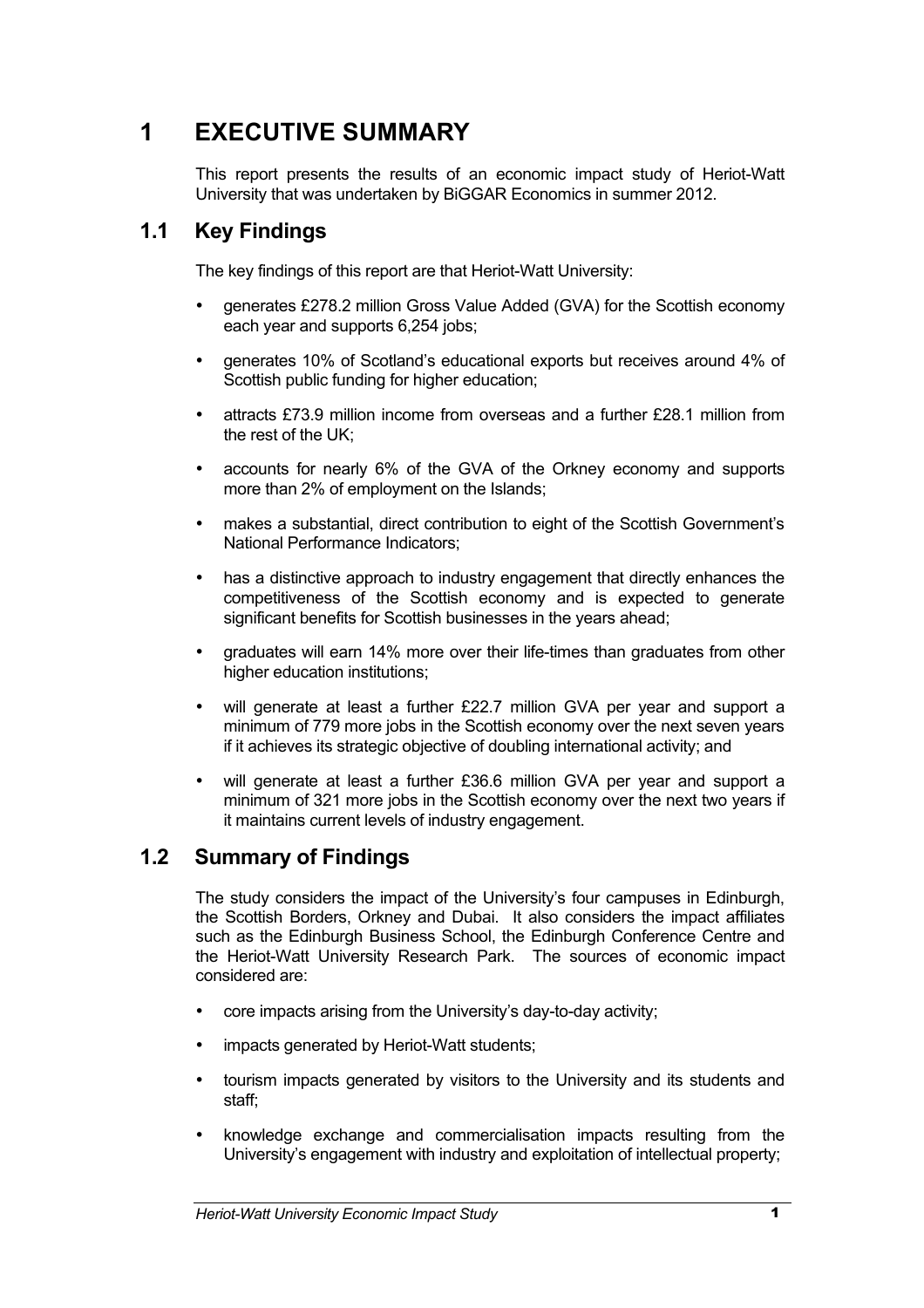- impacts generated by companies based on the Heriot-Watt University Research Park; and
- the additional life time earnings of graduates from the University.

Taken together total quantifiable economic impact of Heriot-Watt described in this report amount to:

- £179.9 million GVA and 3,829 jobs in Edinburgh and the Lothians;
- £7.6 million GVA and 223 jobs in the Borders;
- £8.8 million GVA and 119 jobs in Orkney;
- £278.2 million GVA and 6,254 jobs in Scotland; and
- £30.5 million GVA and 693 jobs in the Emirates.

This implies that every £1 of income received by the University generates £1.85 GVA for the Scottish economy. It also implies that every £1 funding that the University receives from the SFC generates £8.07 GVA for the Scottish economy.

After the direct impact of the University's day-to-day activity, the single largest source of impact is knowledge exchange and commercialisation activity, which contributes £56.5 million GVA to the Scottish economy each year and supports 605 jobs.

The University also generates £43.5 million GVA and supports 1,613 jobs as a result of student expenditure and part time work. Visitors to the University and its students and staff generate a further £5.1 million GVA each year and support 382 tourism related jobs while the Heriot-Watt University Research Park generates £44.9 million GVA each year and supports a further 440 jobs. In addition it is estimated that each year Heriot-Watt graduates who live in Scotland earn £166.1 million of additional income as a result of possessing a degree from the university.

The University also makes a significant contribution to the competitiveness of the Scottish economy by undertaking industry relevant research and successfully transferring this to industry. It also directly contributes to eight of the 50 National Performance Indicators identified by the Scottish Government. Specifically, it helps to:

- increase the number of businesses in Scotland:
- increase exports from Scotland;
- improve Scotland's reputation;
- improve the skill profile of the Scottish population;
- improve levels of educational attainment;
- increase the proportion of graduates in positive destinations;
- increase physical activity; and
- reduce Scotland's carbon footprint.

A key defining feature of Heriot-Watt University is the high level of international activity it undertakes. Half of the overseas students who are awarded a Scottish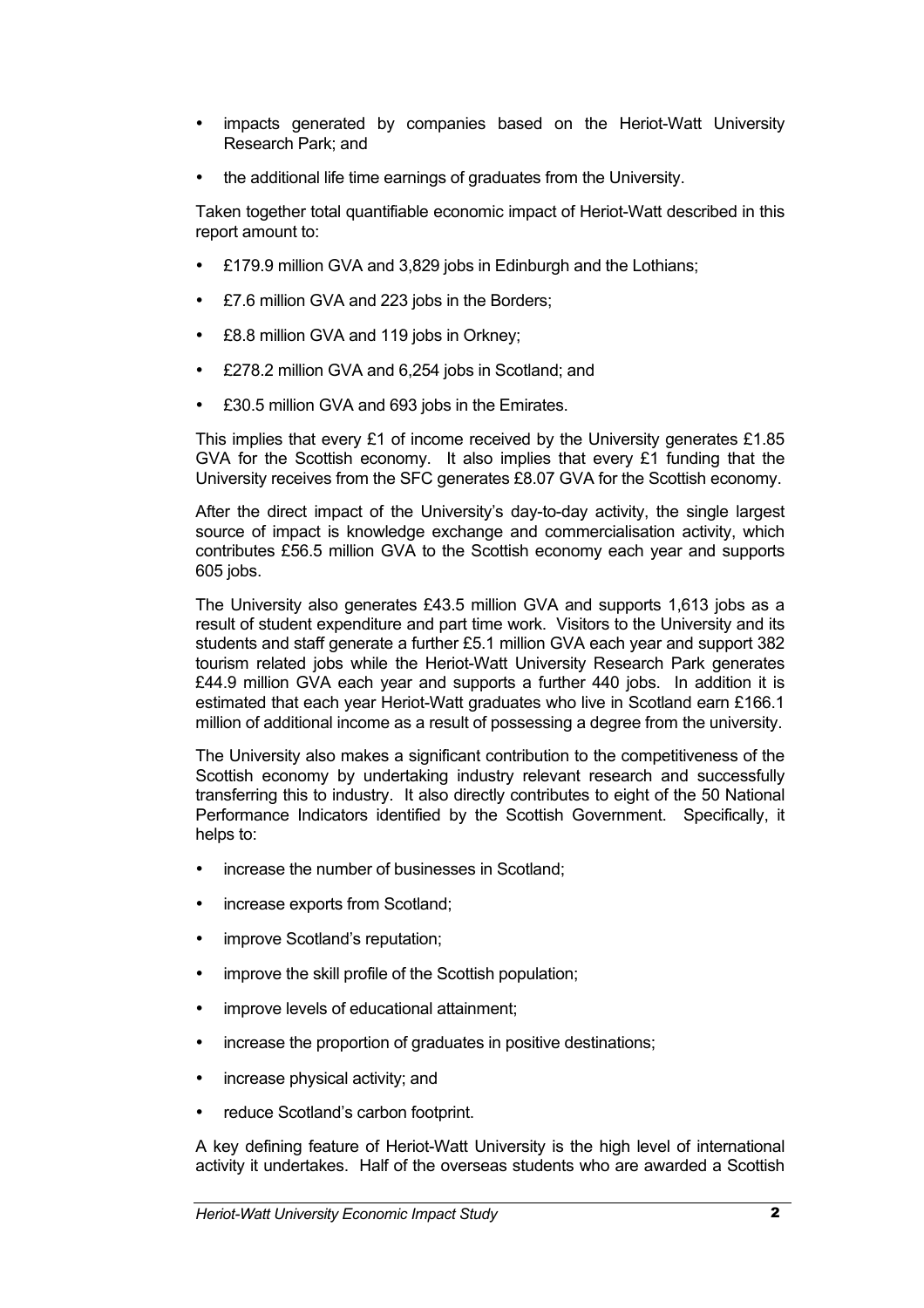degree each year, obtain it from Heriot-Watt University and the University is committed to the strategic target of doubling income from international activities over the next seven years.

It is estimated that in 2011/12 the University received £43.2 million from overseas sources and £13.7 million from the rest of the UK. In addition to this, international students studying at the University spend £22.4 million each year in the Scottish economy, international visitors spend a further £5.8 million in the Scottish tourism sector and the University receives around £2.3 million in collaborative research funding from overseas companies. In total these exports amount to £73.9 million each year.

Heriot-Watt University aims to double the amount of income from international activity over the next seven years. Achieving this objective would add an additional £22.7 million GVA per year to the Scottish economy and support a further 779 jobs. It would also increase the total value of exports from the University to £135.0 million per year.

In 2009 the University significantly increased engagement with industry. By 2014 this activity is expected to generate at least a further £36.6 million GVA per year and support a minimum of 321 more jobs in the Scottish economy.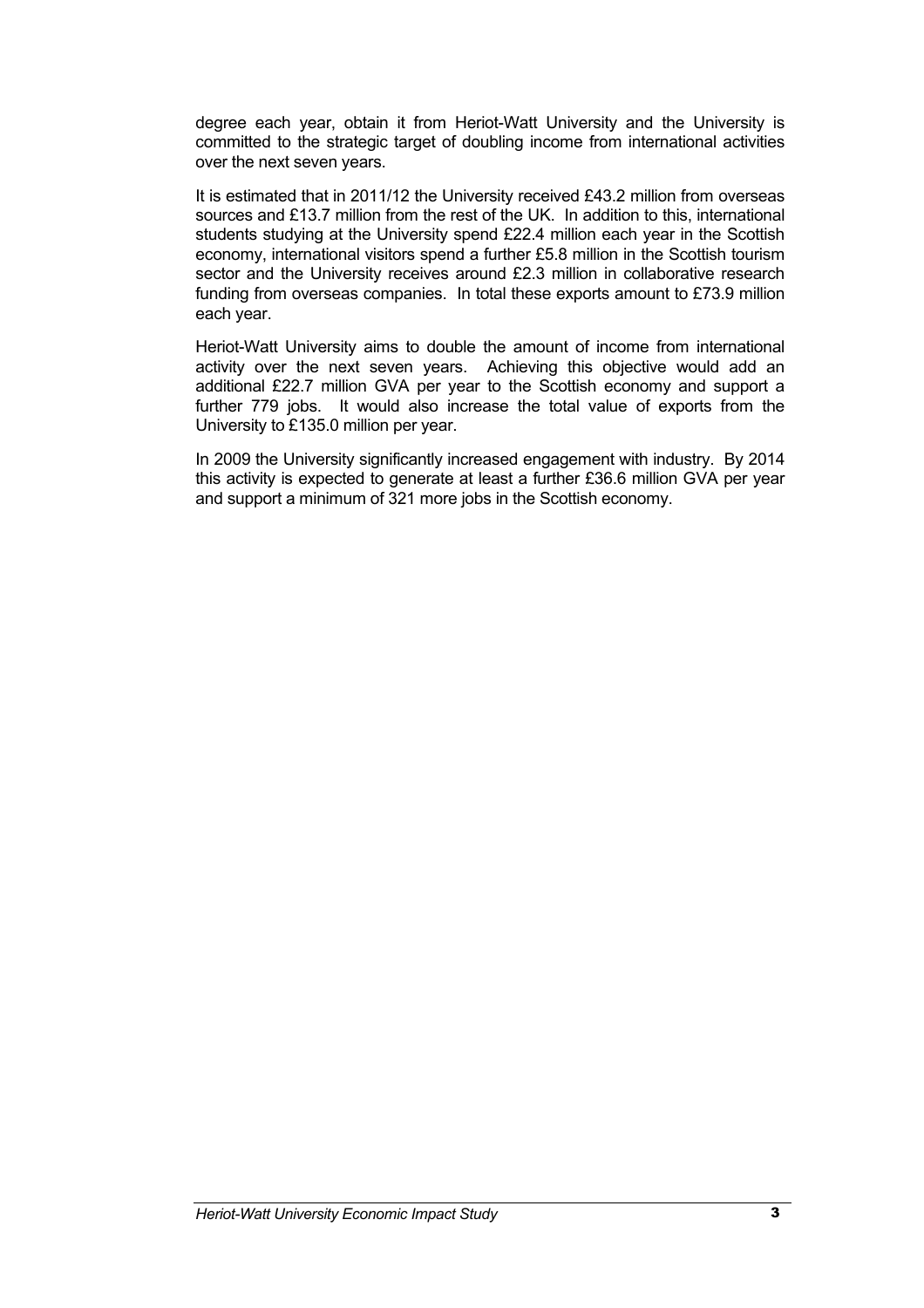# **2 INTRODUCTION**

This report presents the results of an economic impact study of Heriot-Watt University undertaken by BiGGAR Economics in the summer of 2012.

# **2.1 Heriot-Watt University**

Heriot-Watt University began life in 1821 as the School of Arts of Edinburgh and was established as Heriot-Watt University in 1966. In 2011/12, the University had 8,305 UK based students, 1,764 UK based staff and income of £150.4 million. Today the University is considered one of the leading higher education institutions in the UK and was named as the Scottish University of the Year for 2011/12 by the Sunday Times University Guide.

From the outset the University has had a strong focus on providing industry relevant education and training. The University continues this tradition today by maintaining close relationships with a variety of industrial partners. Another distinctive feature of Heriot-Watt University is the institution's strong international focus. Around one third of students studying at Heriot-Watt University's Scottish campuses come from 124 countries outside the UK and the University.

Heriot-Watt University currently operates across four campuses, three in Scotland and one in Dubai.

#### **2.1.1 Riccarton Campus**

Riccarton is the oldest and largest of Heriot-Watt University's four campuses. In 2011/12, 7,595 students were based at the Riccarton campus, of whom 65% were full time under-graduates. The Riccarton campus is set in 380 acres of parkland alongside the University owned Heriot-Watt University Research Park, Edinburgh Conference Centre and Edinburgh Business School (EBS).

The Heriot-Watt University Research Park is located adjacent to the University campus on an extensive, serviced green-belt site. The University offers the ground lease of sites in the park to individual companies, some of which have built their own research facilities on the site. The University also offers space in advance laboratory buildings that are available to lease in units ranging in area from 1,000 square feet upwards.

The Edinburgh Conference Centre is located adjacent to the main reception area at the Riccarton Campus. The centre piece of the Conference Centre are the James Watt Centres which together provide tiered seating for up to 600 delegates, three sub-dividable syndicate rooms and 1,000 square metres of versatile exhibition, conference or function space.

The EBS was founded in 1997 as a wholly owned subsidiary of Heriot-Watt University. From the beginning, the EBS pioneered the development of distancelearning materials. As a result, all of the programmes delivered by the EBS are fully flexible and can be delivered through a combination of self-study, distance learning at one of the University's network of Approved Learning Providers (ALPs) or taught on-campus in Edinburgh. The EBS currently has around 10,000 active students of whom 30% live in the Americas, 25% live in Europe, 20% live in Africa, 15% lie in the Middle East and 10% live in Asia.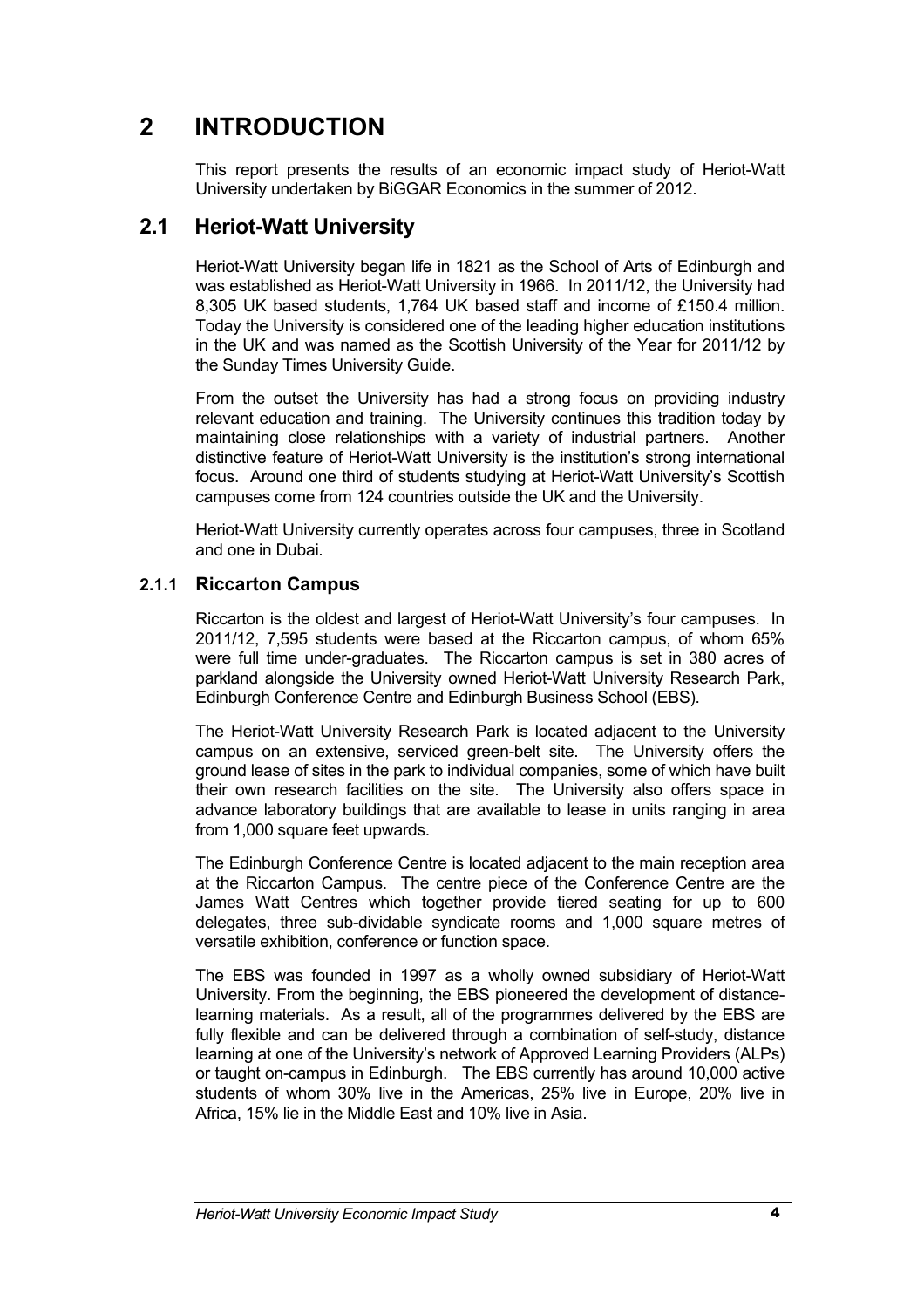#### **2.1.2 Orkney Campus**

Based in Stromness, the Orkney campus is home to the International Centre for Island Technology (ICIT). The Centre was established in 1989 to carry out advanced research, postgraduate training and consultancy in marine resource management. Activity at the Orkney campus is predominantly research driven so the students are relatively small compared to the other three campuses.

#### **2.1.3 Scottish Borders Campus**

In 1998 the University merged with the Scottish College of Textiles to create a new campus in the Scottish Borders. The campus has recently undergone a multi-million pound refurbishment as part of a major co-location project with Borders College. In 2011/12 there were almost 700 students studying at the Borders campus, virtually all of whom were full-time under-graduates.

#### **2.1.4 Dubai Campus**

In 2006 Heriot-Watt University became the first overseas university to open a campus in the Dubai International Academic City. Building on an initial focus on engineering programmes, the campus now provides 42 different under-graduate and post-graduate courses to almost 3,000 students.

# **2.2 Study Objectives**

Heriot-Watt University commissioned BiGGAR Economics Limited to undertake a study of the impact of the University on the wider economy and demonstrate its value as a generator of economic and social outcomes. This study covers the various impacts of Heriot-Watt University including the impacts associated with teaching, student activities, research, tourism, commercialisation, knowledge exchange, community involvement, construction and other activities.

This remainder of this report is structured as follows:

- Chapter three explains the methodology used to calculate the economic impact of the University and presents some of the key assumptions used;
- Chapter four describes the core economic impacts of the University;
- Chapter five describes the impacts of Heriot-Watt students;
- Chapter six describes the tourism impacts of Heriot-Watt;
- Chapter seven describes the knowledge exchange and commercialisation impacts of Heriot-Watt;
- Chapter eight summarises the impacts associated with Heriot-Watt University Research Park;
- Chapter nine estimates the additional life-time earnings of graduates from Heriot-Watt University.
- Chapter ten provides a summary of the quantitative impacts described in chapters three to nine;
- Chapter 11 quantifies the value of exports created and supported by the University;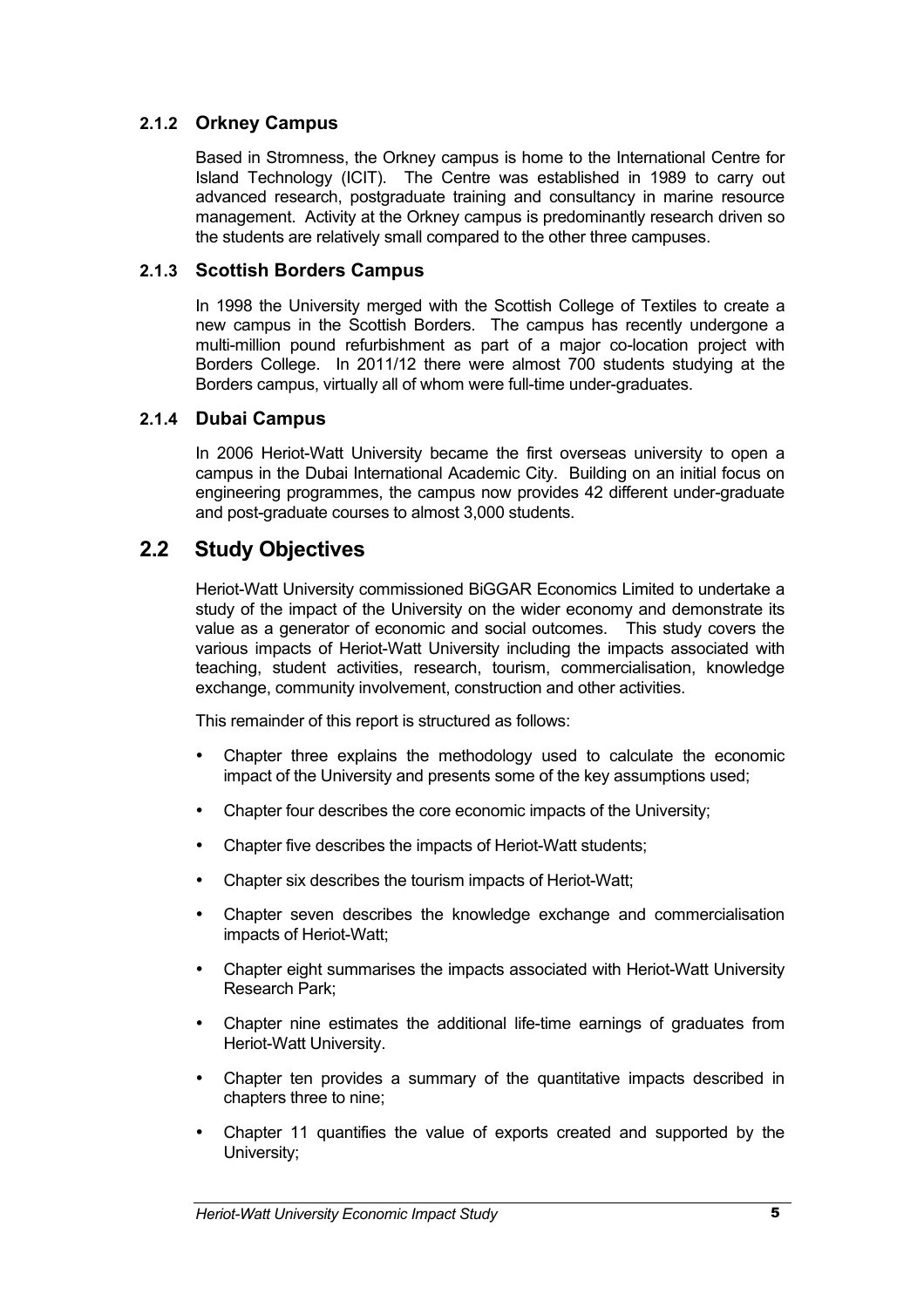- Chapter 12 describes the wider economic impacts of the University; and
- Chapter 13 discusses the potential future impact of Heriot-Watt University.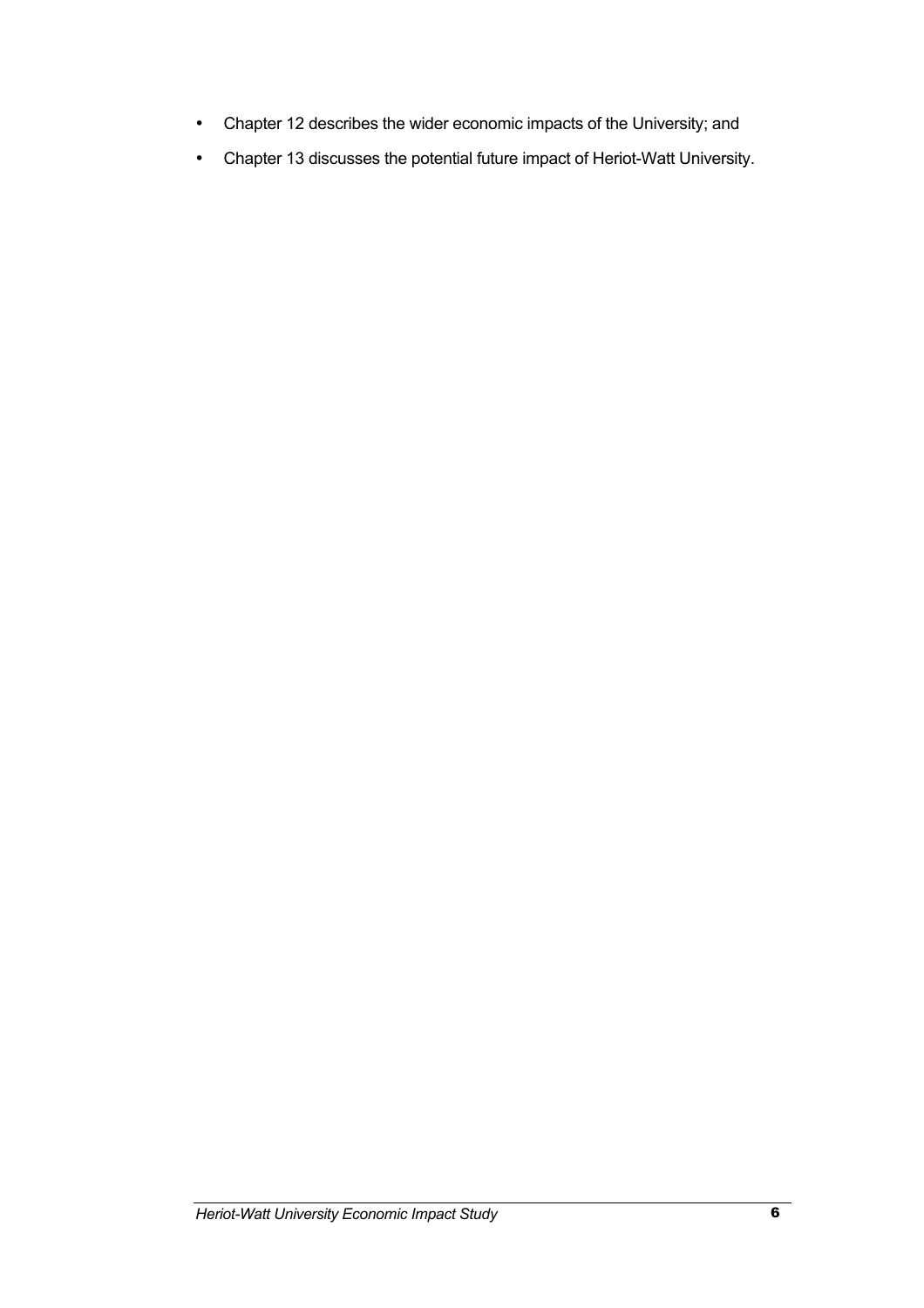# **3 APPROACH**

This chapter describes the approach taken to calculating economic impact in this report.

# **3.1 Sources of Economic Impact**

The sources of economic impact considered in this report include:

- **Core economic impacts –** including the direct employment and GVA created by the university, the impact of the University's expenditure on supplies, the impact of the expenditure of University staff and the impact of capital projects;
- **Student impacts –** including the impact of student spending on accommodation, food, leisure and other activities and the impact of part-time student employment;
- **Tourism impacts**  including the impact of additional visitor expenditure associated with Heriot-Watt, including friends and family visiting students and staff, delegates attending conferences and events at Heriot-Watt and other international visitors to the University;
- **Knowledge exchange and commercialisation impacts**  including the impact of University spin-out companies and technology licensing, student placements, collaborative industrial research, consultancy and start-up companies;
- **Heriot-Watt University Research Park** this considers the impact of current tenants and those that have graduated from the park to relocate to larger premises elsewhere; and
- **Graduate premium –** the value of the additional life-time earnings of graduates from Heriot-Watt University.

# **3.2 Estimating Economic Impact**

Economic impact is reported using two measures:

- **Gross Value Added (GVA)** this measures the monetary contribution that the University, or a particular area of activity undertaken within the University, makes to the economy; and
- **Employment (jobs)** this is the number of full time equivalent (fte) jobs supported by the University, or a particular area of activity.

Three types of quantifiable economic impact are considered in this assessment:

- direct effects economic activity directly supported by the organisation or individual (i.e. the turnover of the University or the spending of university employees) and employment (i.e. staff employed by University or employment supported by the direct spend of a student or tourist);
- supplier (or indirect) multiplier effects the purchases of supplies and services associated with the direct impact and all the resulting purchases of supplies and services down the supply chain that has occurred because of the original purchase; and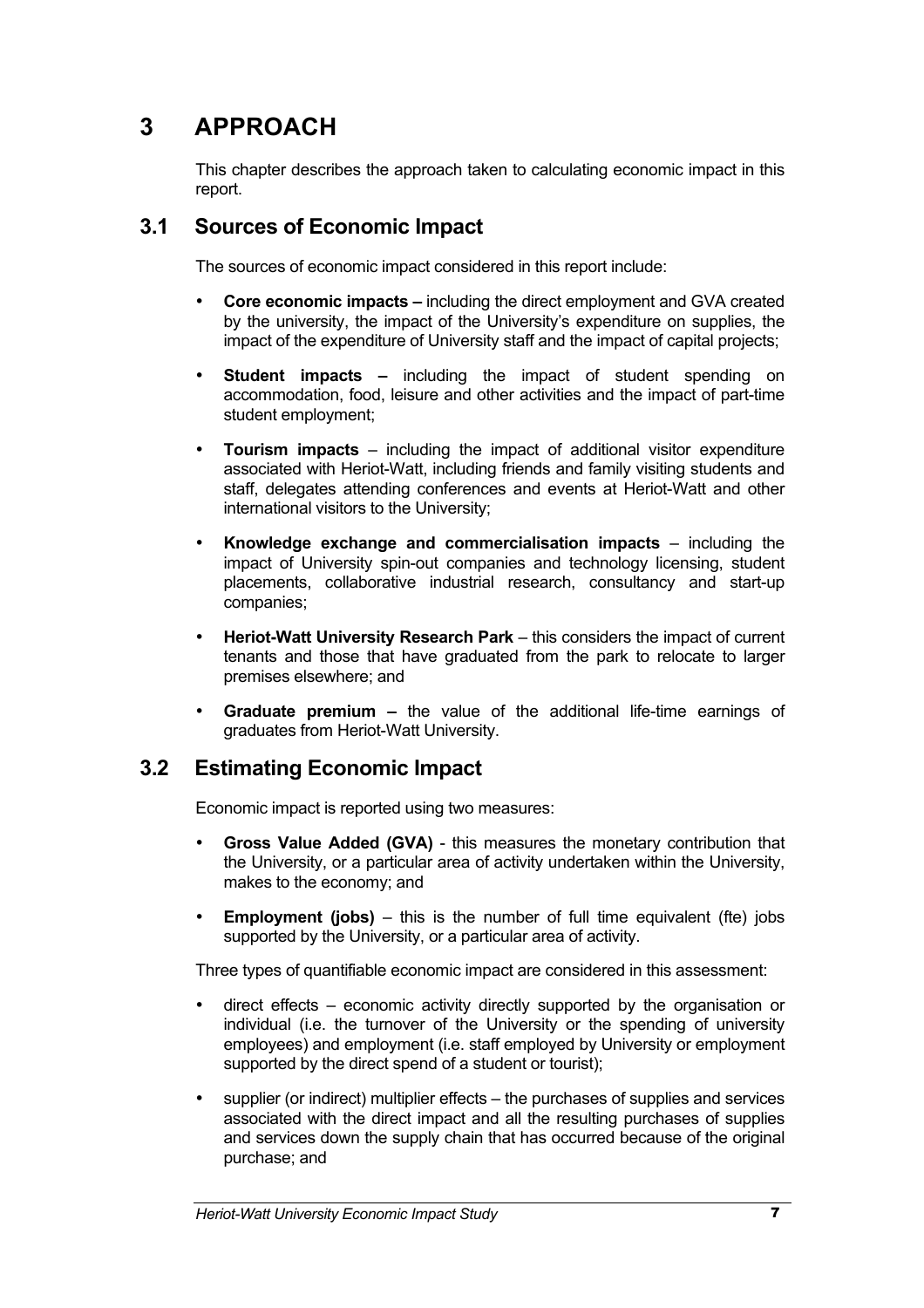• income (or induced) multiplier effects – the expenditure of employees supported by the direct effect and supplier effect.

#### **3.2.1 Calculating Gross Economic Impact**

In this report income and spending are considered analogous to turnover. The approach used to estimate the economic impact of each source of impact varies depending on the information available about the source of impact:

- for impacts where turnover and spending on goods and services are both known (e.g. in calculating direct impact) expenditure on goods and services is subtracted from turnover to give GVA;
- for impacts where only turnover is known, turnover was first of all divided by an estimate of turnover/employee in the relevant sector to obtain an estimate of the employment supported. The number of jobs supported was then multiplied by an estimate of GVA/employee in that sector to obtain an estimate of the GVA generated; and
- for impacts where only employee numbers are known, the number of employees is multiplied by an estimate of GVA per employee to obtain an estimate of GVA.

For all types of impact, estimates of turnover/employee and GVA/employee were obtained from the Business Register and Employment Survey (BRES) 2009 published in 2010.

#### **3.2.2 Gross to Net Impact**

The total of these effects is the gross impact. This needs to be converted to net impact by taking account of:

- $\theta$  leakage this considers how much of the economic activity occurs in the study area. Leakage is accounted for by considering the geographical source of the impact. This study considers the economic impact for five different geographic areas:
	- o Edinburgh and the Lothians;
	- o the Scottish Borders;
	- o Orkney;
	- o Scotland; and
	- o Dubai.
- displacement this takes into account whether and to what extent the activity of the University has resulted in the reduction of activity elsewhere in the study area (e.g. would conferences hosted by the University have been held elsewhere in Edinburgh if the University did not exist, thus reducing the economic impact of other conference facility providers); and
- multipliers these capture the effect of subsequent spending rounds as the initial expenditure is re-spent elsewhere in the economy. This is done by applying GVA and employment multipliers to gross GVA and employment. These were sourced from the Scottish Input Output Tables 2007, published in 2010.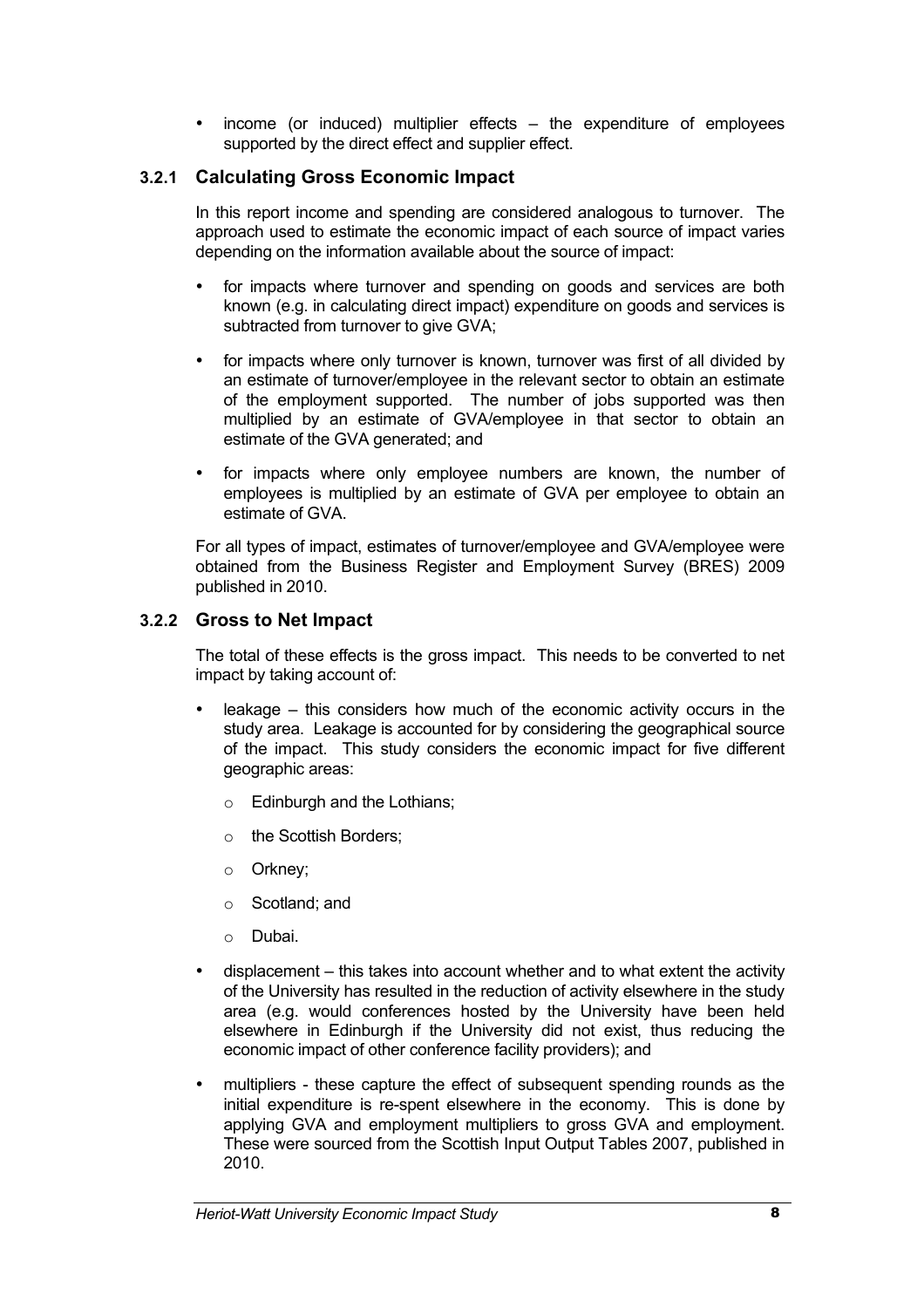The multipliers used in this report are for the Scottish economy as a whole. In order to use these multipliers for different geographical areas it is necessary to adjust them to reflect the relative size of the area concerned. The assumptions used to do this are presented in Table 3.1.

#### Table 3.1 - Direct Impact & Assumptions

|                          | Ed & L | <b>Borders</b> | Orkney |
|--------------------------|--------|----------------|--------|
| % of Scottish multiplier | 33%    | 20%            | 20%    |

*Source: BiGGAR Economics assumptions based on previous experience.*

#### **3.2.3 Economic Impact Outside Scotland**

This report considers the economic impact of Heriot-Watt University's activity in the United Arab Emirates (UAE). As reliable and comparable economic statistics for the UAE are not readily available, this is done by making the assumption that the impact of any given level of activity will be similar in the UAE to what it would be in Scotland. This means for example that the multipliers used for UAE are the same as those use for Scotland. This approach does not take account of differences in income or expenditure patterns between Scotland and Dubai and as such the results for the UAE are less robust than for the other study areas considered in this report. The results are however sufficiently robust to indicate the order of magnitude of University's impact in this part of the world.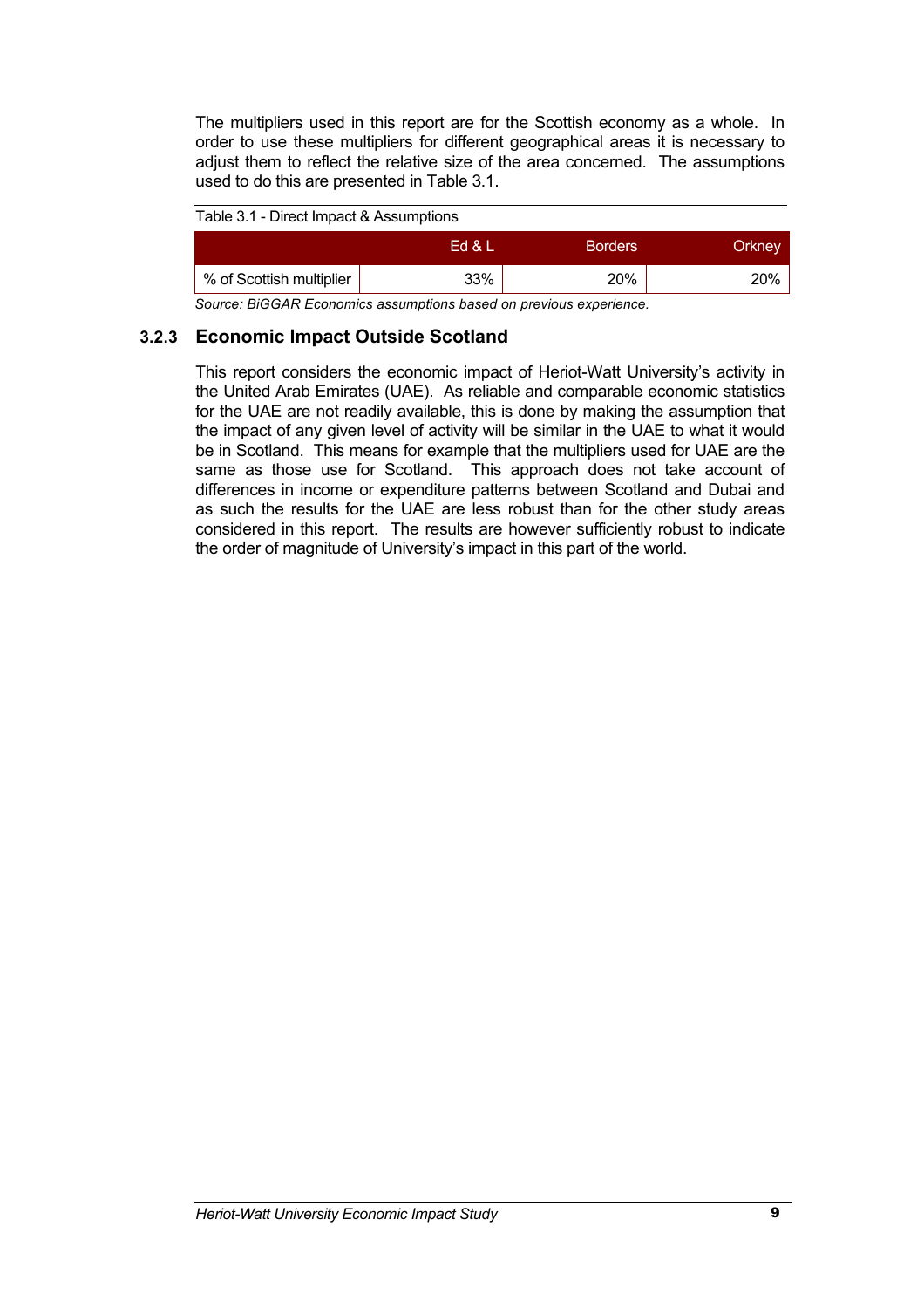# **4 CORE UNIVERSITY IMPACTS**

This section describes the core economic impacts of Heriot-Watt University.

### **4.1 Direct Impact**

The direct impact of an organisation can be measured by subtracting its total expenditure on goods and services from its total income. In 2010/11, the total income of Heriot-Watt University was £150.3 million and total non-staff expenditure amounted to £57.1 million. As the University shares the revenue generated by the Dubai campus with its infrastructure partner in the region, Eikon it is necessary to calculate the direct impact of the Dubai campus separately.

In 2010/11 the University received £11.6 million from the Dubai campus. This implies that the total revenue generated by the University's Scottish campuses was £138.8 million of which 95% is generated by the main Campus at Riccarton. Total non-staff expenditure of the Scottish campuses amounted to £57.1 million. so the direct GVA impact on the Scottish economy is £71.3 million. The direct impact of each of the Scottish campuses can be calculated by assuming that expenditure on supplies is proportionate to income generated.

The income received by the University for operations at its Dubai campus represents 50% of the total revenue generated. This implies that total revenue of the Dubai campus is £23.2 million. By assuming that the ratio of income to supplies is similar in Dubai as it is in Scotland, it can be estimated that approximately £10.4 million is spent on supplies for the Dubai campus. By subtracting this from the total income of the campus it can be calculated that the direct GVA impact of the campus is £12.8 million.

The University directly employs 1,555 fte staff in Scotland and 53 academic staff in Dubai. Other non-academic staff at the Dubai campus are employed by Eikon. Assuming that the ratio of academic to non-academic staff in Dubai is similar to Scotland, it can be estimated that a further 133 non-academic staff are employed in Dubai, bringing total direct employment at the campus to 186.

The direct GVA and employment impacts of each of the four campuses is summarised in Table 4.1.

|                                                    | Scotland | Ed $&$ L | <b>Borders</b> | Orkney | <b>Emirates</b> |
|----------------------------------------------------|----------|----------|----------------|--------|-----------------|
| Total Heriot-Watt Income for<br>2010/11 (£000s)    | 138,750  | 132,284  | 6,129          | 336    | 23,218          |
| % of total (Scottish) income by<br>campus          |          | 95.3%    | 4.4%           | 0.2%   | n/a             |
| Total non-staff expenditure for<br>2010/11 (£000s) | 57,058   | n/a      | n/a            | n/a    | n/a             |
| Direct GVA<br>(E000s)                              | 71,271   | 67,950   | 3,149          | 172    | 12,798          |
| Direct Employment (FTEs)                           | 1,555    | 1,271    | 79             | 9      | 186             |

#### Table 4.1 - Direct Impact & Assumptions

*Source: BiGGAR Economics calculations based on data provided by Heriot-Watt University.*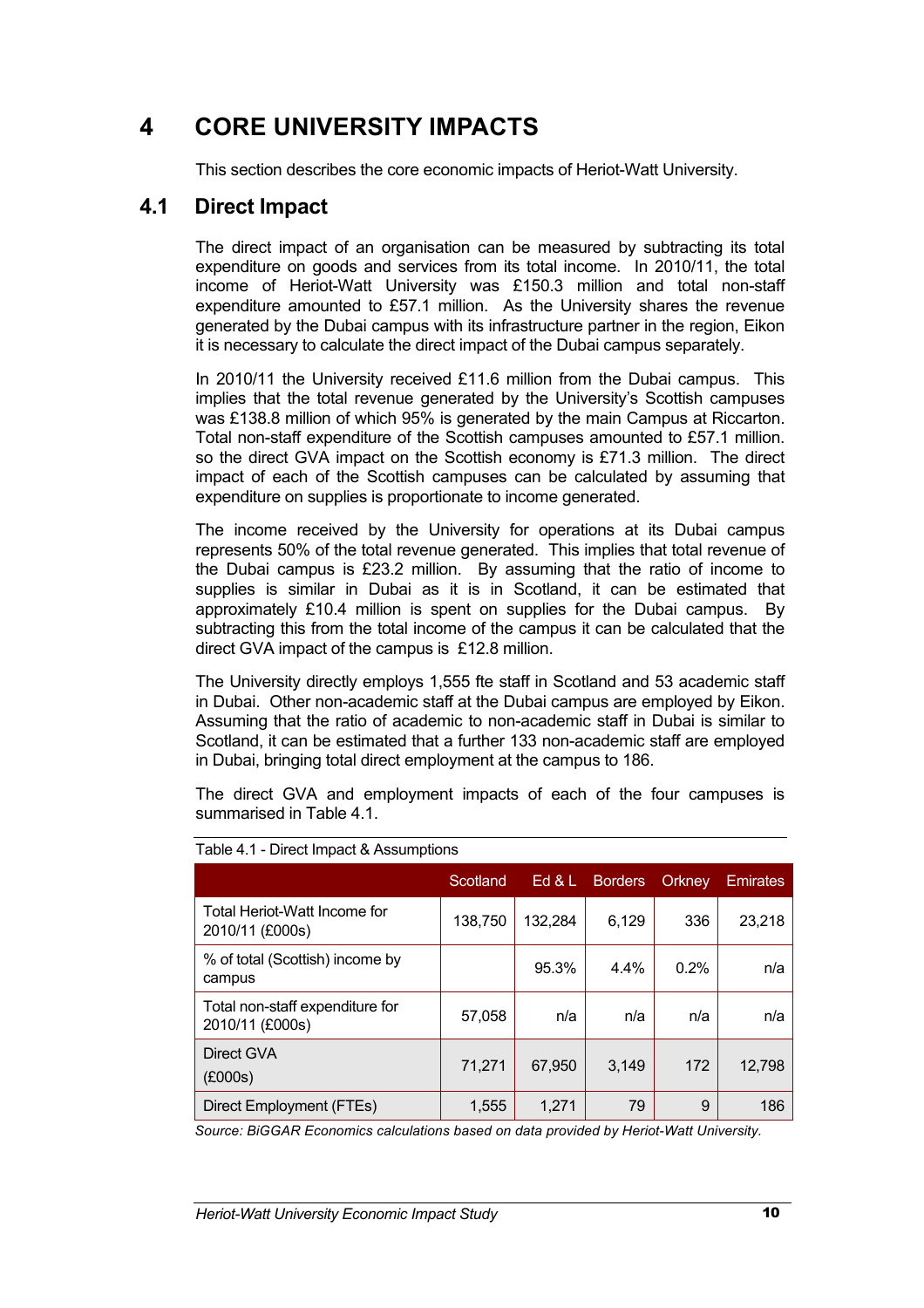# **4.2 Supplier Impact**

Supplier impact is a measure of the economic impact supported by an organisation's expenditure on goods and services. The starting point for estimating this impact is to consider the different types of supplies purchased by the University in a typical year to establish how much is spent in different sectors of the economy. It was then necessary to analyse the University's procurement records to ascertain how much expenditure is made in each of the various study areas.

In 2010/11 Heriot-Watt University recorded £57.1 million on non-staff expenditure. In addition, it was estimated above that £10.1 was spent on supplies for the Dubai campus. Analysis of the expenditure profile of the three Scottish campuses suggests that around 19% of total expenditure is spent in businesses based in Edinburgh and the Lothians, 1% is spent in businesses based in the Borders and less than 1% is spent in businesses in Orkney. This information is not available for the Dubai campus so it is assumed that the campus obtains the same proportion of supplies from businesses in Dubai as the Scottish campuses do from businesses in Edinburgh and the Lothians.

The number of jobs supported by this expenditure was then calculated by dividing the total expenditure in each category by an estimate of turnover/employee in that sector. The GVA impact of this expenditure was then calculated by multiplying the total number of jobs supported by each category of expenditure by an estimate of the GVA/employ in that sector. The indirect impact of this expenditure was then calculated by applying GVA and employment multipliers appropriate to each sector.

The direct impact of this expenditure in each area was calculated by multiplying the total impact by the proportion of expenditure that occurred in each area. The indirect impact of this expenditure in each area was estimated by adjusting the multipliers used in the initial calculation to reflect the relative size of each area.

In this way it can be estimated that the non-staff expenditure of Heriot-Watt University contributes £22.0 million GVA to the Scottish economy and supports 749 fte jobs. A break-down of this impact for each of the different study areas is provided in Table 4.2.

|                                                | Scotland | Ed $&$ L | <b>Borders</b> | Orkney    | <b>Emirates</b> |
|------------------------------------------------|----------|----------|----------------|-----------|-----------------|
| Total non-staff expenditure<br>2010/11 (£000s) |          |          |                | 57,060    | 10,420*         |
| % of expenditure by location                   | 46.8%    | 19.4%    | 1.1%           | $< 0.1\%$ | 3.5%            |
| Direct GVA                                     | 13,492   | 5,591    | 325            | 3         | 1,021           |
| Indirect GVA                                   | 8,578    | 1,172    | 41             | $<$ 1     | 649             |
| Direct Jobs                                    | 487      | 202      | 12             | 0         | 37              |
| Indirect Jobs                                  | 262      | 36       | 1              | 0         | 20              |
| Total GVA (£000s)                              | 22,070   | 6,763    | 367            | 3         | 1,670           |
| Total Employment (FTEs)                        | 749      | 238      | 13             | 0         | 57              |

#### Table 4.2 - Supplier Impact & Assumptions

*Source: BiGGAR Economics calculations based on data provided by Heriot-Watt University. \*Estimated.*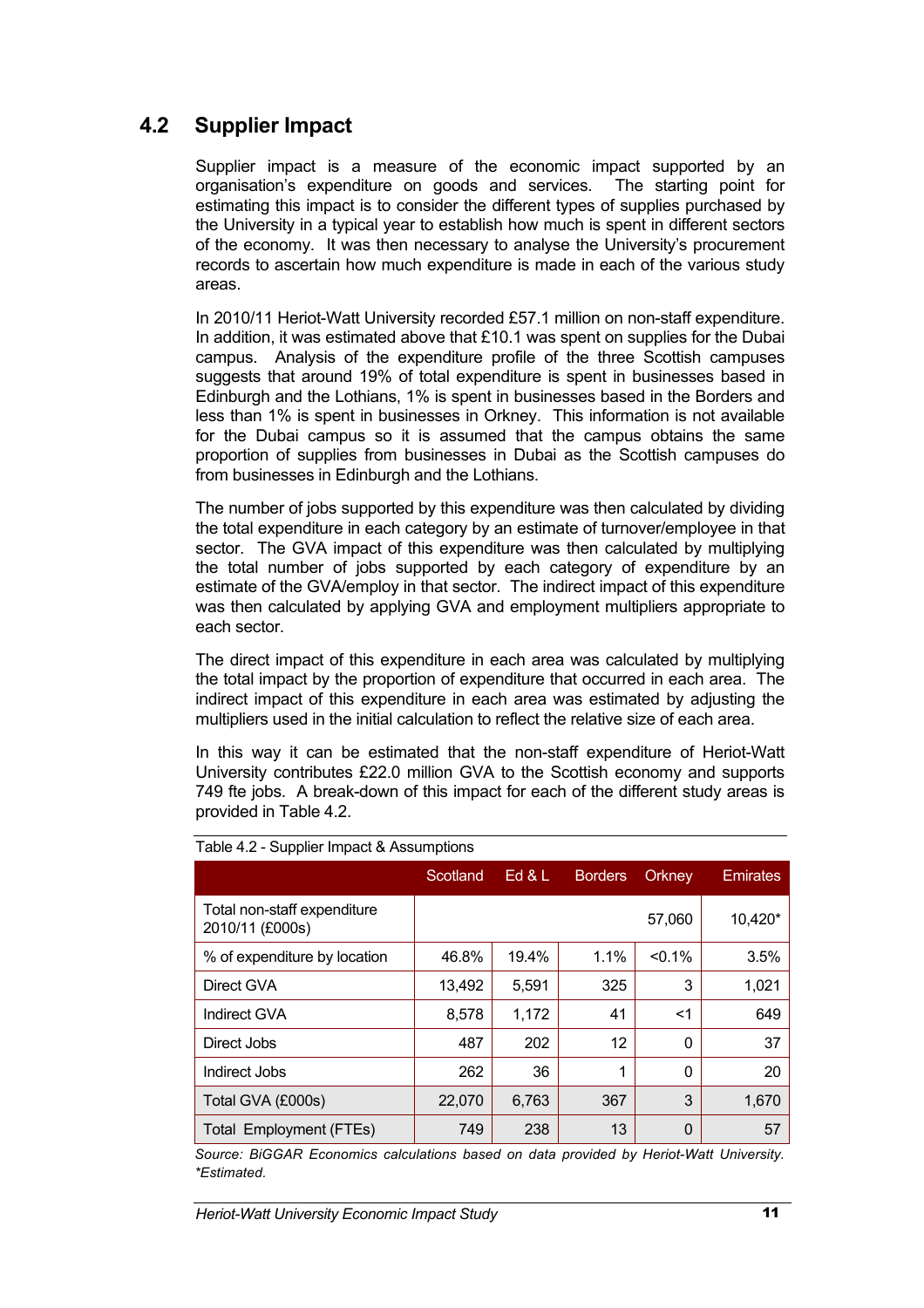# **4.3 Staff Spending Impact**

When staff employed by Heriot-Watt University spend their wages, this stimulates activity elsewhere in the economy. The first step in calculating the impact of this expenditure is to establish where Heriot-Watt employees live and what they are paid using data provided by the University.

In 2011 Heriot-Watt staff received a total of £58.6 million in wages and salaries. By using information held by the University about staff addresses it is possible to estimate where this expenditure goes. In addition to the spending by Heriot-Watt University, it is also necessary to include the salaries of staff employed by Eikon in Dubai. It was estimated above that Eikon employs 133 people in Dubai. By multiplying this number by the average salary of Heriot-Watt employees, it can be estimated that these employees are paid £4.8 million per year.

Next it is necessary to make assumptions about how much of their wages employees living in each area will spend in the area where they live, in the other study areas and elsewhere in Scotland. These assumptions are presented in Table 4.3.

|                  |      |                |        |        | Location of staff spending |                 |
|------------------|------|----------------|--------|--------|----------------------------|-----------------|
| Where staff live | Ed&L | <b>Borders</b> | Orkney | R-Scot | <b>RUK</b>                 | <b>Emirates</b> |
| Lothian          | 35%  | 5%             | $0\%$  | 30%    | 10%                        | $0\%$           |
| <b>Borders</b>   | 20%  | 25%            | 0%     | 25%    | 10%                        | 0%              |
| Orkney           | 0%   | 0%             | 40%    | 30%    | 10%                        | 0%              |
| Rest of Scotland | 10%  | 0%             | 0%     | 60%    | 10%                        | 0%              |
| Rest of UK       | 0%   | 0%             | 0%     | 15%    | 65%                        | 0%              |
| Emirates         | 5%   | 0%             | 0%     | 15%    | 0%                         | 70%             |

Table 4.3 - Staff Spending Assumptions

*Source: BiGGAR Economics calculations based on data provided by Heriot-Watt University. \*it is assumed that all overseas expenditure occurs in the Emirates.*

Using these assumptions it is possible to estimate the total staff expenditure in each study area. Total expenditure in each study area is equivalent to additional turnover for businesses in each study area. By dividing this turnover by a turnover/employee for the whole economy, it can be estimated how many jobs are supported. The GVA of this expenditure can then be calculated by multiplying the number of jobs supported by an estimate of GVA/employee across the whole economy. The impact of subsequent spending rounds is then captured by applying multipliers appropriate to each area.

In this way it can be estimated that the spending of Heriot-Watt University staff contributes £22.7 million GVA to the Scottish economy and supports 658 fte jobs. A break-down of this impact for each of the different study areas is provided in Table 4.4.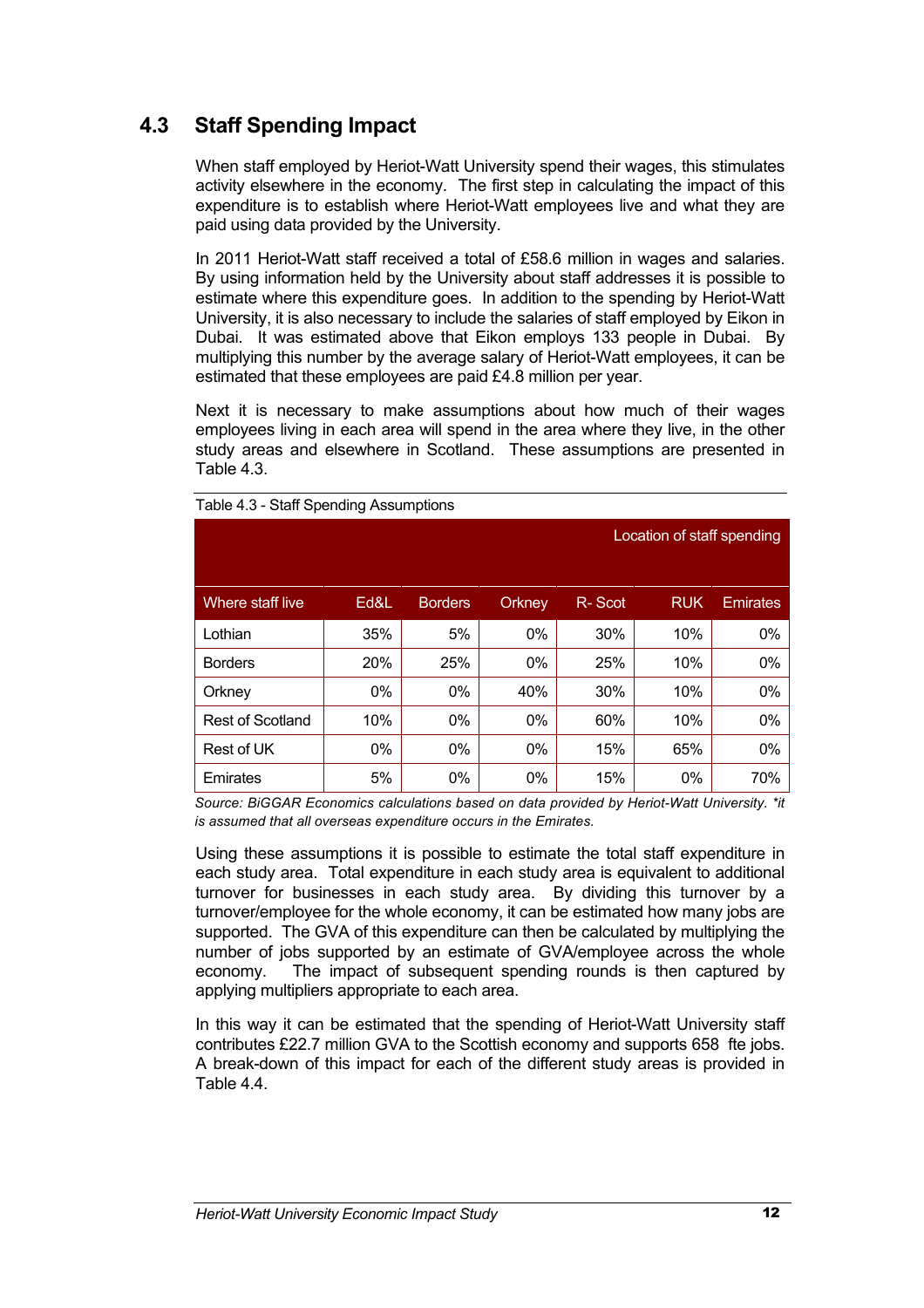#### Table 4.4 – Staff Spending Impact

|                                | Scotland | Ed & L | <b>Borders</b> | <b>Orkney</b> | <b>Emirates</b> |
|--------------------------------|----------|--------|----------------|---------------|-----------------|
| Direct GVA (£000s)             | 12,262   | 5,322  | 908            | 39            | 1,274           |
| Indirect GVA (£000s)           | 10,423   | 1,493  | 154            |               | 1,083           |
| Direct Jobs                    | 330      | 143    | 24             |               | 34              |
| Indirect Jobs                  | 327      | 47     | 5              | 0             | 34              |
| Total GVA (£000s)              | 22,684   | 6,814  | 1,062          | 45            | 2,358           |
| <b>Total Employment (FTEs)</b> | 658      | 190    | 29             |               | 68              |

*Source: BiGGAR Economics calculations based on data provided by Heriot-Watt University. Columns many not add due to rounding.*

# **4.4 Capital Projects Impact**

Each year the University invests in capital projects such as new buildings. This expenditure is equivalent to turnover in the construction sector, which supports construction jobs and contributes GVA to the economy.

As capital expenditure can vary significantly from year to year, this impact is calculated using average capital expenditure over time. Records suggest that on average over the period 2007 – 2011, the University invested £9.7 million per year in capital projects; however, this excludes a number of very significant capital investment projects.

Over the past couple of years for example, the University has invested around £12 million replacing on-campus student accommodation at the Borders campus with a purpose built student village. The University will also be investing £20 million during 2011/12 in new student accommodation at the Riccarton Campus. The University and its partners also invested around £35 million in the development of the Heriot-Watt in Dubai and the Edinburgh Business School has recently invested around £1 million refurbishing the former residence of Adam Smith in the centre of Edinburgh. Taking account of these major projects brings the annual average capital expenditure over the past six years to £21 million per year.

Included within these figures are investments that the University has made in a recent co-location project with Borders College. This project involved developing new buildings and up-grading estate at the Borders campus but it is worth noting that the scale of the University's investment considerably underestimates the full impact of this £32 million project on the Borders economy.

The employment supported by capital expenditure is calculated by dividing expenditure by turnover/employee in the construction sector. The GVA of this is then calculated by multiplying the number of jobs supported by GVA/employee in the construction sector. The effects of subsequent spending rounds are then captured by applying GVA and employment multipliers appropriate to each study area.

In this way it can be estimated that Heriot-Watt University's expenditure on capital projects contributes £12.1 million GVA to the Scottish economy each year and supports 252 fte jobs. A break-down of this impact for each of the different study areas is provided in Table 4.5.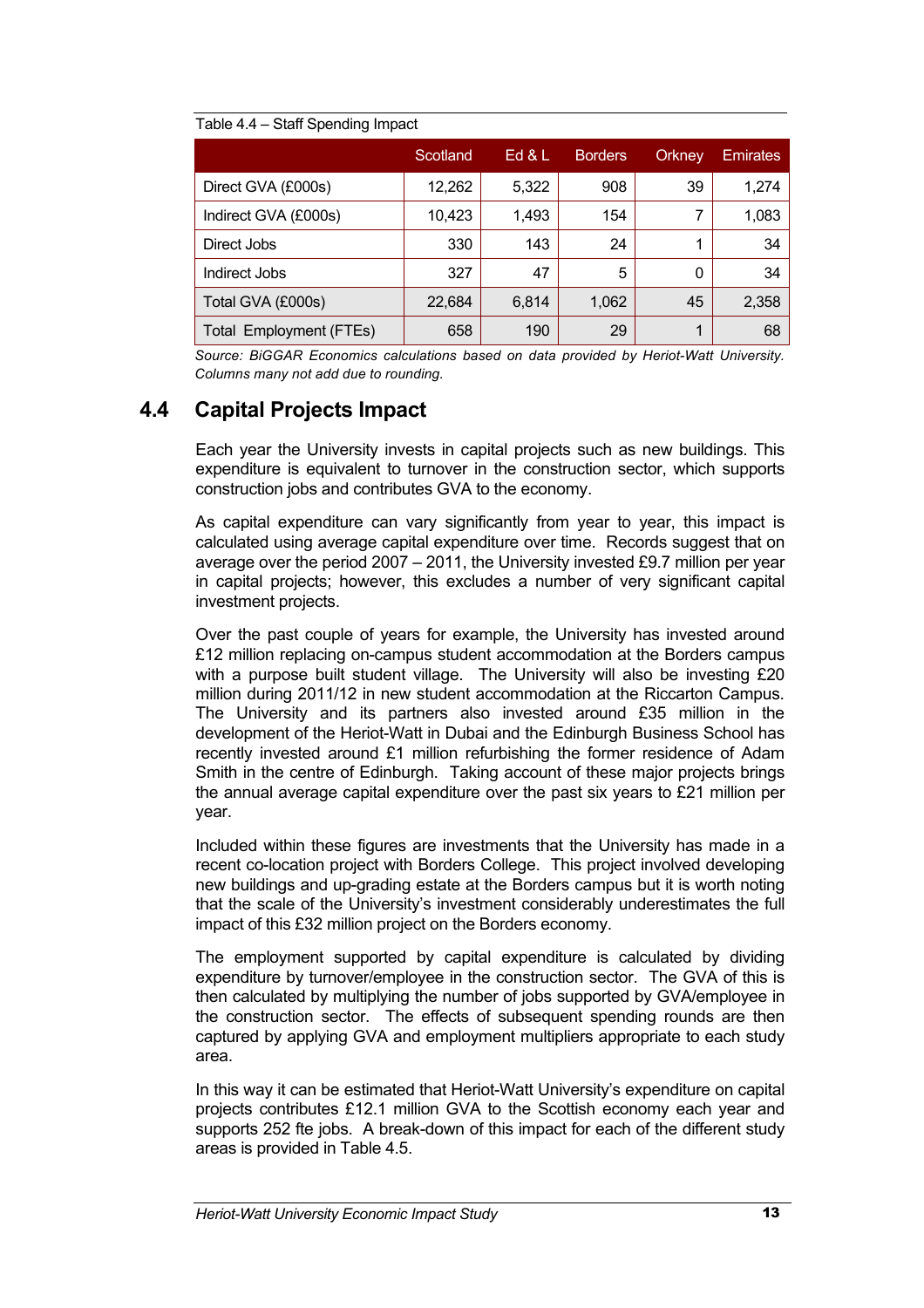| Impact/expenditure                                    | Scotland | Ed 8L  | <b>Borders</b> | Orkney         | Emirates |
|-------------------------------------------------------|----------|--------|----------------|----------------|----------|
| Capital Expenditure by campus<br>(6 yr average £000s) | 15,183   | 12,612 | 2,569          | $\overline{2}$ | 5,833    |
| Direct GVA (£000s)                                    | 5,661    | 4,703  | 958            | 1              | 2,175    |
| Indirect GVA (£000s)                                  | 6,454    | 1,769  | 218            | <1             | 2,480    |
| Direct Jobs                                           | 115      | 96     | 19             | 0              | 44       |
| Indirect Jobs                                         | 137      | 38     | 5              | $\Omega$       | 53       |
| Total GVA (£000s)                                     | 12,115   | 6,472  | 1,176          | 1              | 4,655    |
| Total Employment (FTEs)                               | 252      | 133    | 24             | 0              | 97       |

Table 4.5 – Capital Projects - Impact & Assumptions

*Source: BiGGAR Economics calculations based on data provided by Heriot-Watt University. Capital expenditure at the Dubai campus is undertaken by the University's partner in the region and is therefore excluded from this analysis. Columns many not add due to rounding.*

# **4.5 Summary of Core Impacts**

Taking the impacts discussed in this section together, it can be calculated that the core activity of Heriot-Watt University contributes around £128.1 million GVA to the Scottish economy each year and supports around 3,214 fte jobs. This impact is broken-down for each of the study areas in tablesTable 4.6 andTable 4.7.

| Type of Impact                  | Scotland | Ed $&L$ | <b>Borders</b> | Orkney | Emirates* |
|---------------------------------|----------|---------|----------------|--------|-----------|
| Direct impact (£000s)           | 71,271   | 67,950  | 3,149          | 172    | 12,798    |
| Supplier impact (£000s)         | 22,070   | 6,764   | 367            | 3      | 1,671     |
| Staff spending Impact (£000s)   | 22.685   | 6,814   | 1,062          | 45     | 2,358     |
| Capital projects impact (£000s) | 12,115   | 6,472   | 1,176          |        | 4,655     |
| Total Core Impacts (£000s)      | 128,141  | 88,000  | 5,754          | 222    | 21,481    |

Table 4.6 – Summary of Core Impacts – GVA (£000s)

*Source: BiGGAR Economics economic impact model. Columns many not add due to rounding.*

| Table 4.7 – Summary of Core Impacts – Employment (FTES) |           |       |                |        |           |  |
|---------------------------------------------------------|-----------|-------|----------------|--------|-----------|--|
| Type of Impact                                          | Scotland. | Ed 8L | <b>Borders</b> | Orkney | Emirates* |  |
| Direct impact                                           | 1,555     | 1,271 | 79             | 9      | 186       |  |
| Supplier impact                                         | 749       | 238   | 13             | 0      | 57        |  |
| Staff spending Impact                                   | 658       | 190   | 29             |        | 68        |  |
| Capital projects impact                                 | 252       | 133   | 24             |        | 97        |  |
| <b>Total Core Impacts</b>                               | 3,214     | 1,832 | 146            | 10     | 408       |  |

| Table 4.7 - Summary of Core Impacts - Employment (FTEs) |  |  |
|---------------------------------------------------------|--|--|
|                                                         |  |  |
|                                                         |  |  |

*Source: BiGGAR Economics economic impact model. Columns many not add due to rounding.*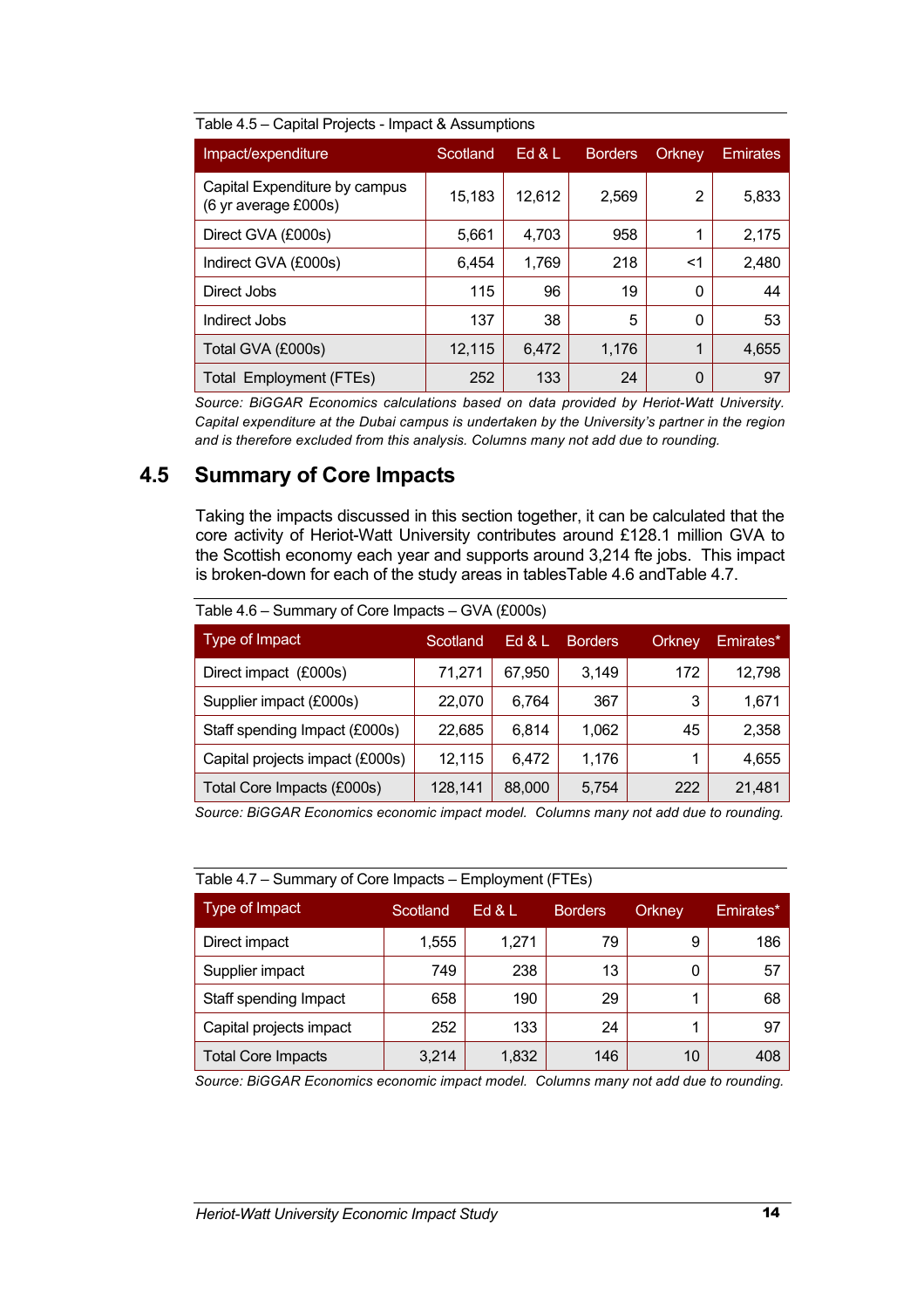# **5 STUDENT IMPACT**

This chapter estimates the impacts associated with students at Heriot-Watt University.

# **5.1 Student Spending Impact**

Each of the students at each of Heriot-Watt University's four campuses spends money in the local economy on things like accommodation, food and socialising. This expenditure helps to generate GVA and support employment in businesses near the campuses and in the wider economy. In order to calculate this impact, it is necessary to establish:

- how much students spend;
- where they spend it; and
- what they spend it on.

The answer to the first of these questions depends on some extent on where students live while they are at university. Students who live in a privately rented flat for example can expect to spend considerably more than students who live at home with their parents. The first step in calculating this impact is therefore to establish how many students live in each area and what type of accommodation they stay in. Information for the Riccarton and Borders Campuses is summarised in Table 5.1.

| Assumption                    | Riccarton | <b>Borders</b> |
|-------------------------------|-----------|----------------|
| Student Accommodation 40 week | 1,239     | 200            |
| Student Accommodation 51 week | 361       |                |
| <b>Private Let</b>            | 4,676     | 296            |
| Living with parents           | 1.319     | 197            |
| Total                         | 7,595     | 693            |

Table 5.1 – Number of students in each campus by accommodation type

*Source: Basic Student Budget – 2012/13, Heriot-Watt University. Columns many not add due to rounding.*

As there is no university owned accommodation on Orkney, it is assumed that all students at the campus live in privately rented accommodation. It is assumed that all students attending the Riccarton campus who live in privately rented accommodation, rent accommodation in Edinburgh and the Lothians but it is assumed that 75% of students attending the Edinburgh campus who live at home, live in Edinburgh and the Lothians. It is also assumed that 75% of students attending the Borders campus who live in privately rented accommodation, rent accommodation in Edinburgh and the Lothians and that 75% of students attending the Borders campus who live at home, live in Edinburgh and the Lothians. It is assumed that all of the others live somewhere else in Scotland.

Information about the accommodation choices of students in Dubai is not available to this study so it is assumed that 50% of students are normally resident in Dubai and continue to live at home during their studies. It is assumed that the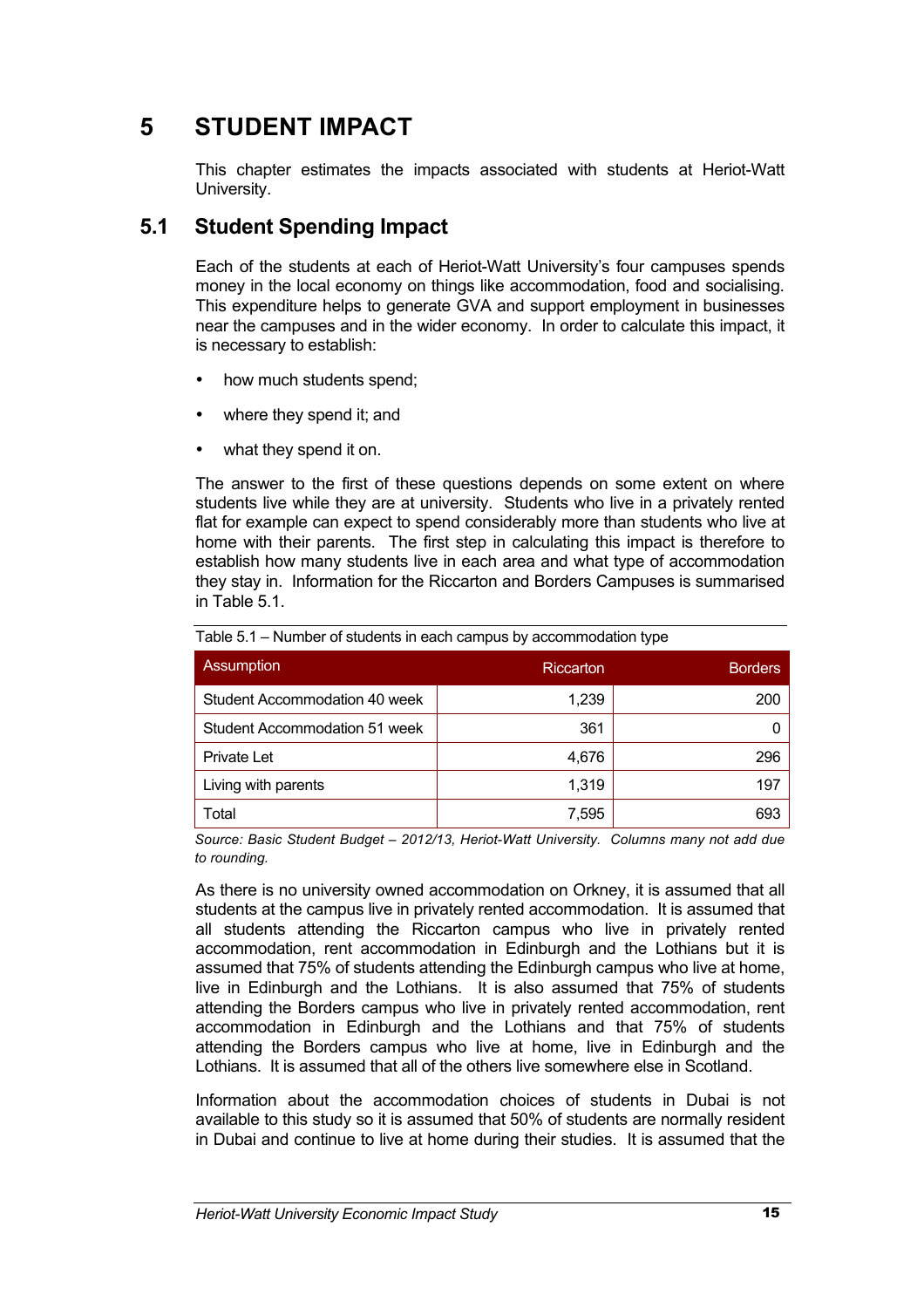other 50% of students are normally resident elsewhere in the world and rent private accommodation in Dubai while they study.

Next it is necessary to calculate how much each type of student spends and what they spend it on. This can be done using information that the University provides to students about costs of living. This information is replicated in Table 5.2.

| <b>Type of Expenditure</b> | Living on Campus | Living in a Rented Flat |
|----------------------------|------------------|-------------------------|
| Hall fees/rent             | £4,009           | £3,900                  |
| Gas/electricity            | n/a              | £480                    |
| Food                       | £1,600           | £1,440                  |
| Insurance                  | n/a              | £90                     |
| Laundry                    | £120             | n/a                     |
| Clothing                   | £300             | £300                    |
| Travel                     | n/a              | £360                    |
| Books & equipment          | £250             | £250                    |
| Socialising                | £1,400           | £1,260                  |
| Mobile phone               | £300             | £315                    |

Table 5.2 – Student Costs of Living

*Source: Basic Student Budget – 2012/13, Heriot-Watt University.* 

It is assumed that students who live at home do not pay any rent, utility bills or food but that their other expenditure is the same as other students. As income from university owned accommodation has already been included as part of the core impacts described in the previous section, expenditure on accommodation by students who live on campus is excluded from this analysis in order to avoid double counting. It is assumed that students at the Dubai campus have a similar expenditure profile to students in Scotland.

Using this information it is possible to estimate how much students spend on different types of expenditure in each of the study areas. Each type of expenditure is then divided by an estimate of turnover/employee in the relevant sector in order to produce an estimate of the number of jobs supported. The number of jobs supported by each type of expenditure is then multiplied by an estimate of GVA/employee in the relevant sector to produce an estimate of the GVA generated by each type of expenditure. The number of jobs and GVA generated by each type of expenditure is then added together to produce an estimate of the total GVA and employment impact of student spending in each study area. The effects of subsequent spending rounds are then captured by applying appropriate multipliers.

In this way it can be estimated that spending by Heriot-Watt students contributes £30.5 million GVA to the Scottish economy and supports 940 fte jobs. A breakdown of this impact for each of the different study areas is provided in Table 5.3.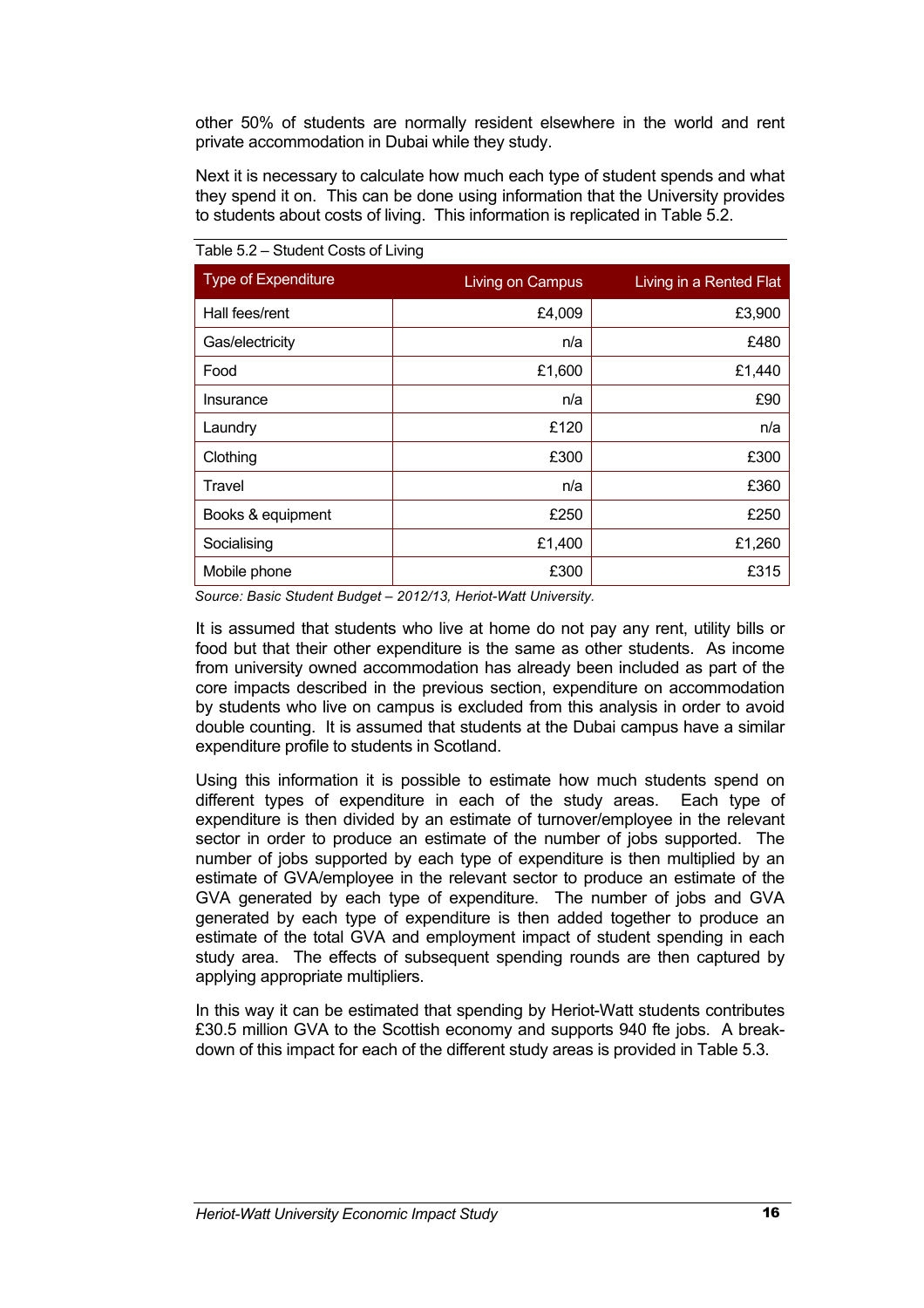|                                | Scotland | Ed 8L  | <b>Borders</b> | Orkney | Emirates* |
|--------------------------------|----------|--------|----------------|--------|-----------|
| Direct GVA                     | 22,742   | 21,318 | 1,031          | 48     | 6,720     |
| Indirect GVA                   | 7,773    | 2,404  | 70             | 3      | 2,297     |
| Direct Jobs                    | 624      | 569    | 37             | 1      | 189       |
| Indirect Jobs                  | 317      | 95     | 4              | 0      | 96        |
| Total GVA (£000s)              | 30,515   | 23,723 | 1,101          | 51     | 9,017     |
| <b>Total Employment (FTEs)</b> | 940      | 664    | 41             | 2      | 286       |

*Source: BiGGAR Economics calculations based on data provided by Heriot-Watt University. Columns many not add due to rounding.*

# **5.2 Part-Time Student Employment Impact**

Students also have an impact on the economy where they live as a result of taking part-time employment, which contributes to the GVA of the businesses that employ them. A recent survey by the University suggests that around 44% of the student population of Heriot-Watt University work part-time during term time. This study relates only to students at the University's Scottish campuses.

No information is available about whether and to what extent students at the Dubai campus undertake part-time work while studying; however, consultations with staff in the region suggest that there are various cultural factors that will make this relatively uncommon. For this reason this section only considers the impact of part-time work is undertaken by students at the three Scottish campuses.

Information about the number of hours worked by students can be obtained from a 2010 study undertaken by the National Union Of Students  $(NUS)^1$ . This study shows that 32% of students who work part-time while studying work for less than 10 hours a week, 49% work for between 10 and 20 hours a week, 14% work for between 20 and 30 hours a week and 3% work more than 30 hours a week. By combining these proportions it can be calculated that, on average, students with a part-time job work just over 14 hours a week. It is assumed that students in parttime jobs will be paid the national minimum wage of £6.08 per hour.

Using this information it can be calculated that students at Heriot-Watt University work a total of 2.1 million hours each year. This is equivalent to around 1,235 fte jobs. It is however possible that if students were not available to fill these jobs, some of them would be taken by other people in the labour market. In previous similar studies undertaken by BiGGAR Economics, it has been assumed that this displacement effect would be minimal since students often take low-paid jobs with irregular hours that may be unattractive to others in the labour market.

The current economic climate means that this may no longer be the case and that higher levels of unemployment may make these jobs relatively more attractive to non-student workers. For this reason, a 50% displacement factor has been applied – i.e. it is assumed that 50% of the part-time work undertaken by students would be undertaken by someone else if the students were not available. This means that part-time work undertaken by students at Heriot-Watt is equivalent to around 618 fte jobs. These assumptions are summarised in Table 5.4.

 $1$  National Union of Students (2010), Still in the Red.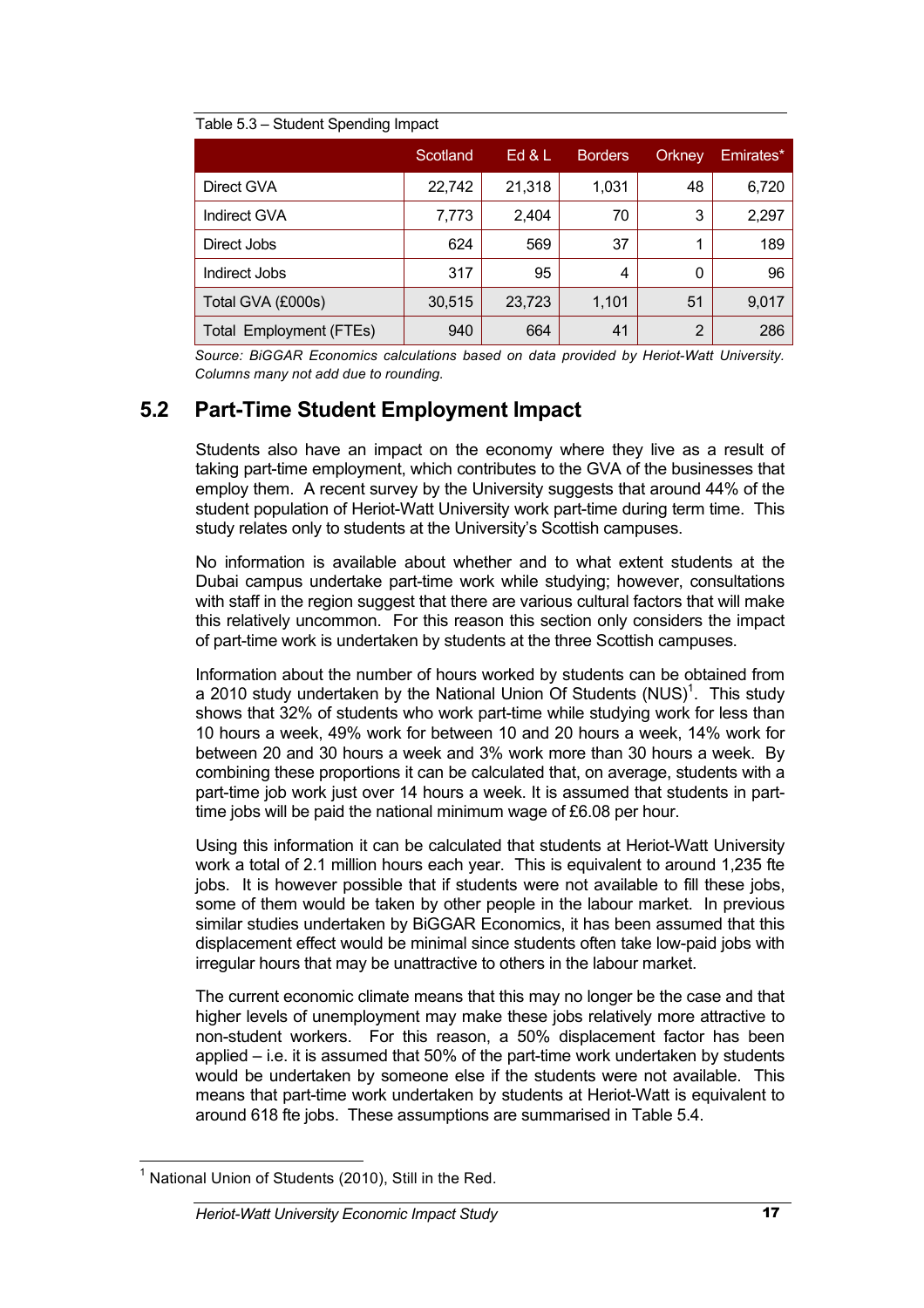#### Table 5.4 – Student Work Assumptions

| Assumption                                | <b>Value</b> | Source                              |
|-------------------------------------------|--------------|-------------------------------------|
| Proportion of students who work part-time | 44%          | <b>Heriot-Watt University</b>       |
| Average number of hours worked            | 14.2         | <b>NUS</b>                          |
| Hourly rate                               | £6.08        | <b>BiGGAR Economics assumption</b>  |
| Displacement effect                       | 50%          |                                     |
| Additional fte jobs supported             | 618          | <b>BIGGAR Economics calculation</b> |

The turnover associated with these jobs is then calculated by multiplying the number of employees by the average turnover/employee in sectors that typically employ students (i.e. accommodation, food services, arts, entertainment and retail). The GVA of this expenditure is then calculated by multiplying the number of additional jobs by the average GVA per employee in those sectors.

The GVA and employment impact in each area is then calculated by multiplying the total GVA and employment impact by the proportion of students who live in each of the study areas. Appropriate multipliers for each study area are then applied in order to capture the effects of subsequent spending<sup>2</sup>.

In this way it can be estimated that the part-time employment of Heriot-Watt University students contributes £13.0 million GVA to the Scottish economy and supports 673 fte jobs. A break-down of this impact for each of the different study areas is provided in Table 5.5

| Impact                         | Scotland   | Ed $&$ L  | <b>Borders</b> | Orkney |
|--------------------------------|------------|-----------|----------------|--------|
| Direct GVA                     | 9,518,271  | 8,467,880 | 652,984        | 19,484 |
| Indirect GVA                   | 3,444,226  | 1,011,165 | 47,257         | 1,410  |
| Direct Jobs                    | 464        | 413       | 32             |        |
| Indirect Jobs                  | 209        | 61        | 3              | <1     |
| Total GVA (£)                  | 12,962,496 | 9,479,045 | 700,241        | 20,894 |
| <b>Total Employment (FTEs)</b> | 673        | 474       | 35             |        |

Table 5.5 – Student part-time work Impact

*Source: BiGGAR Economics economic impact model. Columns many not add due to rounding.*

# **5.3 Summary of Student Impacts**

Taking the impacts discussed in this section together, it can be calculated that the expenditure of Heriot-Watt students and the part-time work they do during term time contributes around £43.5 million GVA to the Scottish economy each year and supports around 1,613 fte jobs. This impact is broken-down for each of the study areas in tables Table 5.6Table 5.7.

 $2$  As student expenditure has already been counted in the previous section, type 1 multipliers are used here as these only capture the supplier impact of subsequent spending rounds.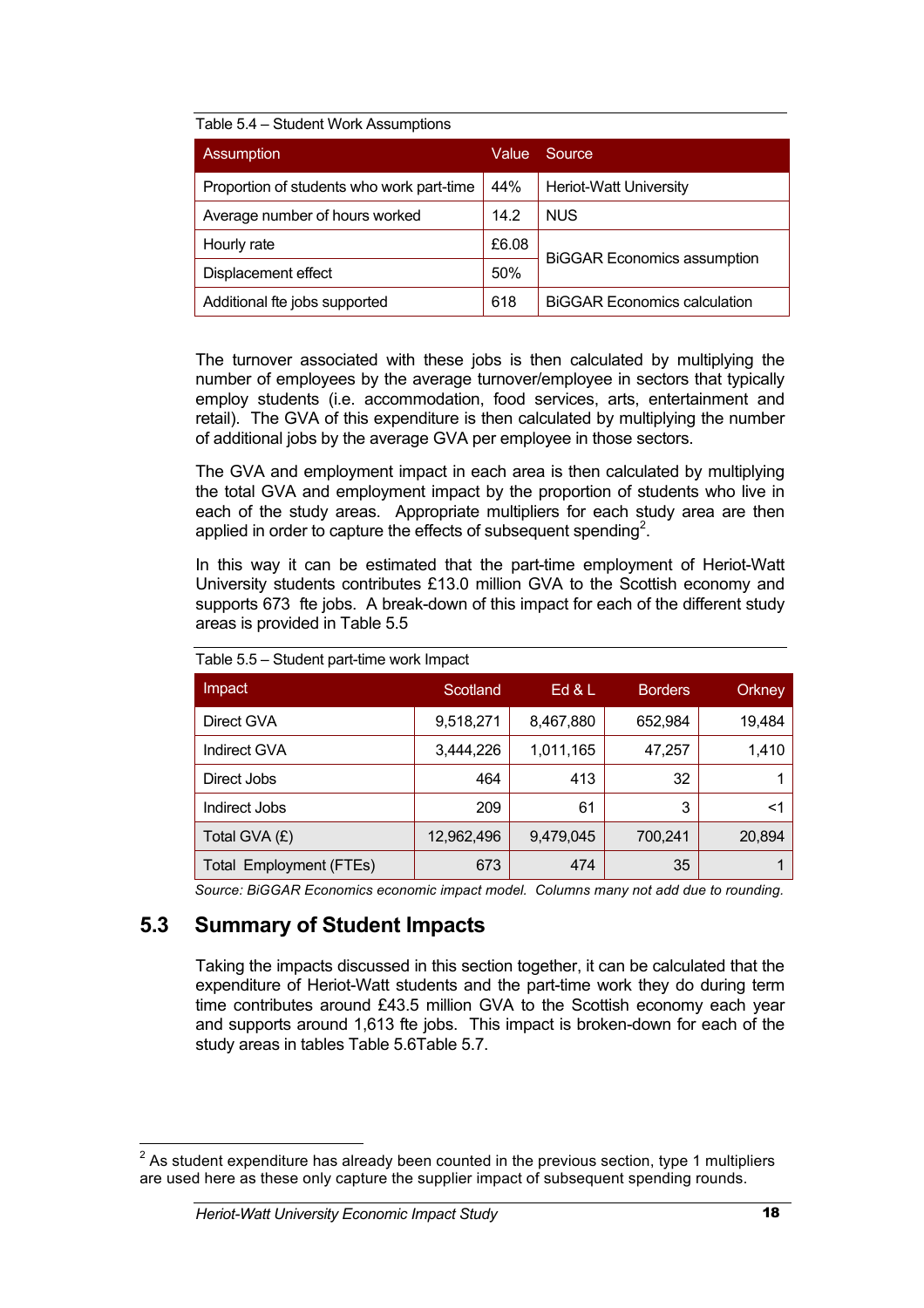| Table 5.6 – Summary of Student Impacts – GVA (£000s) |  |
|------------------------------------------------------|--|
|------------------------------------------------------|--|

| Type of Impact               | Scotland | Ed & L | <b>Borders</b> | Orkney | <b>Emirates</b> |
|------------------------------|----------|--------|----------------|--------|-----------------|
| Student spending             | 30,515   | 23,723 | 1,101          | 51     | 9,017           |
| Student work                 | 12,962   | 9.479  | 700            | 21     | n/a             |
| <b>Total student impacts</b> | 43,478   | 33,202 | 1,802          | 72     | 9.017           |

*Source: BiGGAR Economics economic impact model. Columns many not add due to rounding.*

# Table 5.7 – Summary of Student Impacts – Employment (FTEs)

| Type of Impact        | Scotland | Ed & L | <b>Borders</b> | Orkney | <b>Emirates</b> |
|-----------------------|----------|--------|----------------|--------|-----------------|
| Student spending      | 940      | 664    | 41             |        | 286             |
| Student work          | 673      | 474    | 35             |        | n/a             |
| Total student impacts | 1,613    | 1.138  | 76             | 2      | 286             |

*Source: BiGGAR Economics economic impact model. Columns many not add due to rounding.*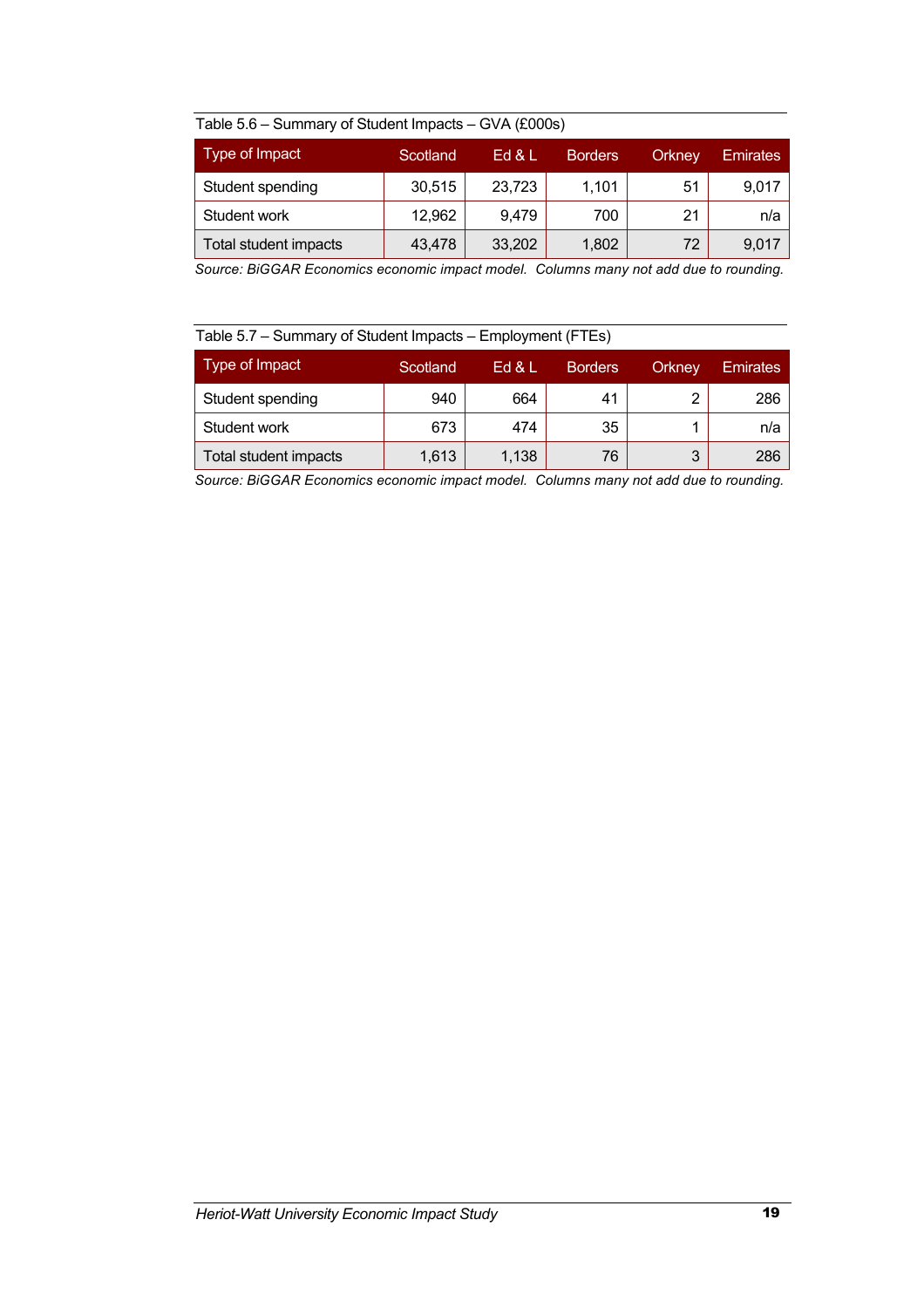# **6 TOURISM**

This section considers the impact of tourism activity associated with Heriot-Watt University.

# **6.1 Sources of Tourism Impact**

Tourism impacts are generated when people who are not normally resident in an area visit that area because of the University. These impacts are generated by:

- friends and family visiting students and staff;
- people attending conferences and events hosted at Heriot-Watt University;
- overseas visitors attending meetings with people at the University; and
- visiting international students attending seminars and graduation ceremonies.

#### **6.1.1 Tourism Impact Approach**

The starting point for estimating the economic impact of these visitors is to calculate how much each type of visitor spends while they are in Scotland. This expenditure is equivalent to additional turnover in the tourism sector so the number of jobs supported by this expenditure can be estimated by dividing total expenditure in each area by turnover/employee in the accommodation and food services sector. The GVA contributed by this expenditure is then calculated by multiplying the number of jobs supported by GVA/employee in the sector. The effect of subsequent spending rounds are then captured by applying multipliers appropriate to the study area. This approach is used for each of the different types of impact described in this section.

# **6.2 Visits from Friends and Family**

Heriot-Watt University currently has a total of 10,082 students and staff, many of whom have moved away from their normal place of residence in order to attend the University. While working or studying at the University, it is expected that friends or family who are also not normally resident in the local area will visit many of these people – for example a large number of visitors come to Edinburgh each year to attend graduation ceremonies. The expenditure of these visitors generates GVA and supports jobs in the local tourism sector.

In order to calculate this impact it is first of all necessary to calculate how many visits students and staff of Heriot-Watt University receive. This is done using information compiled by VisitScotland on the total number of UK and overseas tourist who visit friends and family in Scotland every year. These numbers are then divided by the total population of Scotland to provide an estimate of the average number of UK and overseas visitors received by each resident of Scotland. The estimates are then multiplied by the number of staff and students at Heriot-Watt in order to estimate how many UK and overseas visitors come to Scotland to visit friends and family at the University.

VisitScotland also provides data about the average expenditure of UK and overseas tourists who come to Scotland to visit friends or family. The expenditure of these visitors can therefore be calculated by multiplying this expenditure by the number of UK and overseas visitors received by staff and students at each campus.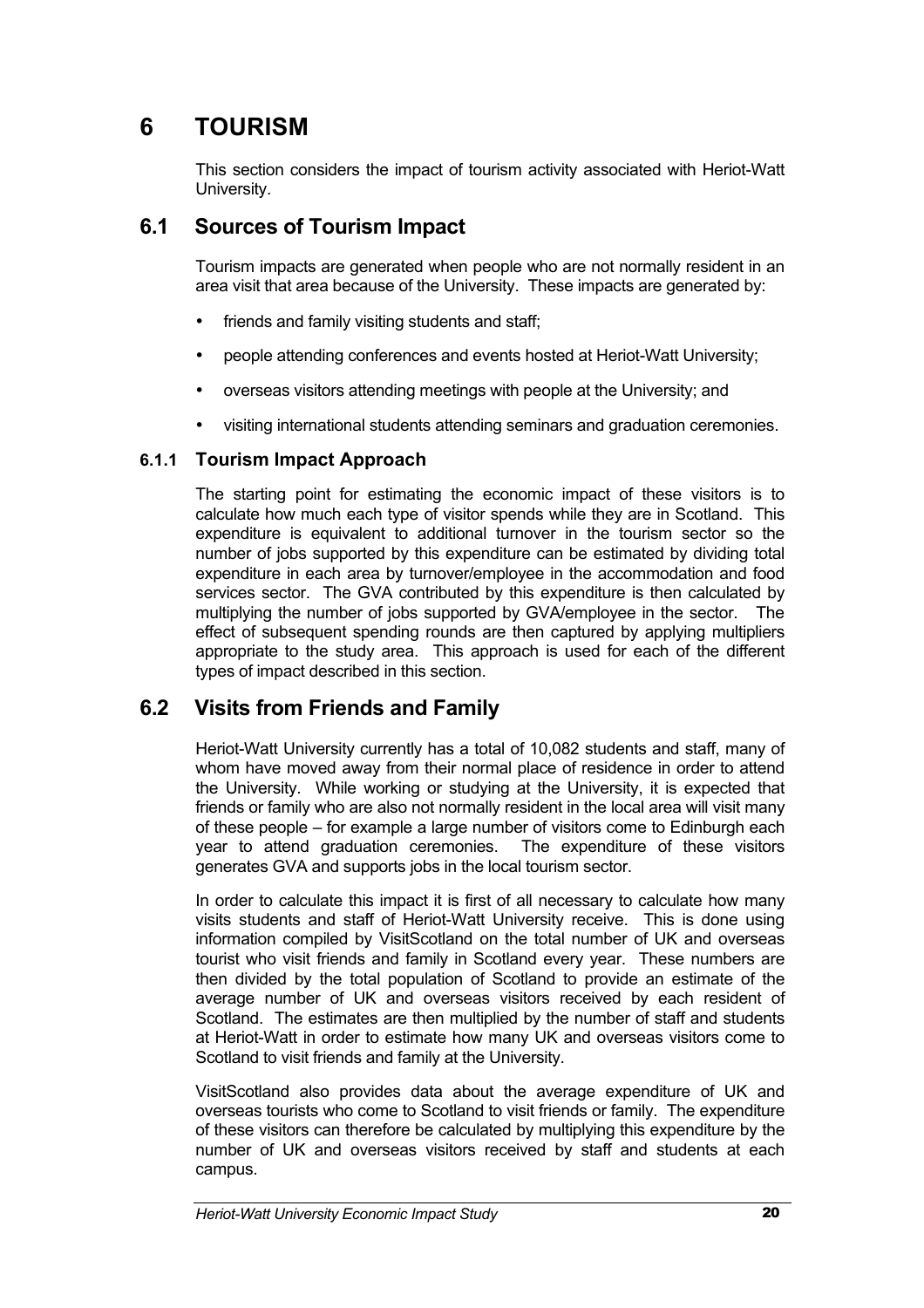In this way it can be estimated that students and staff at Heriot-Watt University receive a total of 3,834 visits from friends and family each year and that these visitors spend around £921,000 in the Scottish economy.

Table 6.1 – Visiting Friends & Family Assumptions

| <b>Assumption</b>                        | Value     | Source                                     |
|------------------------------------------|-----------|--------------------------------------------|
| Annual number of VFR trips from UK       | 1,307,000 |                                            |
| Annual number of VFR trips from Overseas | 679,000   |                                            |
| Population                               | 5,222,000 | VisitScotland, Tourism<br>in Scotland 2010 |
| Spend per UK VFR Trip                    | 127       |                                            |
| Spend per Overseas VFR Trip              | 458       |                                            |
| <b>Total Staff and Students</b>          | 10.082    | <b>Heriot-Watt University</b>              |

The impact of this expenditure is calculated using the method described in section 6.1.1. In this way it can be estimated that the expenditure of people visiting friends and relations at Heriot-Watt University contributes £0.5 million GVA to the Scottish economy and supports 39 fte jobs. A break-down of this impact for each of the different study areas is provided in Table 6.2.

| Impact                         | Scotland | Ed & L  | <b>Borders</b> | Orkney |
|--------------------------------|----------|---------|----------------|--------|
| Direct GVA                     | 420,810  | 369,088 | 27,577         | 1,130  |
| Indirect GVA                   | 100,994  | 29,232  | 1,324          | 54     |
| Direct Jobs                    | 26       | 23      | 2              | <1     |
| Indirect Jobs                  | 13       | 4       | $<$ 1          | <1     |
| Total GVA (£s)                 | 521,805  | 398,320 | 28,901         | 1,185  |
| <b>Total Employment (FTEs)</b> | 39       | 26      | 2              | <1     |

Table 6.2 – Visiting Friends & Family Impact

*Source: BiGGAR Economics economic impact model. Columns many not add due to rounding.*

# **6.3 Conferences and Events**

The Edinburgh Conference Centre is a dedicated conference centre owned by the University and located at the University's main campus at Riccarton, Edinburgh. Both internal and external clients use the Conference Centre. Internal clients include schools of the University hosting conferences and events and external clients range from private wedding parties, to other universities, groups of students from other universities and performers at the annual Edinburgh Festivals.

In 2011 the Conference Centre hosted events for more than 45,000 delegates. Analysis of the type of events hosted at the Conference Centre suggests that around 65% of the delegates are from the local area (i.e. close enough not to require an over night stay). Analysis of the University's on-site accommodation booking system suggests that around 500 of these delegates stayed in University owned accommodation. As revenue generated from this source is already included as part of the direct impact calculated in section 4.1, these delegates are excluded here.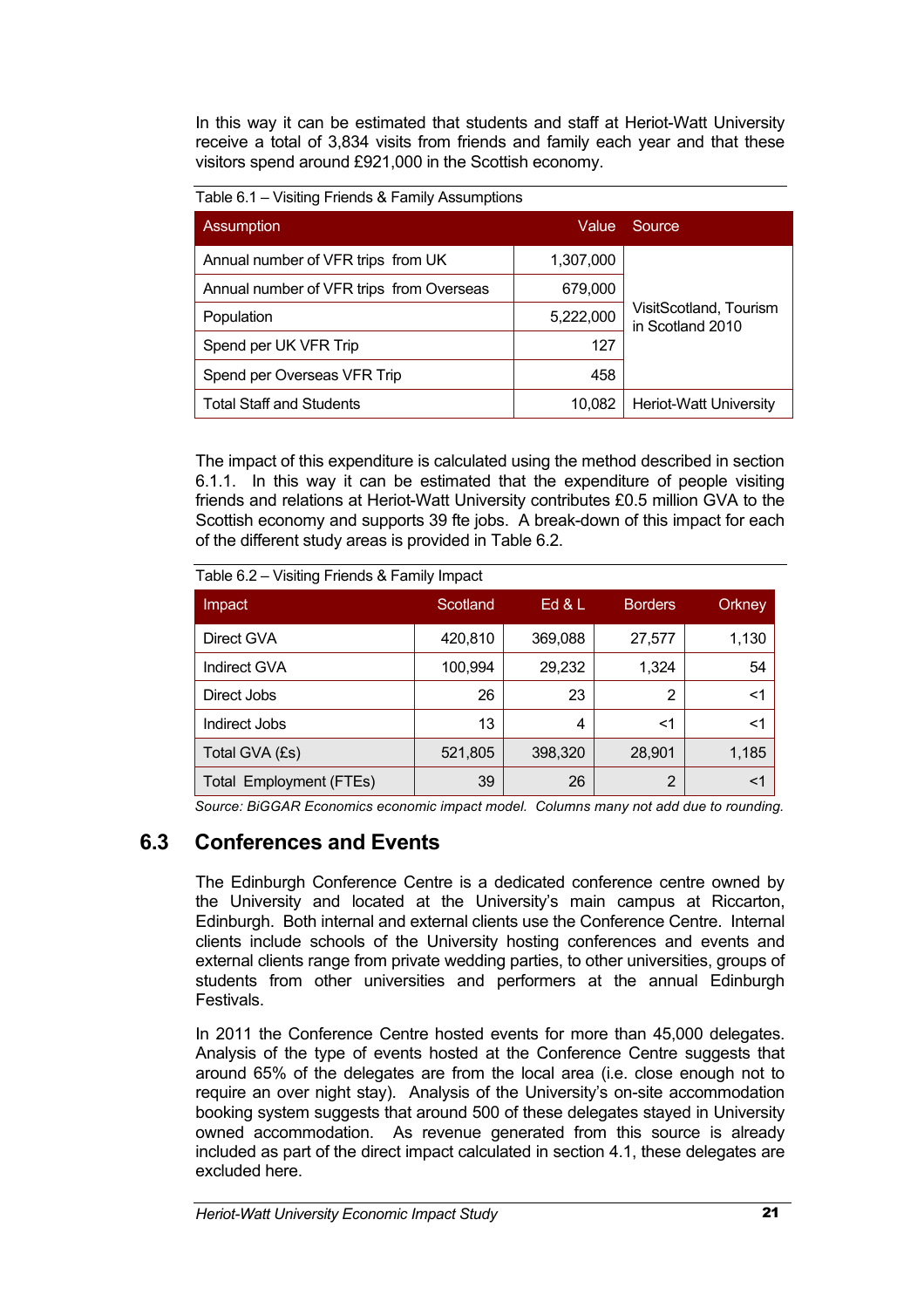It is assumed that all delegates who require over-night accommodation will stay in hotels in Edinburgh and that 10% of delegates will bring a partner with them for the trip. By applying these assumptions it can be calculated that each year more than 17,000 trips are made to Edinburg by delegates attending conferences and events at the Heriot-Watt Conference Centre and their partners.

VisitScotland research shows that 63% of trips made to Scotland each year are made by residents of other areas of the UK and the remaining 37% are made by overseas visitors. The same research suggests that UK business visitors spend an average of £244 per trip while overseas business visitors spend an average of £682. By applying these assumptions to the number of trips calculated above it can be estimated that delegates attending events at the Heriot-Watt Conference centre spend an additional £6.9 million per year in Edinburgh. The assumptions used to calculate the impact of conferences and events are summarised in Table 6.5.

| <b>Assumption</b><br>Value                                                      |         | Source                                                            |
|---------------------------------------------------------------------------------|---------|-------------------------------------------------------------------|
| Total delegates attending<br>conferences and events in the<br>Conference Centre | 45.862  | <b>HWU Conference Centre</b>                                      |
| Proportion of delegates who bring<br>partner                                    | 10%     | <b>Biggar Economics Assumption</b>                                |
| Delegates who stay in on-site<br>accommodation                                  | 518     | Biggar Economics analysis of<br>information provided by Edinburgh |
| % of local delegates                                                            | 65%     | <b>Conference Centre</b>                                          |
| Expenditure of UK business traveller<br>(per trip)                              | £244.50 |                                                                   |
| Expenditure of UK business traveller<br>(per trip)                              | £682.35 | VisitScotland                                                     |

|  | Table 6.3 - Conferences & Events Assumptions |  |  |
|--|----------------------------------------------|--|--|
|  |                                              |  |  |

The impact of these conferences and events can then be calculated using the method described in section 6.1.1. In this way it can be estimated that the expenditure of delegates attending conferences and events at Heriot-Watt University contributes £4.0 million GVA to the Scottish economy and supports 292 fte jobs. A break-down of this impact for each of the different study areas is provided in Table 6.4.

| Table 6.4 – Conferences & Events Impact |  |
|-----------------------------------------|--|
|-----------------------------------------|--|

| Impact                         | Scotland. | Ed 8L      |
|--------------------------------|-----------|------------|
| Direct GVA                     | 3,183,294 | 3,183,294  |
| Indirect GVA                   | 763,991   | 252,116.90 |
| Direct Jobs                    | 195       | 195        |
| Indirect Jobs                  | 97        | 32         |
| Total GVA (£s)                 | 3,947,285 | 3,435,411  |
| <b>Total Employment (FTEs)</b> | 292       | 227        |

*Source: BiGGAR Economics economic impact model. Columns many not add due to rounding.*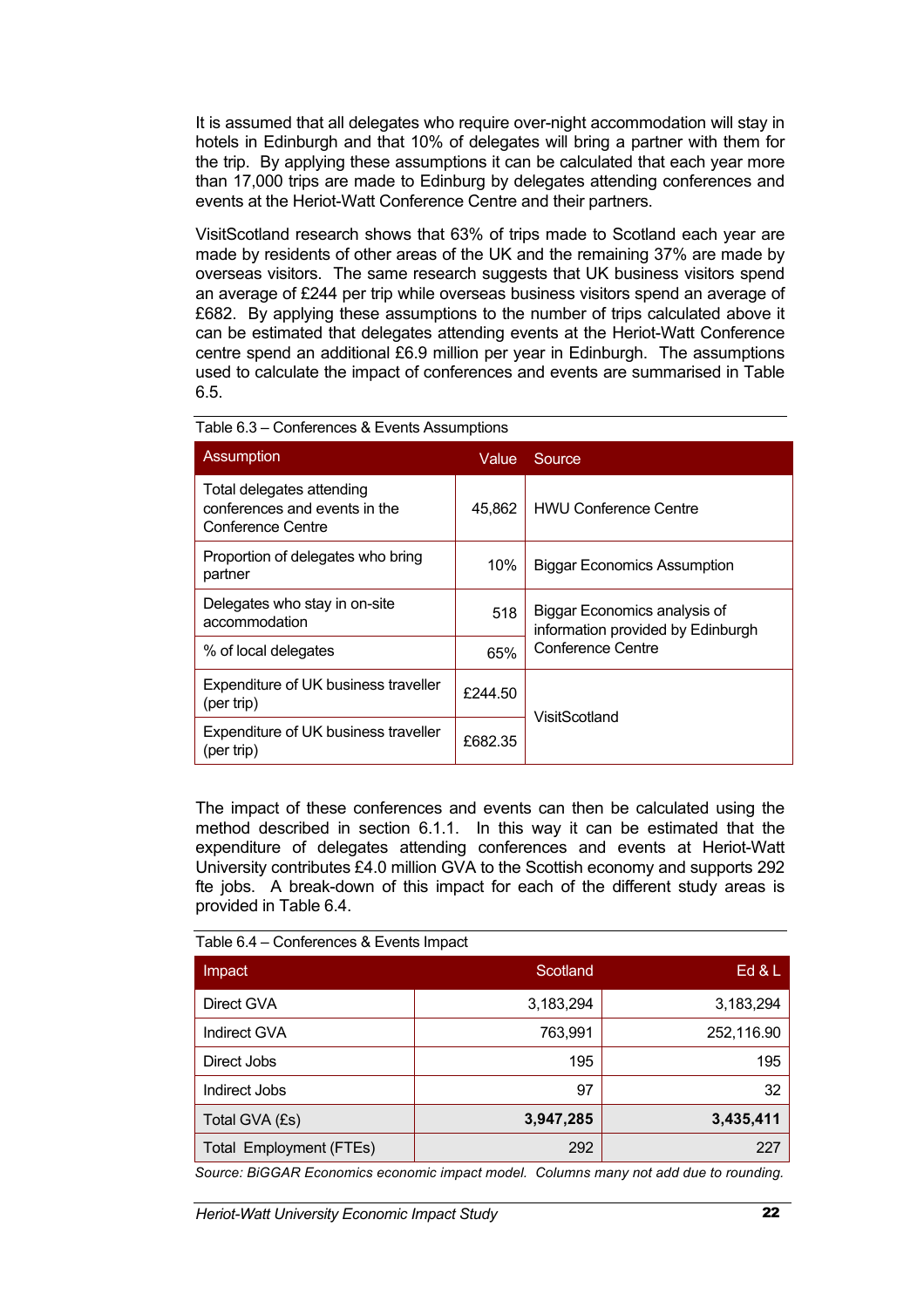# **6.4 On-campus Accommodation**

In addition to the conference and events space, Heriot-Watt also offers delegates the option of staying in University accommodation. During term time, the University has 165 rooms available to the public and outwith the university term, a further 795 rooms are available. This capacity represents a significant addition to the total tourist accommodation supply in Edinburgh.

Information provided by the Conference Centre suggests that around 16,600 nights accommodation are provided on-site for visitors to Edinburgh and the Lothians each year. Although the impact of income received for this accommodation has already been included as part of the core impacts discussed in section 4, the impact of any additional spending by these visitors on food and entertainment is not.

Data from VisitScotland suggests that business travellers from the UK spend an average of £88 per night and business travellers from overseas spend an average of £113 per night. The rack rate offered to visitors staying in Heriot-Watt University accommodation is £45.80 per night. This implies that on average, UK visitors staying in University owned accommodation, spend £43 on food and other items and overseas visitors spend £67. The total expenditure of visitors staying in University accommodation can be calculated by multiplying this by the annual number of bed-nights. This expenditure amounts to around £0.8 million per year.

The assumptions used to calculate the impact of conferences and events are summarised in Table 6.5.

| Assumption                                                | Value            | Source                      |  |
|-----------------------------------------------------------|------------------|-----------------------------|--|
| Annual bed-nights on-campus accommodation<br>provided     | 16,607           | <b>Edinburgh Conference</b> |  |
| Cost of on-campus accommodation                           | Centre<br>£45.80 |                             |  |
| Expenditure of UK business traveller (per night)          | £88.36           |                             |  |
| Expenditure of UK business traveller (per trip)           | £244.50          |                             |  |
| Expenditure of overseas business traveller (per<br>night) | £112.62          | VisitScotland               |  |
| Expenditure of UK business traveller (per trip)           | £682.35          |                             |  |

Table 6.5 – On-Campus Accommodation Assumptions

The impact of these conferences and events can then be calculated using the method described in section 6.1.1. In this way it can be estimated that the expenditure of delegates attending conferences and events at Heriot-Watt University contributes £0.5 million GVA to the Scottish economy and supports 36 fte jobs. A break-down of this impact for each of the different study areas is provided in Table 6.6.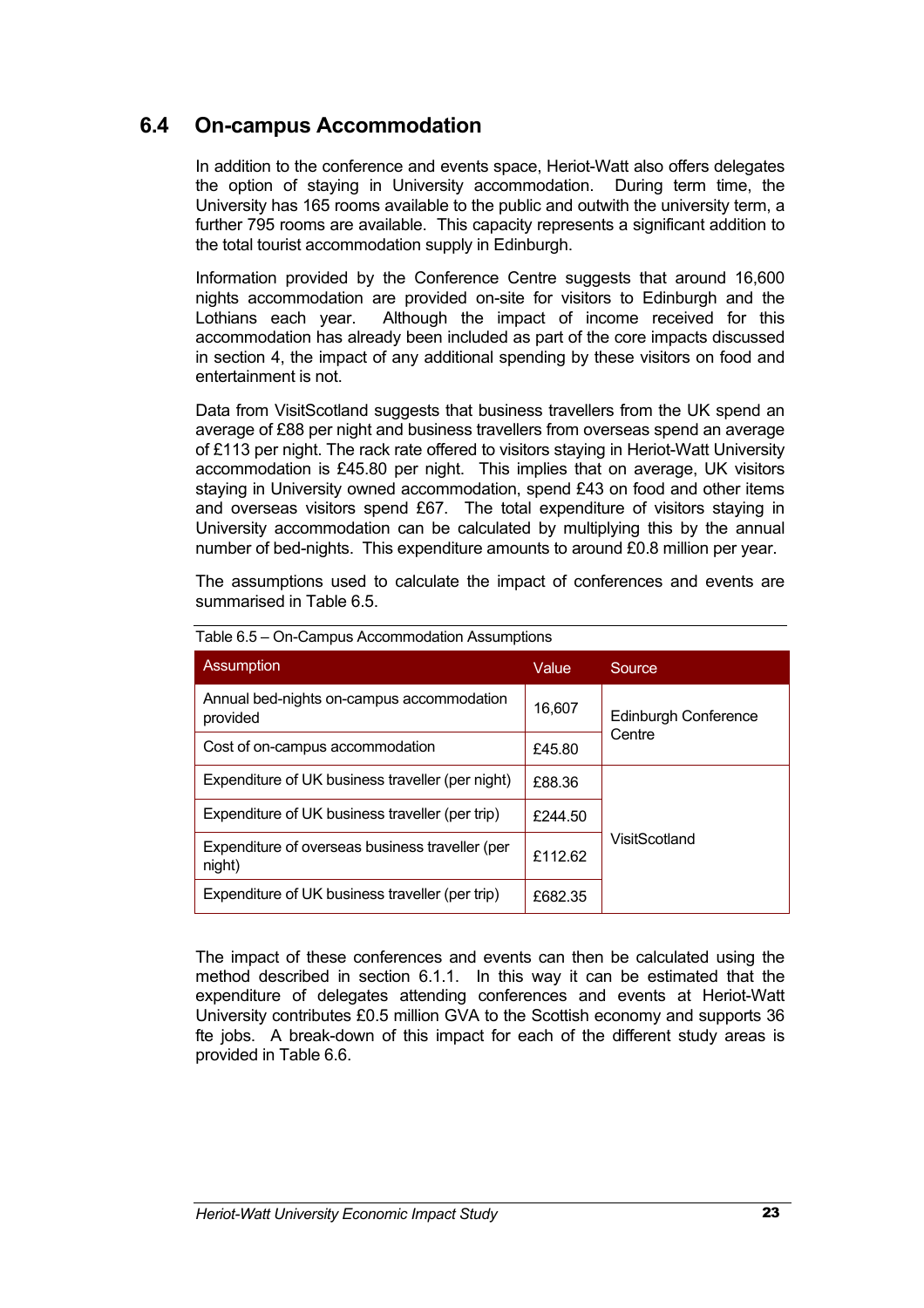|  | Table 6.6 - On-site Accommodation Impact |  |
|--|------------------------------------------|--|
|  |                                          |  |

| Impact                         | Scotland | Ed $&$ L |
|--------------------------------|----------|----------|
| Direct GVA                     | 392,236  | 392,236  |
| <b>Indirect GVA</b>            | 94,137   | 31,065   |
| Direct Jobs                    | 24       | 24       |
| Indirect Jobs                  | 12       | 4        |
| Total GVA (£s)                 | 423,301  | 486,373  |
| <b>Total Employment (FTEs)</b> | 36       | 28       |

*Source: BiGGAR Economics economic impact model. Columns many not add due to rounding.*

# **6.5 Overseas Visitors**

A defining feature of Heriot-Watt University is its international focus and this is reflected in the number of overseas visitors who come to the University each year for various purposes.

An important source of international visitors is the Edinburgh Business School (EBS), which has a particularly strong international focus. The vast majority of EBS students do not live in Scotland while they are studying so any visits made by these students or their friends and family have not already been counted in this report (visits to students who do live in Scotland while they are studying are included in section 6.2).

When EBS students do come to Edinburgh, they do so to attend intensive fourday seminars that are held throughout the year at the EBS. The vast majority of students who attend these seminars are not normally resident in Scotland so any expenditure they make while in the country makes a direct contribution to the turnover of the Scottish tourism sector.

Consultation with EBS suggest that around 200 international students visit Edinburgh each year to attend intensive seminars. Some of these students attend one seminar and some attend several but on average, each student will spend around six days in the city. During their stay, approximately 25% of students stay on-campus in accommodation owned by the University but the remaining 75% stay in hotels in Edinburgh. This equates to 900 additional bednights in Edinburgh hotels each year.

In addition to this, all of the Schools at the University receive numerous international visitors each year. It is estimated that on average, each school receives around 30 international visitors each year, that these visitors each stay two or three nights in the City and that around 75% of them stay in hotels in Edinburgh during their visit. In addition to this, the Orkney Campus receives around 15 visitors per month<sup>3</sup>, all of whom spend money in the Orkney economy.

Data from VisitScotland shows that overseas travellers visiting Scotland for business purposes spend an average of £113 per night. The expenditure of these students and other visitors can therefore be calculated by multiplying the number of additional bed-nights generated by average expenditure per night. In

<sup>&</sup>lt;sup>3</sup> Steve Westbrook (September 2011), Economic Impact Assessment of the Orkney Renewables Centre, HIE.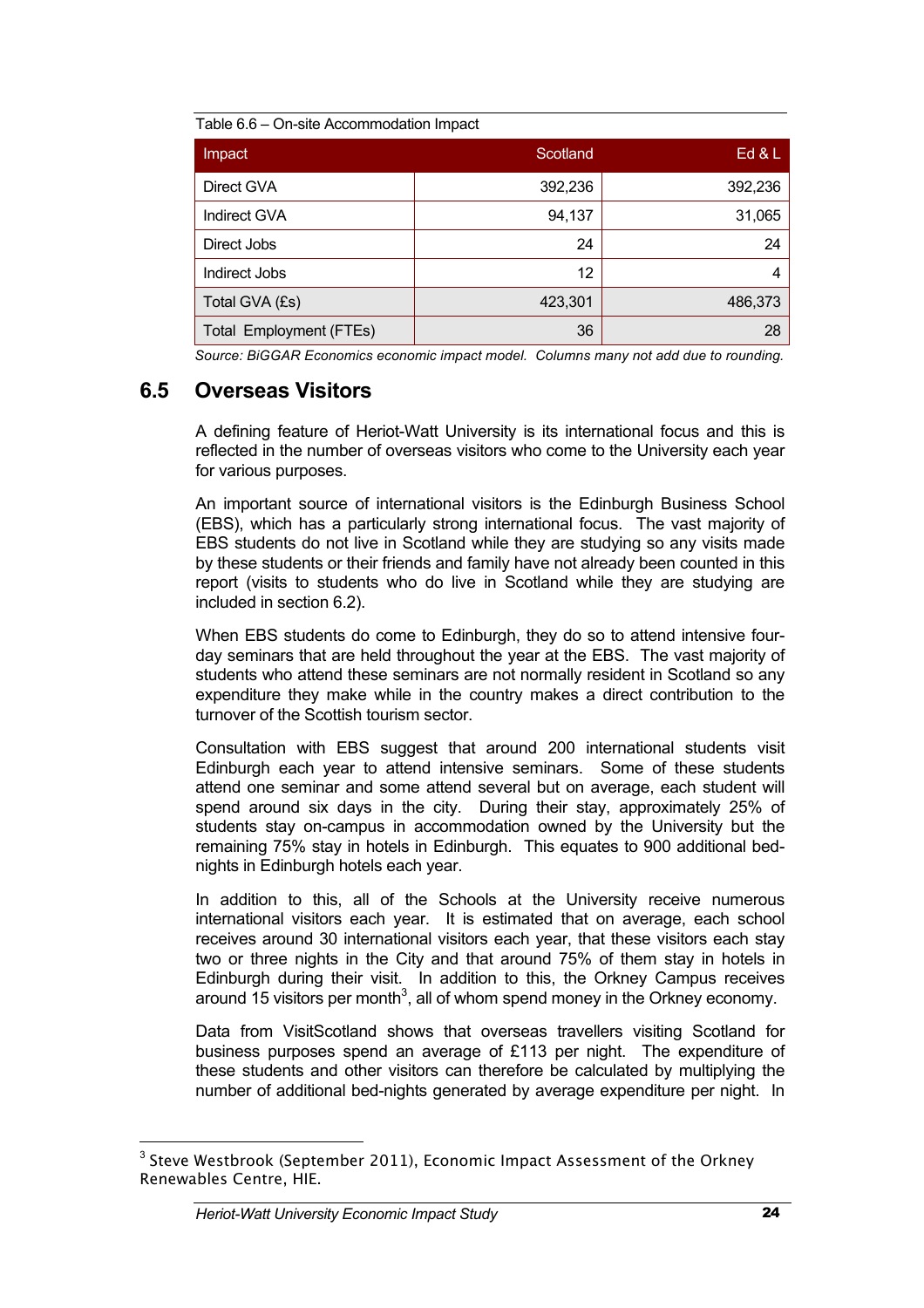this way it can be calculated that international visitors to the University's three Scottish campuses spend more than £400,000 each year in the Scotland.

In addition to these visitors, around 1,000 people come to Edinburgh each year to attend EBS graduation ceremonies $4$ . The vast majority of these visitors are not normally resident in the UK and as many come from a great distance, it is assumed that each guest stays for an average of 2 days. This equates to a further 2,000 additional bed-nights in Edinburgh hotels each year.

A large number of international visitors also come to Scotland to attend graduation ceremonies for students from each of the other seven schools in the University; however, because these students typically live in Scotland while studying the impact of their visitors is included in section 6.2. Visitors to EBS graduation ceremonies are included in this section because the vast majority of EBS students are not based in the UK while they are studying so the impact of people visiting these students has not already been counted elsewhere.

Data from VisitScotland shows that overseas travellers visiting Scotland for leisure purposes spend an average of £84 per night. The expenditure of these visitors can therefore be calculated by multiplying the number of additional bed-nights generated by average expenditure per night. In this way it can be calculated that people attending EBS graduation ceremonies contribute over £245,000 each year to the Scottish tourism sector.

| Assumption                                                      | Value   |
|-----------------------------------------------------------------|---------|
| Annual visitors to Orkney Campus                                | 180     |
| Annual international visitors to all other schools              | 30      |
| Average duration of stay (day)                                  | 2.5     |
| Annual number of visiting international students.               | 200     |
| Proportion of students who stay in hotels                       | 75%     |
| Annual number of other international visitors.                  | 52      |
| Number of guests attending EBS graduation ceremonies each year  | 1,000   |
| Number of nights graduation ceremony visitors spend in Scotland | 2       |
| Expenditure of overseas business traveller (per night)          | £112.62 |
| Expenditure of overseas leisure traveller (per night            | £84.42  |

Table 6.7 – International Visitor Assumptions

*Source: VisitScotland and consultation with HWU staff and economic impact study of Orkney Renewables Centre.*

The impact of all this expenditure is calculated using the method described in section 6.1.1. In this way it can be estimated that the expenditure of international visitors and visiting students contributes £0.2 million GVA to the Scottish economy and supports 16 fte jobs. A break-down of this impact is provided in Table 6.8.

<sup>&</sup>lt;sup>4</sup> The impact of graduation ceremonies for Scottish based students is included in section 6.2.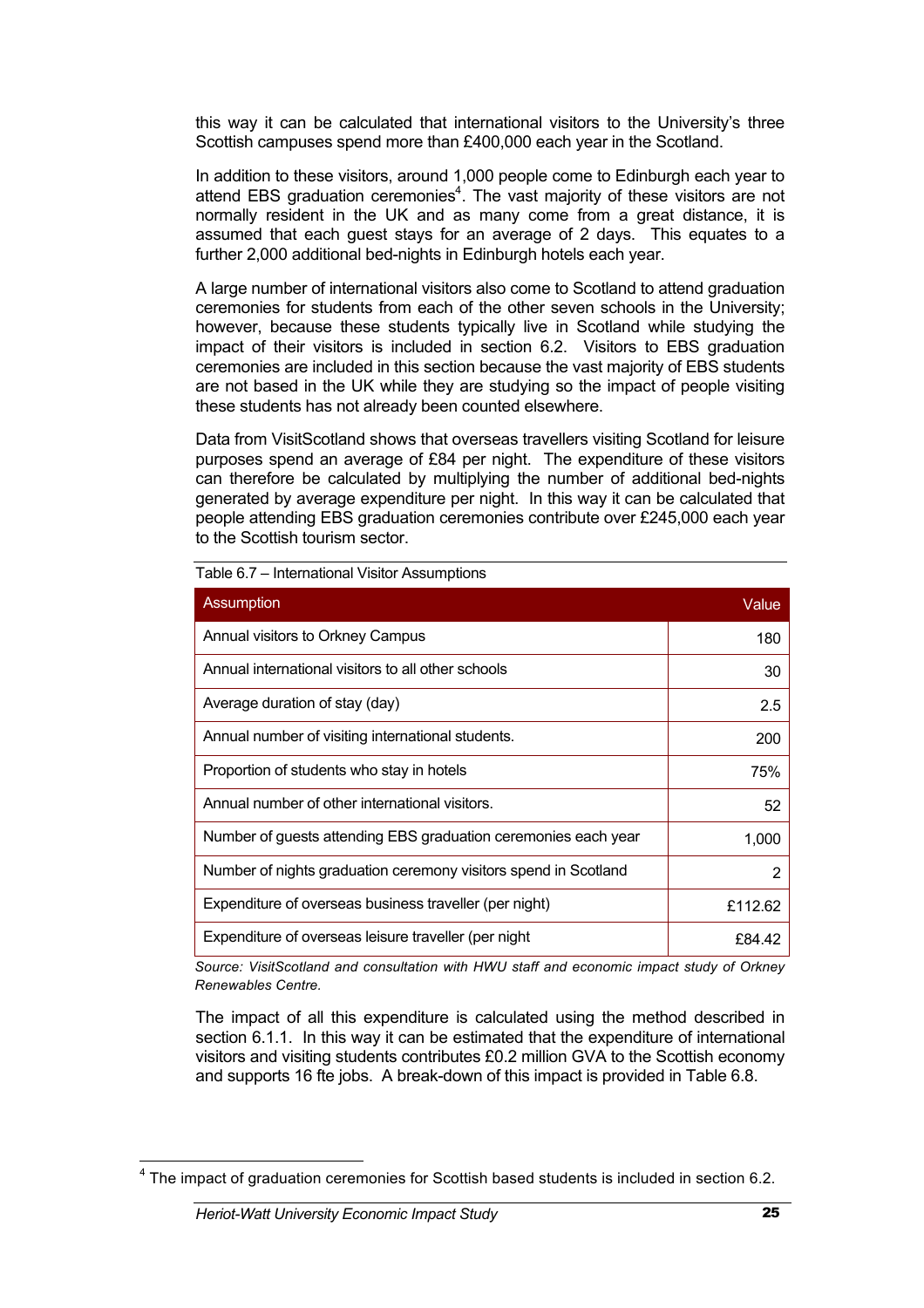|  | Table 6.8 - International Visitor Impact |  |
|--|------------------------------------------|--|
|  |                                          |  |

| Impact                         | Scotland | Ed & L  | <b>Borders</b> | Orkney |
|--------------------------------|----------|---------|----------------|--------|
| Direct GVA                     | 170,846  | 147,366 | 3,306          | 20,174 |
| Indirect GVA                   | 41,003   | 11,671  | 159            | 968    |
| Direct Jobs                    | 10       | 9       | 0              |        |
| Indirect Jobs                  | 5        | 1       | 0              | O      |
| Total GVA (£s)                 | 211,849  | 159,038 | 3,465          | 21,142 |
| <b>Total Employment (FTEs)</b> | 16       | 10      | 0              |        |

*Source: BiGGAR Economics economic impact model. Columns many not add due to rounding.*

### **6.6 Summary of Tourism Impacts**

Taking the impacts discussed in this section together, it can be calculated that tourism activity supported by Heriot-Watt University contributes around £5.2 million GVA to the Scottish economy each year and supports around 382 fte jobs. This impact is broken-down for each of the study areas in tables Table 6.9 Table 6.10.

| Type of Impact               | Scotland  | Ed $\&$ L | <b>Borders</b> | Orkney |
|------------------------------|-----------|-----------|----------------|--------|
| Conferences & events         | 3,947,285 | 3,435,411 | n/a            | n/a    |
| Visits from friends & family | 521,805   | 398,320   | 28,901         | 1,185  |
| On-site Accommodation        | 486,372   | 423,301   | n/a            | n/a    |
| International visitors       | 211,849   | 159,038   | 3,465          | 21,142 |
| Total tourism GVA impacts    | 5,167,311 | 4,416,070 | 32,366         | 22,327 |

*Source: BiGGAR Economics economic impact model. Columns many not add due to rounding.*

| Table 6.10 – Summary of Tourism Impacts – Employment (FTEs) |          |        |                |        |
|-------------------------------------------------------------|----------|--------|----------------|--------|
| Type of Impact                                              | Scotland | Ed & L | <b>Borders</b> | Orkney |
| Conferences & events                                        | 292      | 227    | n/a            | n/a    |
| Visits from friends & family                                | 39       | 26     | 2              | <1     |
| On-site Accommodation                                       | 36       | 28     | n/a            | n/a    |
| International visitors                                      | 16       | 10     | <1             |        |
| Total tourism employment impacts                            | 382      | 292    | $\overline{2}$ |        |

*Source: BiGGAR Economics economic impact model. Columns many not add due to rounding.*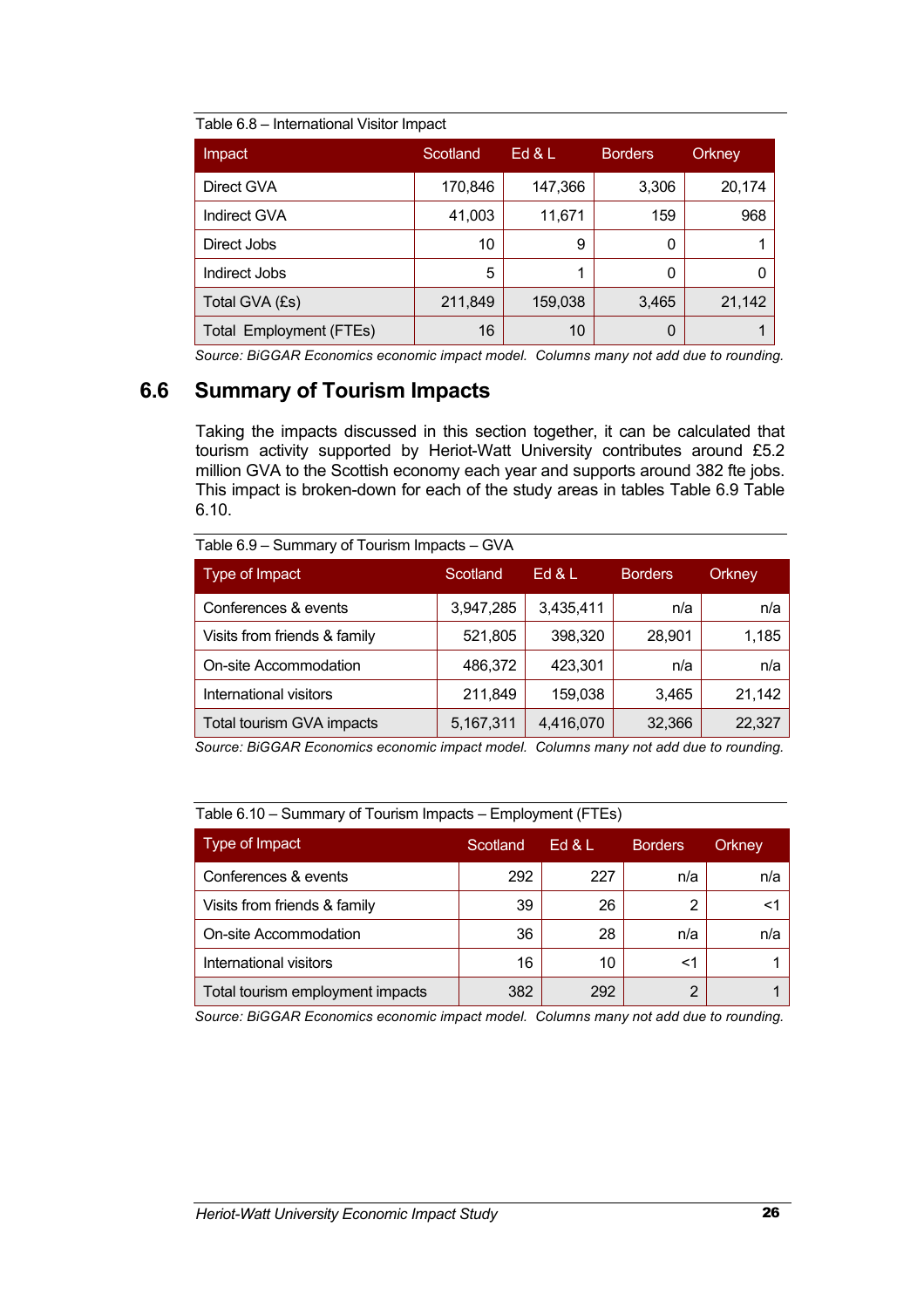# **7 KNOWLEDGE EXCHANGE & COMMERCIALISATION**

This section describes the impact of Heriot-Watt's work with industry.

# **7.1 Background**

Heriot-Watt's heritage is rooted in the provision of education for working people and professionals. When the School of Arts was established in 1821 its purpose was to "address societal needs by incorporating fundamental scientific thinking and research into engineering solutions".

By the 1960s, Heriot-Watt University was expanding rapidly and a decision was taken to relocate from the centre of Edinburgh to a new green belt site to the west of the city where it would have room to grow. The objective of relocating to Riccarton was to use the space available to initiate new methods of transferring information and technology to the growing number of science-based companies in the area. In particular, it was considered important to address the needs of research-based organisations that required close and continuing collaboration with the academic research staff. To achieve this, the University decided to:

- make the resources and services of University departments and individual staff members available to industry on a professional basis;
- establish self-financing Technology Transfer Institutes in a range of disciplines that are exclusively devoted to co-operation with industry; and
- develop a Research Park, where companies may establish their activities within the University campus, thus enabling them to make maximum use of the services and facilities offered by the University, while retaining full control over the security and confidentiality of their operations.

Today Heriot-Watt University retains a strong focus on providing industry relevant research, education and training. This is translated into economic impact through two main routes, knowledge exchange and commercialisation. These categories cover a diverse range of activity that affects the Scottish economy in a variety of different ways. Although these terms are often used interchangeably, for the purposes of this report they are defined as follows:

- **knowledge exchange activity** refers to activities that enable the staff and students of the University to transfer the knowledge and skills they have gained through their research and studies into industry by collaborating directly with industry; and
- **commercialisation** refers to formal agreements between the University and businesses that grant the business involved permission to use intellectual property developed within the University for commercial gain.

# **7.2 Knowledge Exchange**

As a result of this early strategic focus, Heriot-Watt University enjoys strong and well-established relationships with a wide range of industrial partners across a variety of sectors. These relationships are maintained with the help of a dedicated Business and Enterprise team, which helps academics and students at the University to transfer knowledge and skills developed in an academic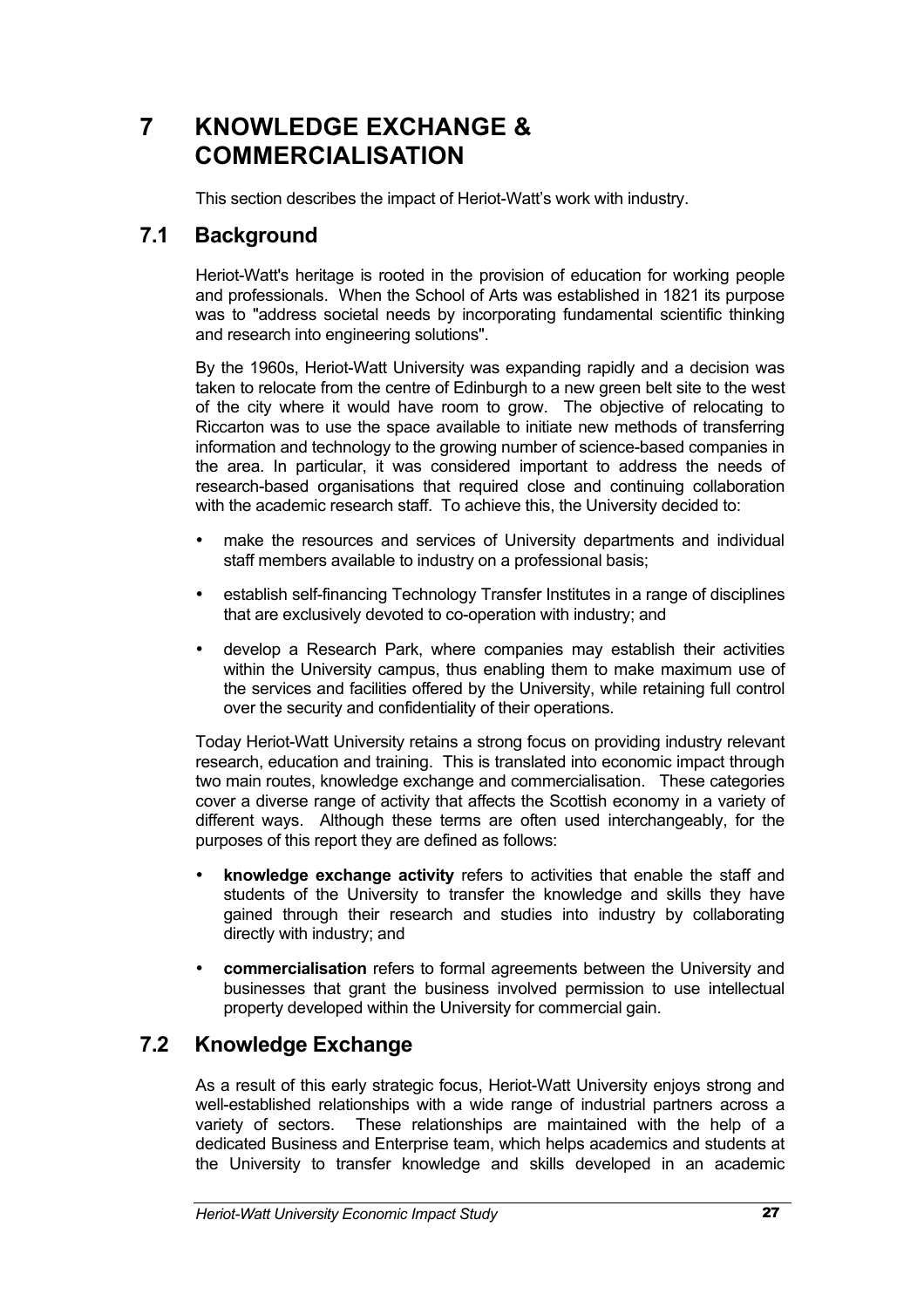environment into the workplace. Embedding this knowledge in the workplace helps to raise the productivity of the businesses assisted, which in turn increases their GVA and employment.

Heriot-Watt University works with industry in a range of different ways including:

- undertaking joint research projects with industrial partners;
- providing consultancy support on specific projects to individual companies;
- facilitating student placements in industry;
- delivering customised workforce training programmes for particular sectors or companies; and
- providing companies with access to specialised facilities and equipment; and
- providing industry relevant education and encouraging entrepreneurialism amongst students and staff.

Each of these types of activity is discussed in further detail below

#### **7.2.1 Collaborative Research**

One of the ways in which academics at Heriot-Watt University transfer their skills and expertise into industry is by undertaking joint research projects with industry. The University is engaged in a wide variety of joint research projects across various sectors. The duration and cost of these projects varies considerably from project to project from short projects lasting a couple of months and costing a few thousand pounds to extensive projects costing hundreds of thousands of pounds and lasting a number of years. What all of the projects have in common is that the all involve personnel from both the University and the industrial partner, collaborating in a joint research effort.

In 2012, the University generated £6.7 million of contributions from industry toward joint research projects. Some of this was in the form of cash contributions and some was in the form of in-kind support. One of the University's industrial partners, Renishaw also contributed £0.5 million of equipment.

This revenue represents direct investment by private sector clients in R&D. As with any commercial investment decision, businesses take the decision about whether or not to proceed with a joint research project on the basis of a cost/benefit analysis.

Although the formality of this analysis will vary depending on the size of the project concerned, it is reasonable to assume that companies will only proceed with projects that they expect will at least break-even. This means that with projects that they expect will at least break-even. companies will only proceed with projects when they expect the result of the project to enable them to generate additional turnover that is *at least* equal to the cost of the project. This implies that the total income the University receives as contributions toward joint research is at least equal to the additional turnover that these projects will generate amongst client companies.

The number of jobs supported by this additional turnover can be calculated by dividing the total additional turnover by the average turnover generated per employee in the industries in which the joint research partners operate. The GVA impact of this employment can then be calculated by multiplying the number of jobs by an estimate of GVA/employee in those sectors. The effect of subsequent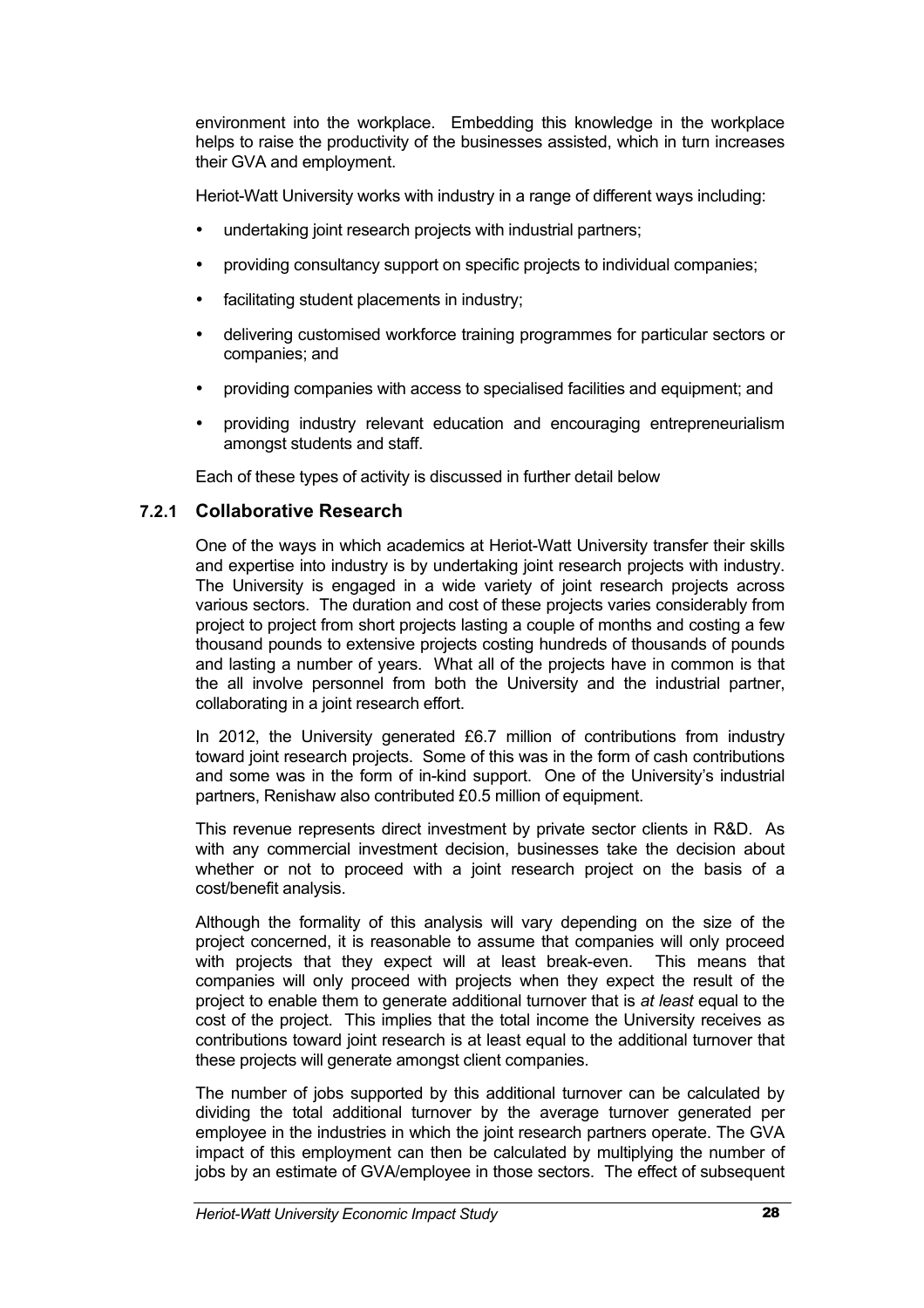spending rounds is then captured by applying appropriate GVA and employment multipliers.

Much of the joint research undertaken by Heriot-Watt University involves either the Institute for Petroleum Engineering (IPE) or the Innovative Manufacturing Research Centre (IMRC). These IPE works primarily with very large multinational oil and gas companies while a high proportion of the IMRC's clients are based in England. For this reason much of the impact generated by these research projects will be outside Scotland. Analysis of this income suggests that this leakage may account for around 85% of the total impact of joint research.

In this way it can be estimated that joint research activity undertaken by academics at Heriot-Watt University contributes around £0.8 million GVA to the Scottish economy each year and supports 2 jobs.

| Impact                  | Scotland | Ed & L  |
|-------------------------|----------|---------|
| Direct GVA              | 421,889  | 88,542  |
| Indirect GVA            | 427,530  | 29,610  |
| Direct Jobs             |          | <1      |
| Indirect Jobs           |          | <1      |
| Total GVA (£s)          | 849,419  | 118,152 |
| Total Employment (FTEs) | 2        | <1      |

Table 7.1 – Joint Research Impact

*Source: BiGGAR Economics economic impact model. Columns many not add due to rounding.*

The nature of joint research projects is that at the beginning often neither party has a very clear idea of what the outputs of the project might be. This uncertainty makes it very difficult to quantify the impact of joint research and means that the long term impact of research projects can be much greater than expected. The approach taken in this section is conservative because it assumes that R&D investment will break-even in the long run however in reality investment in R&D is likely to generate a significant positive return. For this reason, the impacts identified in this section are likely to be an underestimate. We return to this issue in section 12.1.

#### **7.2.2 Consultancy**

Another way in which academics at Heriot-Watt University transfer their skills and expertise into industry is by undertaking consultancy projects on behalf of industry. Although the university is engaged in a wide variety of consultancy projects, the basic principle is that a company pays an academic to undertake a specific project on their behalf. The relationship between the two parties is a commercial one and although the academic involved may generate some research findings as a result of the work, these are not the main objective. Instead, the primary focus of these types of projects is to produce a report (or other output) for the company client.

Consultancy projects vary considerably in size and duration but in 2011/12, the University received just over £0.2 million from consultancy work. The total amount of consultancy revenue generated by Heriot-Watt University academics is however much higher than this because the University allows academics to retain 90% of any consultancy income they earn. This suggests that the total amount of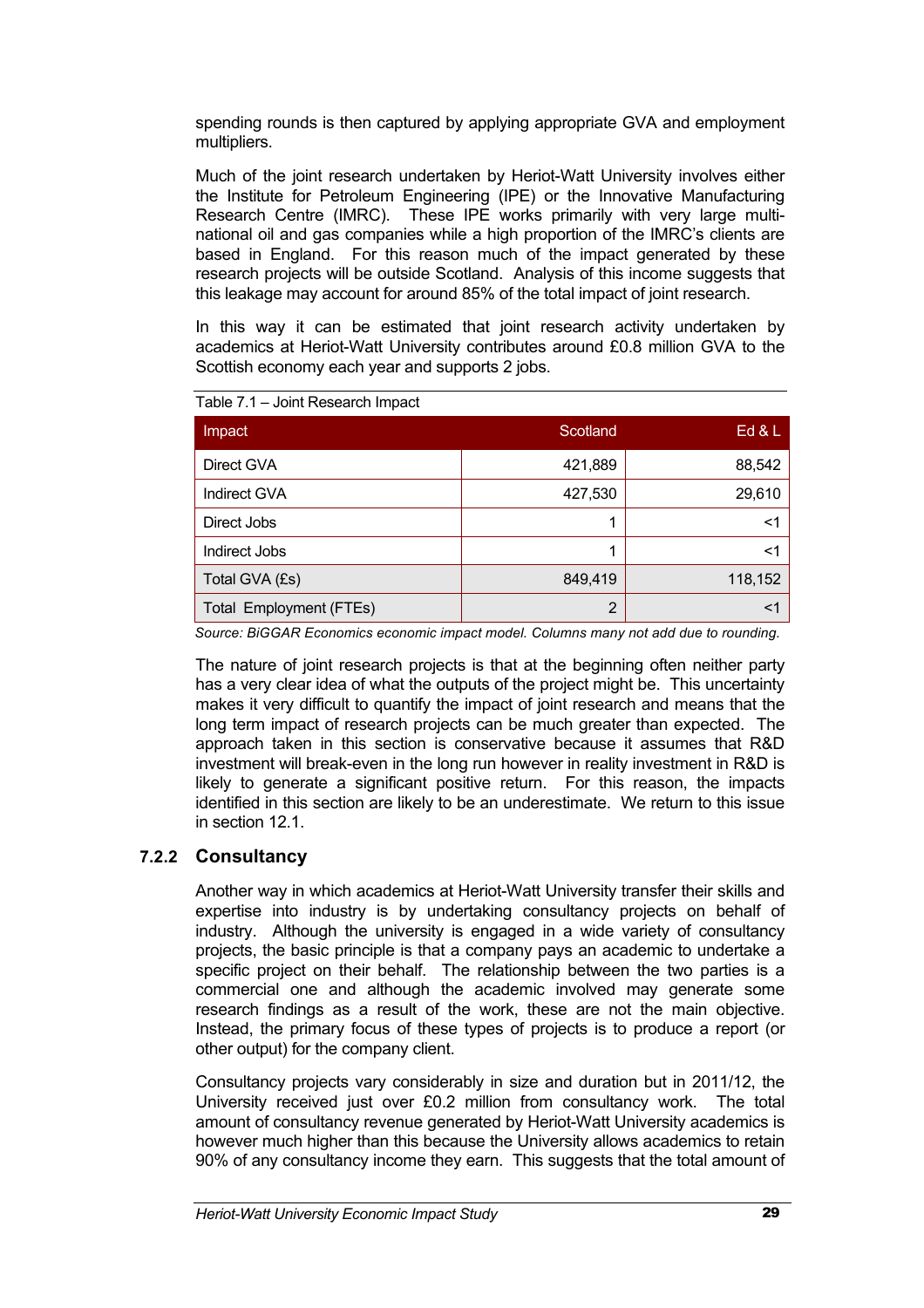revenue generated from consultancy activity in 2011/12 was actually just over £2.5 million. Following the same logic described in section 7.2.1, this revenue can be regarded as equivalent to the amount of turnover that the client company ultimately expects the project to generate.

As above, the number of jobs supported by this additional turnover can be calculated by dividing the total additional turnover by the average turnover generated per employee. The GVA impact of this employment can then be calculated by multiplying the number of jobs by an estimate of GVA/employee. The effect of subsequent spending rounds is then captured by applying appropriate GVA and employment multipliers. As consultancy activity undertaken by academics at Heriot-Watt University includes projects in a wide variety of sectors, it is appropriate to use estimates of turnover/employee and GVA/employee and multipliers for the whole economy.

Data provided by the University's Schools suggests that around 24% of consultancy activity undertaken is commissioned by companies based in Edinburgh and the Lothians and a further 32% is commissioned by companies elsewhere in Scotland. These proportions can be applied to the total impact of consultancy activity in order to obtain an estimate of the impact of this activity in each of the study areas.

In this way it can be estimated that consultancy activity undertaken by academics at Heriot-Watt University contributes around £0.8 million GVA to the Scottish economy each year and supports 23 jobs.

| Impact                         | Scotland | Ed & L  |
|--------------------------------|----------|---------|
| Direct GVA                     | 429,308  | 193,767 |
| Indirect GVA                   | 364,912  | 54,352  |
| Direct Jobs                    | 12       | 5       |
| Indirect Jobs                  | 11       | 2       |
| Total GVA (£s)                 | 794,219  | 248,119 |
| <b>Total Employment (FTEs)</b> | 23       |         |

Table 7.2 – Consultancy Impact

*Source: BiGGAR Economics economic impact model. Columns many not add due to rounding.*

#### **7.2.3 Workforce Training**

Various Schools within Heriot-Watt University also provide training courses and continuous professional development (CPD) opportunities for industry. When companies pay for their staff to receive additional training they do so in the belief that it will help to make the employee more productive and enable them to add more value to the business in the future. For the same reasons discussed in section 7.2.1, the value added to a business by employees undertaking CPD can be considered as equivalent to the amount of money businesses invest in these courses.

In 2011/12 the University received £6.3 million for delivering CPD to companies and other organisations, 16% of which are located in Scotland. It is assumed that the break-down of this activity for each study area is similar to consultancy activity. The impact of this can be calculated in exactly the same way as described for consultancy activity (section 7.2.2).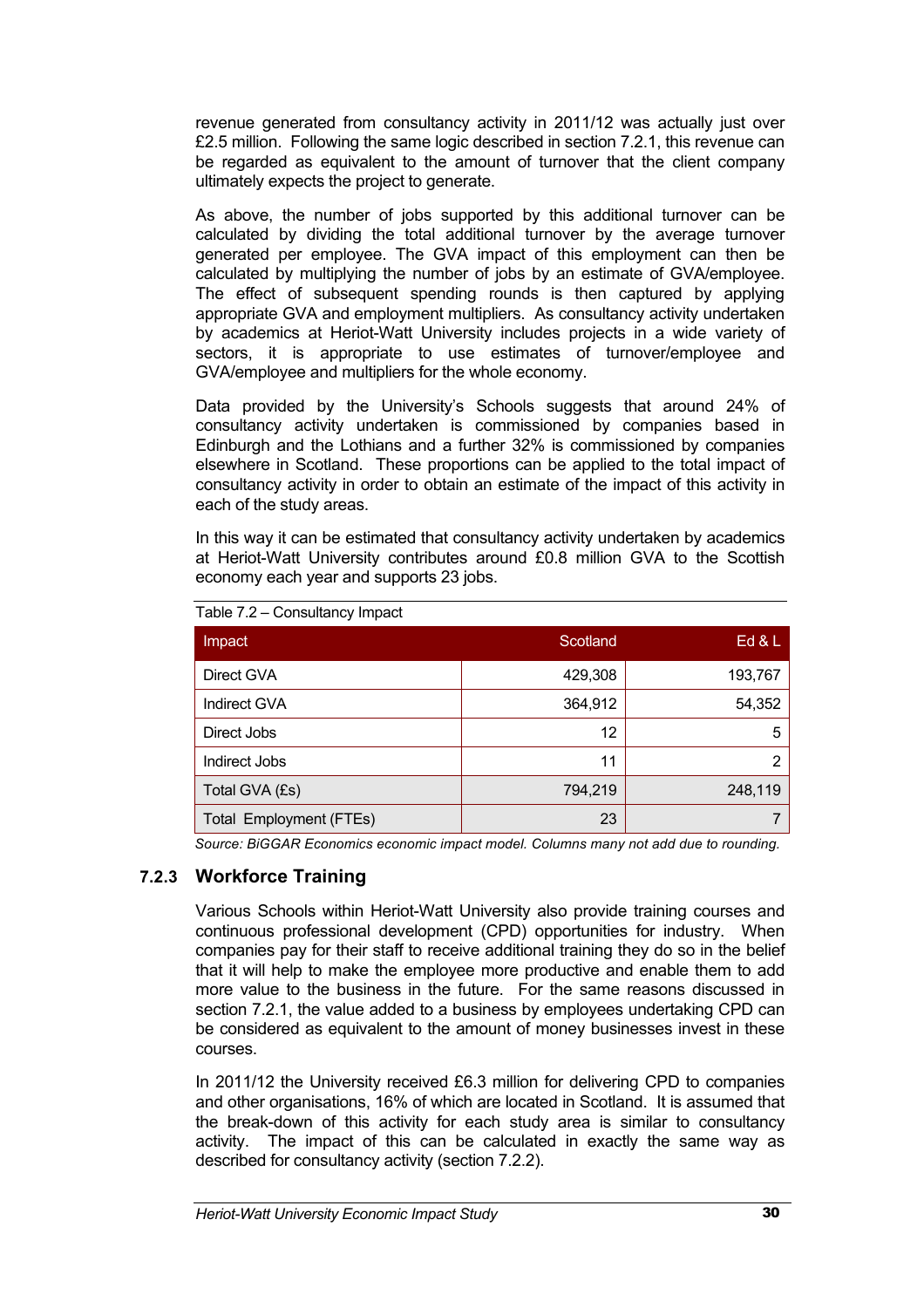In this way it can be estimated that consultancy activity undertaken by academics at Heriot-Watt University contributes around £0.3 million GVA to the Scottish economy each year and supports 10 jobs.

Table 7.3 – Workforce Traning Impact

| Impact                  | Scotland | Ed 8L   |
|-------------------------|----------|---------|
| Direct GVA              | 178,943  | 80,765  |
| Indirect GVA            | 152,101  | 22,655  |
| Direct Jobs             | 5        | າ       |
| Indirect Jobs           | 5        |         |
| Total GVA (£s)          | 331,044  | 103,420 |
| Total Employment (FTEs) | 10       | 3       |

*Source: BiGGAR Economics economic impact model. Columns many not add due to rounding.*

#### **7.2.4 Student Placements**

Heriot-Watt University strives to provide education and training that equips its students with industry relevant skills and maintaining close links with industry is central to achieving this. One of the ways in which this is achieved is through student placements, which involve current students spending some time working in industry on a specified project.

This is particularly common within the School of Engineering and Physical Sciences. Electrical engineering students on the MEng degree courses for example are required to undertake a six-month industry placement, students wishing to obtain a Diploma in Industrial Training are required to undertake a 10 month placement and physics students studying the MPhys course are required to spend a year undertaking research in a company.

In 2011/12, 170 Heriot-Watt under-graduates were required to undertake a formal placement as part of their degree programme, 90 under-graduates undertook optional placements and at least 90 post-graduates undertook placements. In addition, there are believed to be a significant number of informal arrangements in place where by students from various departments spend time working with industrial partners.

The impact of this activity can be estimated by assuming that students on placement make a similar contribution to the economy as other members of staff in the sectors they are working in for the time they are there. Although it could be argued that placement students may contribute less, because they are not fully trained and will require additional supervision from existing staff, it is assumed that there will be other benefits to the company that will counteract this. For example:

- many placement students are subsequently recruited by their host company. These students have some experience working in the company and will require less training and be more productive than other potential recruits;
- many companies use student placements as part of their recruitment process and will make recruitment cost savings if they subsequently employ the student; and
- the productivity of existing members of staff could be improved if staff learn something from the student while they are on placement.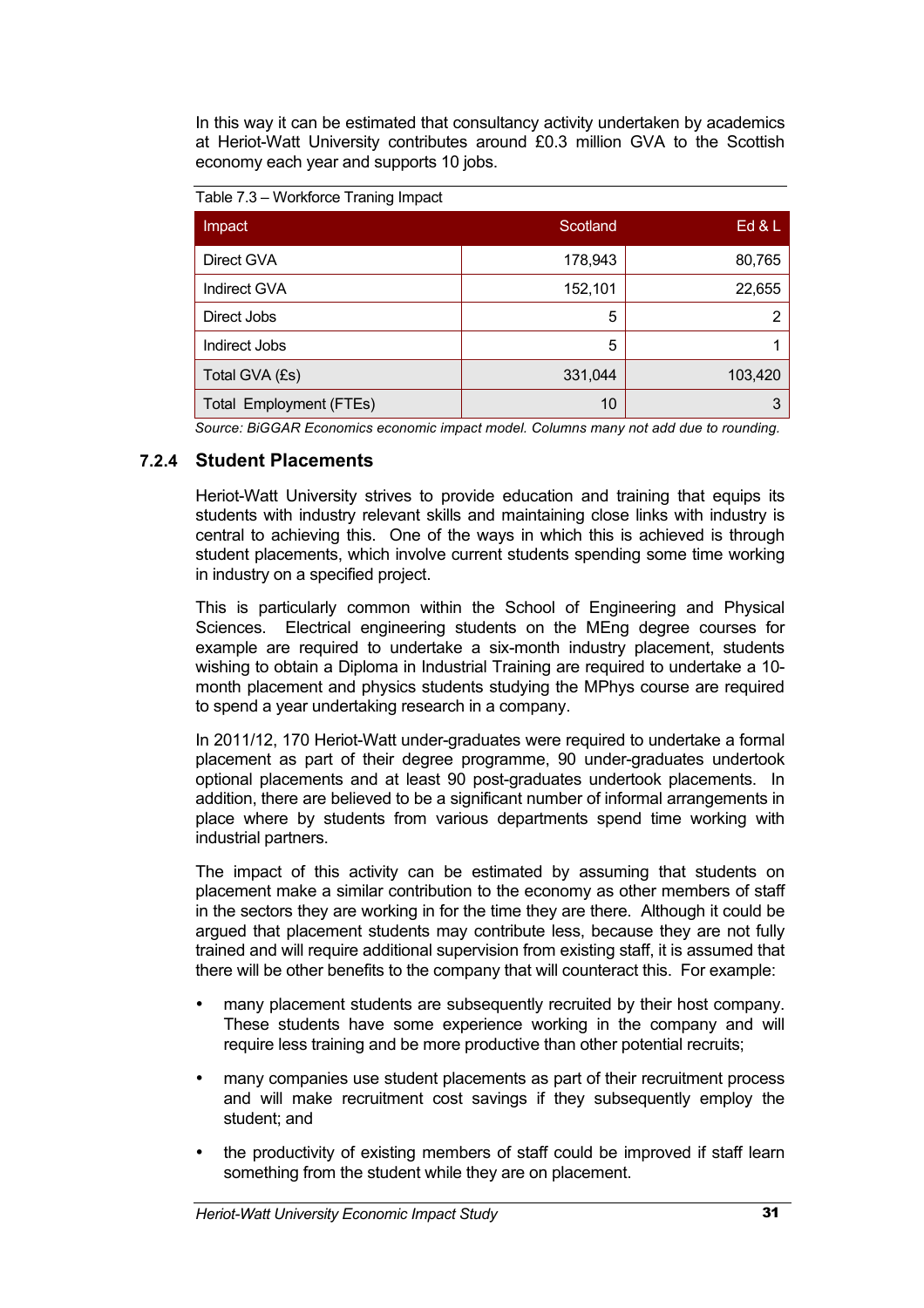It is assumed that, on average, student placements last for 43 weeks (10 months). This implies that Heriot-Watt students spend a total of 13,160 weeks on placement each year. The impact of this can be calculated by multiplying it by the average GVA/employee per week across the economy as a whole. In this way it can be estimated that student placements contribute £5.4 million GVA to the Scottish economy each year.

In addition to the student placements described above, the University also participates in the Government sponsored Knowledge exchange Partnerships (KTP) programme. This programme provides funding for long-term, typically up to three year, student placements.

Heriot-Watt University is currently involved in six KTPs and has completed a further two within the past three years. Seven of these KTPs occurred in Scotland and four of them occurred within the Lothians.

A strategic review of the KTP programme undertaken in  $2010<sup>5</sup>$  found that on average, KTPs undertaken in Scotland contributed £713,000 GVA to the Scottish economy, equivalent to an annual impact of £119,000. The same study found that on average, each KTP projects support the creation of three jobs.

By multiplying these findings by the number of KTPs supported by Heriot-Watt it is possible to estimate that these projects contribute almost £1.0 million GVA to the Scottish economy each year and support 24 jobs.

Taken together student placements and KTPs contribute to £6.3 million GVA to the Scottish economy each year and supports 21 jobs. This impact of Heriot-Watt University's student placement activity and the key assumptions used are summarised in Table 7.8.

| <b>Assumption</b>                          | Value     | Source                             |  |
|--------------------------------------------|-----------|------------------------------------|--|
| Annual number of HWU student<br>placements | 350       | <b>HWU</b>                         |  |
| Average duration of placements (weeks)     | 43        | Assumption based on HWU<br>website |  |
| Annual GVA impact of KTPs                  | £119,000  |                                    |  |
| Jobs supported/KTP                         | 3         | KTP Strategic Review, 2010         |  |
| Impact                                     | Scotland  | Ed 8L                              |  |
| Total GVA (£s)                             | 6,314,236 | 2,949,805                          |  |
| <b>Total Employment (FTEs)</b>             | 21        | 12                                 |  |

Table 7.4 – Student Placement Impact & Assumptions

*Source: BiGGAR Economics economic impact model. Columns many not add due to rounding.*

#### **7.2.5 Facilities & Equipment**

Heriot-Watt University has a range of laboratories, workshops and specialised equipment (ranging from a wind tunnel and a wave tank to a rail track test centre and a pilot brewery), which can be accessed by companies for their own use. This might be for experimental work, testing prototypes, data analysis or training

<sup>&</sup>lt;sup>5</sup> Regeneris Consulting (February 2010), Knowledge exchange Partnerships Strategic Review.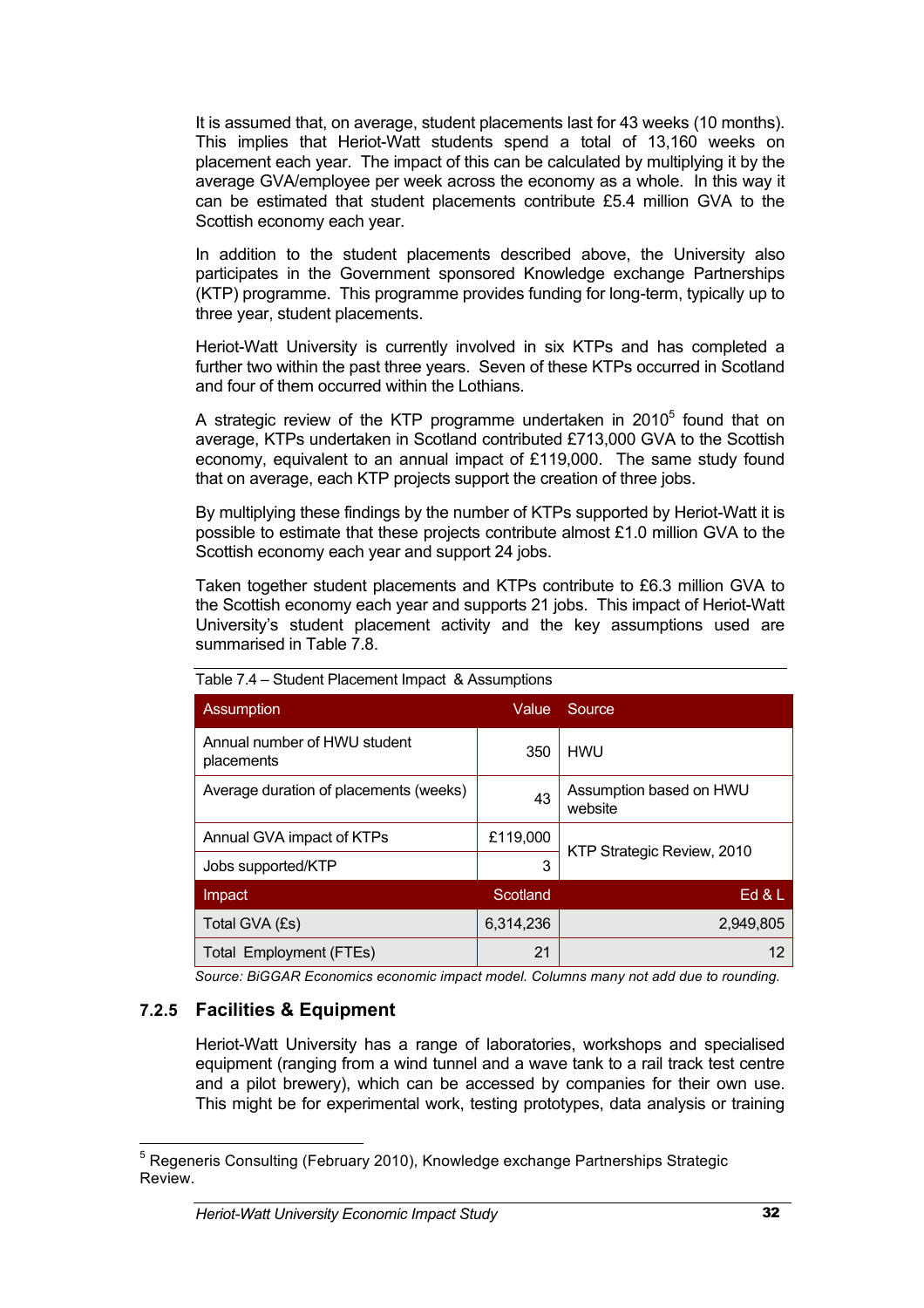purposes. Each of these facilities are supported by technicians and specialist members of staff who can assist companies with the equipment and help then to interpret the results. Examples of the type of facilities and equipment available to industry include:

The use of University facilities and equipment is often negotiated as part of a wider programme of activity. For example, joint research projects often make use of University facilities while projects undertaken by students on industrial placements may involve the use of specialised equipment owned by the University. The cross cutting nature of this activity means that the impact of facilities and equipment is included within the other impacts considered in this section.

#### **7.2.6 Start-up Companies**

Teaching at Heriot-Watt University is designed to equip students with the industry relevant skills that will be useful to Scottish businesses. One consequence of this is to make Heriot-Watt graduates particularly attractive to potential employers but some graduates choose to use their skills more directly, by starting up a company of their own.

The Orkney campus has been a particularly significant source of start-up activity. A report commissioned by Highlands and Islands Enterprise in 2011<sup>6</sup> identified 10 active start-up companies that had been established by former students and staff at the Orkney campus. Taken together these businesses are believed to employ 90 ftes, 88 of whom are based in Orkney.

This impact would be substantially higher if the University's initiative in putting forward the initial use and lobbying for the European Marine Energy Centre (EMEC) to be located in Orkney was also quantified in terms of net additional employment on the islands.

The report also identified the individuals responsible for creating each of the companies and concluded that the presence of Heriot-Watt was central to their reasons for living and remaining on in Orkney. Without the Orkney campus it is very unlikely that any of these businesses would be located on the islands today. Furthermore, it is likely that a high proportion of the businesses would never have been established at all. This is because if the Orkney campus did not exist, the founders of these businesses would probably be located elsewhere in Scotland in areas that may offer more employment opportunities and therefore fewer incentives to start-up independently.

Another significant source of start-up enterprises is the International Centre for Brewing and Distilling (ICBD). Now part of the School of life sciences, the centre began life in 1904 to provide evening classes for Edinburgh's highly successful brewing industry. In the first half of the  $20<sup>th</sup>$  Century the centre developed strong links with industry and by the 1980s, it was believed that every major brewery in the UK employed a graduate from Heriot-Watt University.

Today the ICBD maintains the region's traditional association with the industry by being the only organisation in the UK to offer both Honours and Masters degrees in Brewing and Distilling. Following decades of decline, the brewing industry has witnessed something of a resurgence in recent years thanks to growing interest in

 $6$  Steve Westbrook (September 2011), Economic Impact Assessment of the Orkney Renewables Centre, HIE.

*Heriot-Watt University Economic Impact Study* 33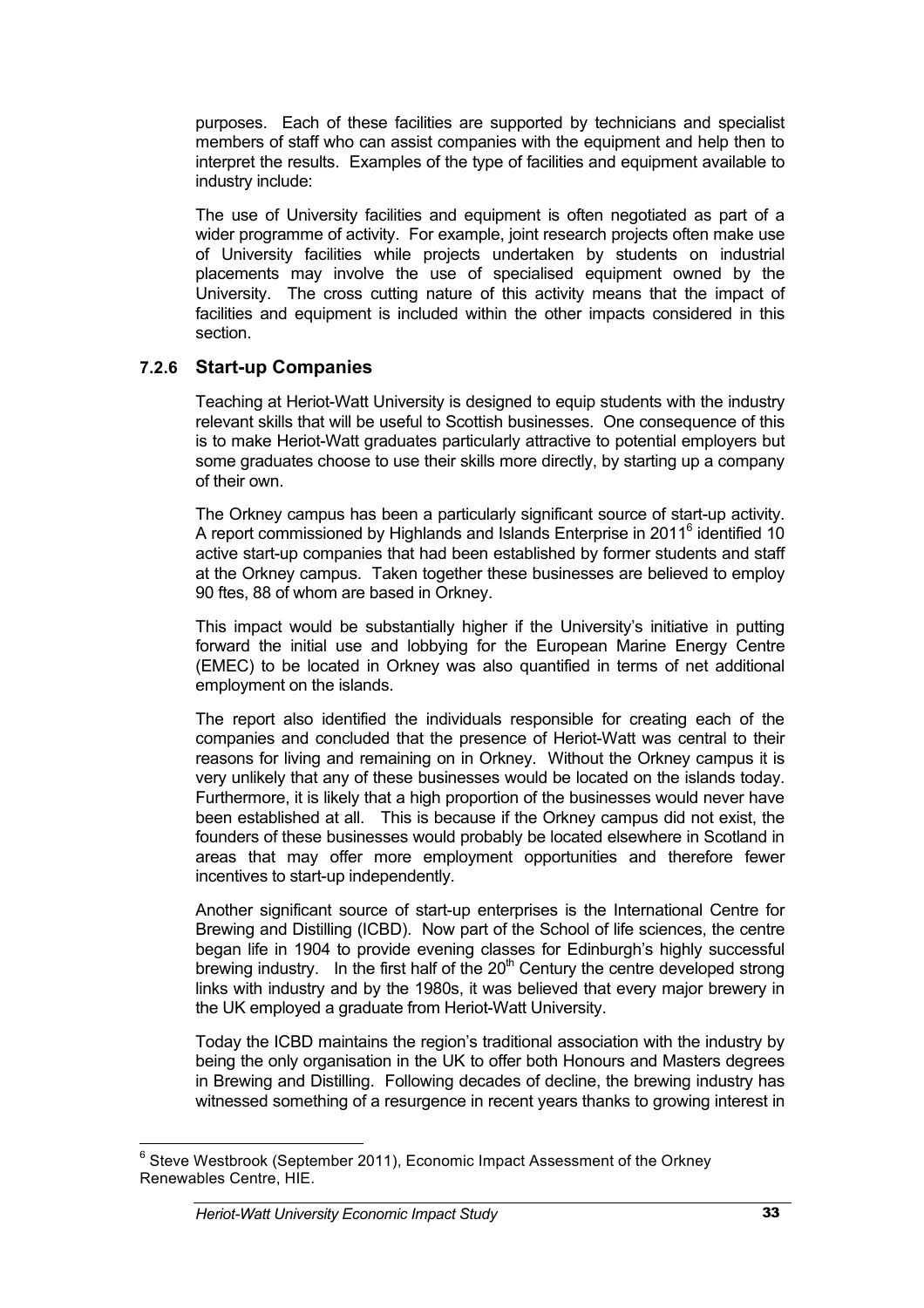traditional craft beer. This trend has led to the emergence of a number of small, independent breweries, many of which are located in and around Edinburgh.

Research undertaken to inform this study has identified three craft breweries in Edinburgh and the Lothians that have been started by graduates from the ICBD. Given the uniqueness of the courses provided by the ICBD it is reasonable to assume that these businesses would not exist if their founders had not had the opportunity to study at the centre. For this reason, the impact generated by these businesses can be attributed to Heriot-Watt University. Employment in Heriot-Watt start-ups is summarised in Table 7.5.

| Company                                            | Sector                                             | Employment |
|----------------------------------------------------|----------------------------------------------------|------------|
| ScotRenewables Ltd                                 |                                                    | 15.0       |
| Aquatera Ltd                                       |                                                    | 13.5       |
| <b>Xodus Aurora</b>                                | Renewable energy/Environmental<br>Consultancy      | 17.5       |
| North Isles Environmental Ltd.                     |                                                    | 1.0        |
| Credo Green                                        |                                                    | 5.0        |
| Opus Plus Ltd.                                     | Marine/support services to the oil &<br>gas sector | 24.5       |
| Sula Diving/Orkney Hyperbaric Unit                 |                                                    | 8.5        |
| Scapa Scuba Ltd.                                   | Tourism                                            | 3.5        |
| <b>Orkney Cruise Services</b>                      |                                                    | 0.5        |
| Digitata Ltd./Marram Studio                        | <b>Textiles/arts</b>                               | 1.0        |
| <b>Brew Dog</b>                                    |                                                    | 2.0        |
| <b>Stewart Brewing</b>                             | <b>Brewing</b>                                     | 11.0       |
| <b>Knops Brewery</b>                               |                                                    | 1.0        |
| Total<br>$\sim$ $\sim$ $\sim$ $\sim$ $\sim$ $\sim$ | $\cdot$ $ \cdot$ $  \cdot$ $\cdot$                 | 104.0      |

Table 7.5 – Heriot-Watt University Start-ups

*Source: Steve Westbrook (2011) and BiGGAR Economics research.*

The economic impact of these businesses can be calculated by multiplying employment in each company by an estimate of the GVA/employee in the sector in which the company operates. The effect of subsequent spending rounds is then captured by applying appropriate multipliers. The impact in each area is calculated by taking account of where each company is based.

In this way it can be estimated that Heriot-Watt University start-ups contribute £16.1 million GVA to the Scottish economy each year and support 212 fte jobs. A break-down of this impact for each of the different study areas is provided in Table 7.6.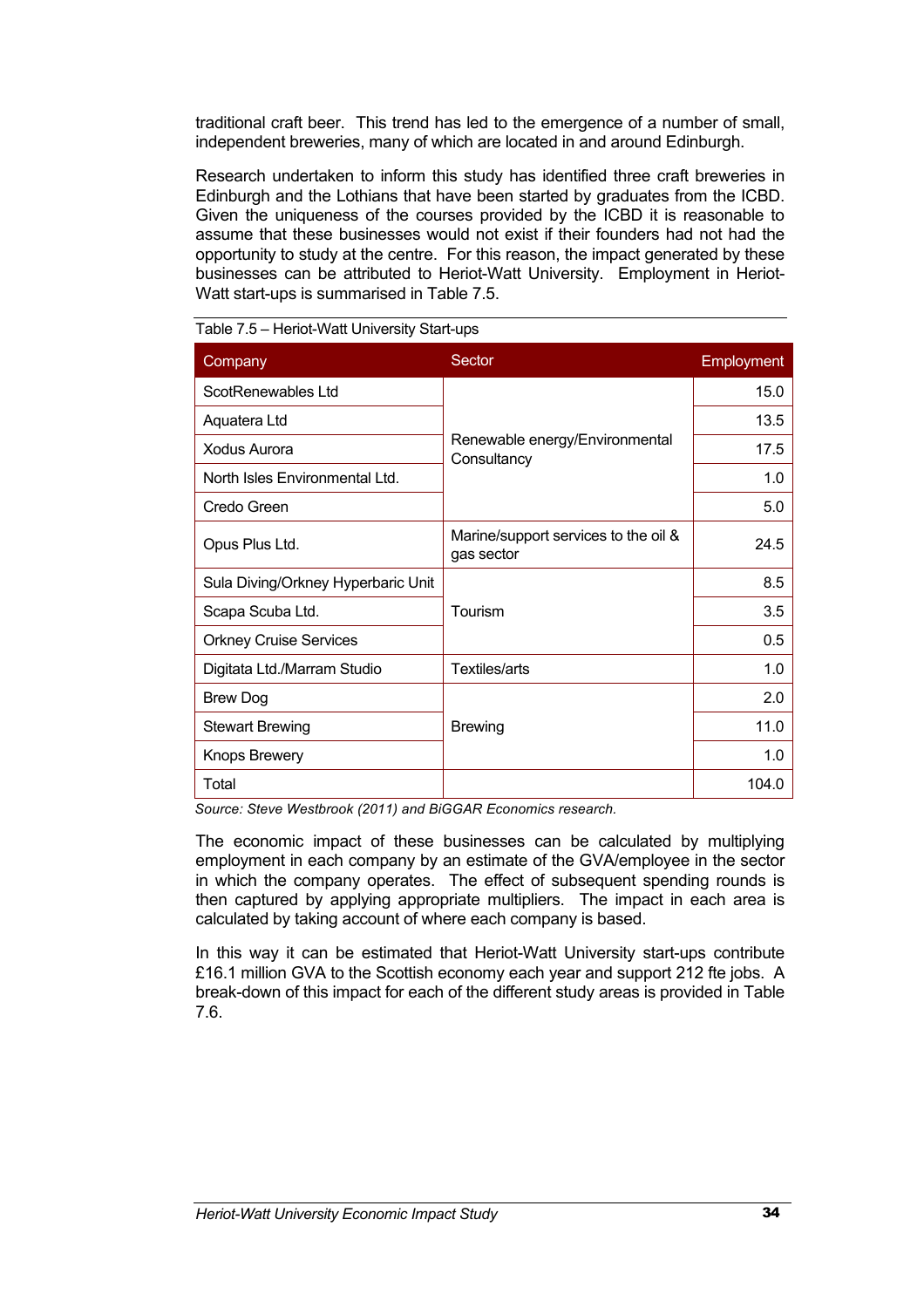| Impact                         | Scotland   | Ed 8L     | Orkney    |
|--------------------------------|------------|-----------|-----------|
| Direct GVA                     | 8,446,695  | 1,121,344 | 7,155,484 |
| <b>Indirect GVA</b>            | 7,607,578  | 297,588   | 1,312,972 |
| Direct Jobs                    | 104        | 14        | 88        |
| Indirect Jobs                  | 108        |           | 17        |
| Total GVA (£s)                 | 16,054,273 | 1,418,932 | 8,468,456 |
| <b>Total Employment (FTEs)</b> | 212        | 21        | 105       |

*Source: BiGGAR Economics economic impact model. Columns many not add due to rounding.*

# **7.3 Commercialisation**

There are two main ways in which intellectual property developed in a university can be utilised by industry. One is through licensing, whereby businesses are granted the legal right to use a particular patented technology or other type of intellectual property right (IPR) to generate additional sales, reduce costs or otherwise improve their profitability. The other is the creation of spin-out companies that are created specifically to exploit a particular technology developed in the University. Both are discussed below.

#### **7.3.1 Licensing**

The starting point for calculating the impact generated by licensing activity is to consider the royalties or licence fees that the University receives from license holders as this reflects the value of the licence to the licence holder. In 2011/12, the University received just over £32,000 in royalty income. As license holders retain a proportion of the income generated by the license however this income only reflects a proportion of the total value of the technology. In order to estimate the full impact of the technology, it is first of all necessary to estimate how much turnover the licenses generate within the license holding company.

The relationship between the royalty paid for a technology and the turnover it generates depends on the details of the licensing agreement and can vary considerably from company to company. In order to agree a licence, negotiators must first form a view of how much the IP is worth to the prospective licensee. There are a wide variety of variables that may inform this judgement but a training manual issued by the World Intellectual Property Organisation<sup>7</sup> states that a common starting point is the "well known and widely quoted" 25% rule.

The 25% rule is a general rule of thumb according to which the licensor should receive around one quarter to one third of the profits accruing to the licensee and has been used by IP negotiators for at least 40 years. The rule is based on an empirical study first undertaken in the 1950s and updated in 2002 $^8$ . The study found that royalty rates were typically around 25% of the licensee's profits, which equates to around 5% of sales from products embodying the patented technology. This implies that royalties paid for a technology typically represent around 5% of the total turnover generated by that technology.

Exchanging Value, Negotiating Technology Licensing Agreements: a training manual, World Intellectual Property Organisation, 2005.

<sup>8</sup> Goldscheider, Use of the 25% rule in valuing IP, les Nouvelles, 2002.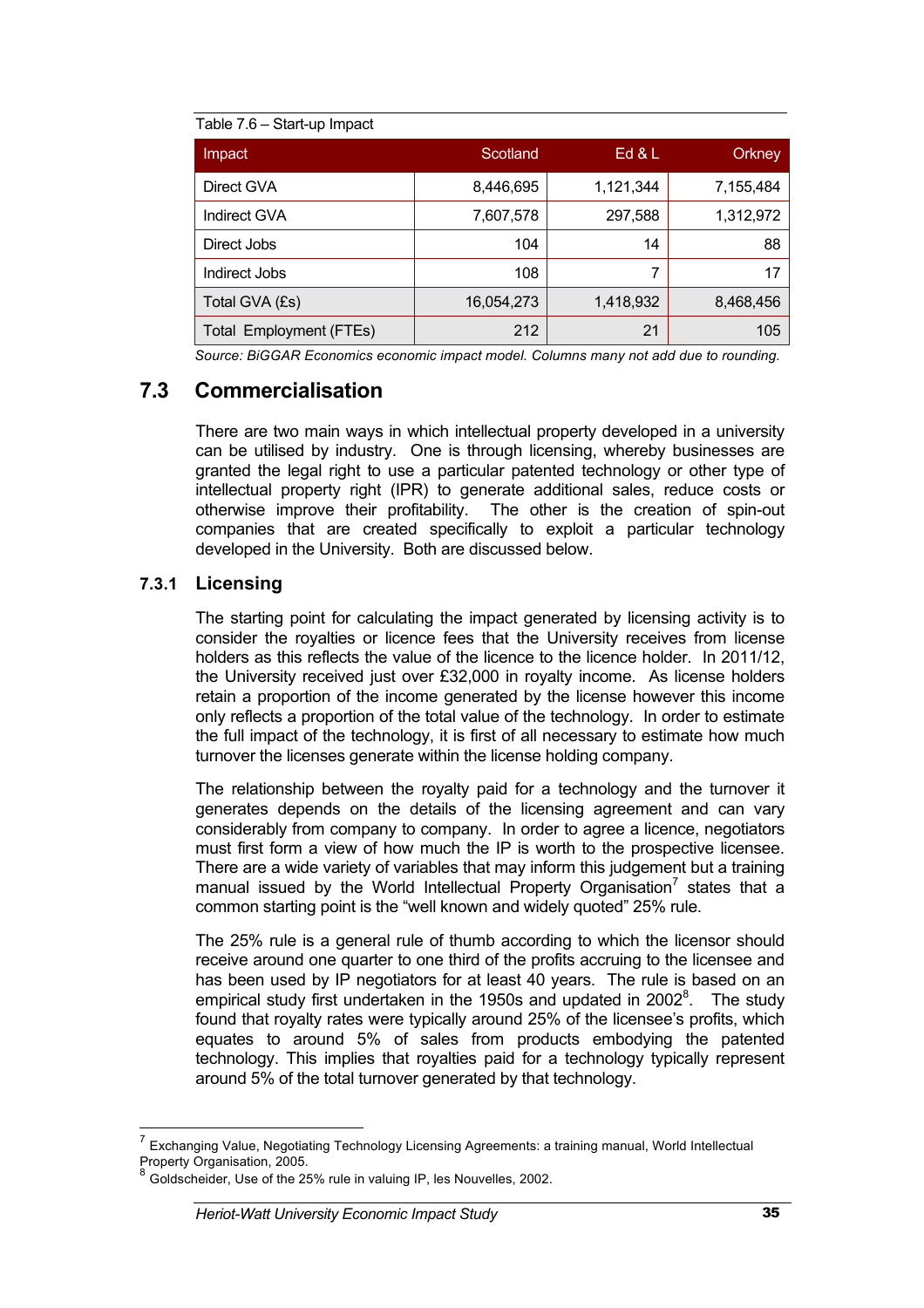By applying this to the amount of licence income received by Heriot-Watt University in 2011/12 it can be calculated that these technologies generated over £0.6 million of additional turnover for licence holding businesses, two thirds of which are located in Scotland.

The employment supported by this turnover can be estimated by dividing the additional turnover generated by an estimate of turnover per employee. The GVA of the licensing activity can then be calculated by multiplying employment by an estimate of GVA/employee. The effects of subsequent spending rounds are then accounted for by applying appropriate multipliers.

In this way it can be estimated that licencing agreements with Heriot-Watt University contributes £0.2 million GVA to the Scottish economy and support 5 fte jobs. This is summarised in Table 7.7.

| Direct GVA                     | 129,220 |
|--------------------------------|---------|
|                                |         |
| <b>Indirect GVA</b>            | 71,071  |
| Direct Jobs                    | 3       |
| Indirect Jobs                  |         |
| Total GVA (£s)                 | 200,291 |
| <b>Total Employment (FTEs)</b> | 5       |

Table 7.7 – Licencing Impact

*Source: BiGGAR Economics economic impact model. Columns many not add due to rounding.*

It might be noted that the impact of licensing activity at Heriot-Watt University is somewhat lower than some of the other impacts considered in this section. This is a reflection of the University's collaborative approach to working with industry. In the past for example, the University has had a policy of not taking licence income from spin-out companies and in many areas, the University does not take royalty fees from companies that use its IP, providing the company invests in further joint research with the University. It should also be noted that the amount of royalty income received by the University has almost doubled in the last year and is expected to continue to grow over the next few years.

#### **7.3.2 Spin-outs**

One of the most obvious ways in which research activity is translated into economic activity is when new spin-out or start-up businesses are created in order to exploit research outputs commercially. Heriot-Watt University currently has 20 active spin-out companies, which together employ more than 200 people in Scotland. As none of these businesses would have been created were it not for the research activity at the Heriot-Watt University, all of the GVA they generate and jobs they support can be attributed to the University. These spin-outs are listed in Table 7.8.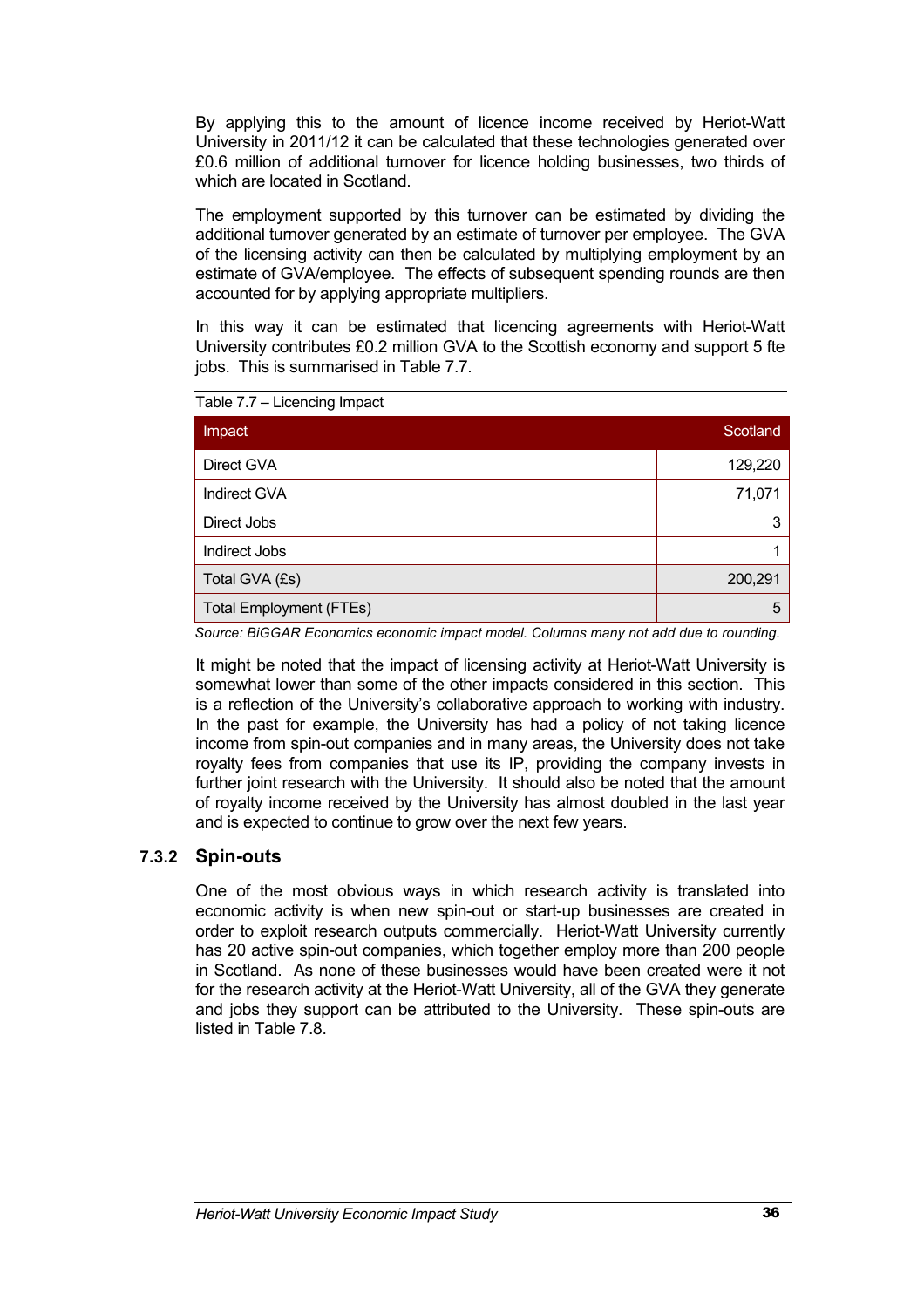| <b>THOMAGE PROTECTIVE CONTRACTOR</b> |                |                  |  |
|--------------------------------------|----------------|------------------|--|
| Company                              | Location       | <b>Employees</b> |  |
| 2Ei                                  | Edinburgh      | 2                |  |
| <b>Affective Media</b>               | Glasgow        | 4                |  |
| <b>Alba Photonics</b>                | Edinburgh      | $\overline{2}$   |  |
| Aquapharm bio-discovery              | Argyll         | 27               |  |
| bryoactives                          | Edinburgh      | 1                |  |
| <b>Computer Application Services</b> | Edinburgh      | 22               |  |
| <b>Edinburgh Instruments</b>         | Livingston     | 48               |  |
| Epistemy                             | Edinburgh      | 3                |  |
| <b>Helia Photonics</b>               | Livingston     | 10               |  |
| Hydrafact                            | Edinburgh      | 14               |  |
| Hydrason                             | Glasgow        | 2                |  |
| <b>Nandi Proteins</b>                | Edinburgh      | 3                |  |
| Nitech                               | East Kilbride  | 0                |  |
| Optoscribe                           | Livingston     | 1                |  |
| Petroc Technologies                  | Edinburgh      | 0                |  |
| <b>Power Photonic</b>                | Fife           | 9                |  |
| See Byte                             | Edinburgh      | 45               |  |
| <b>Totally Textures</b>              | Edinburgh      | 0                |  |
| Verbalis                             | <b>Borders</b> | 0                |  |

| Table 7.8 – Heriot-Watt University Active Spin-outs |  |  |
|-----------------------------------------------------|--|--|
|                                                     |  |  |
|                                                     |  |  |

*Source: Heriot-Watt University Business & Enterprise Services* 

The impact of Heriot-Watt University spin-outs is calculated by multiplying employment in each company by an estimate of the GVA/employee in the sector in which the company operates. The effect of subsequent spending rounds is then captured by applying appropriate multipliers. The impact in each area is calculated by taking account of where each company is based.

In this way it can be estimated that spin-outs from Heriot-Watt University contribute £31.9 million GVA to the Scottish economy each year and support 342 fte jobs. A break-down of this impact for each of the different study areas is provided in Table 7.9.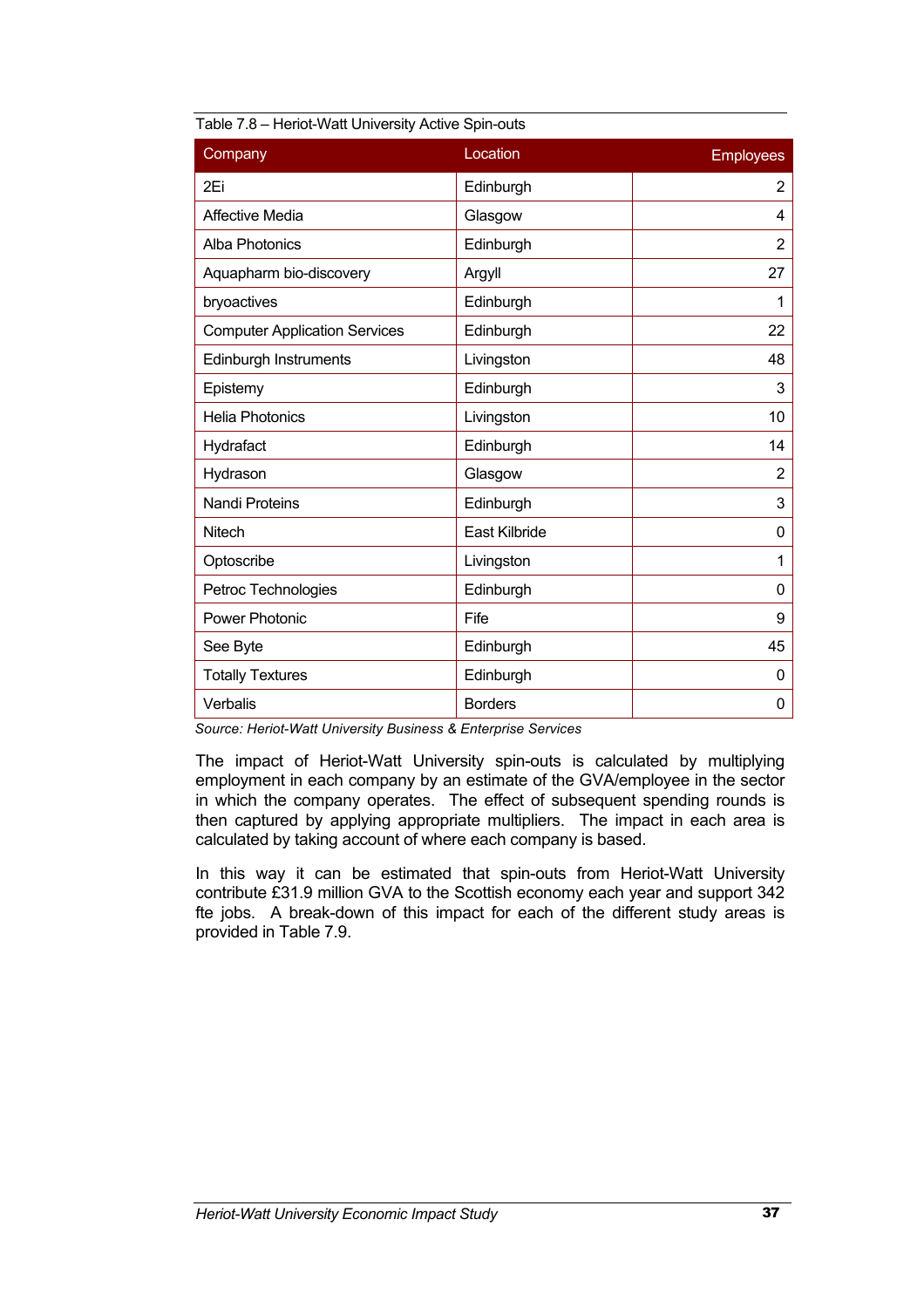| Table 7.9 - Spin-out Impact    |            |            |
|--------------------------------|------------|------------|
| Impact                         | Scotland   | Ed & L     |
| Direct GVA                     | 19,244,152 | 12,660,629 |
| <b>Indirect GVA</b>            | 12,691,709 | 2,755,437  |
| Direct Jobs                    | 193        | 151        |
| Indirect Jobs                  | 149        | 38         |
| Total GVA (£s)                 | 31,935,861 | 15,416,067 |
| <b>Total Employment (FTEs)</b> | 342        | 189        |

*Source: BiGGAR Economics economic impact model. Columns many not add due to rounding.*

### **7.4 Knowledge exchange and Commercialisation Summary**

The knowledge exchange activity described in this section contributes £24.3 million GVA to the Scottish Economy each year and supports 259 jobs. Commercialisation activity contributes a further £32.1 million GVA per year and supports another 247 jobs. This brings the combined impact of Heriot-Watt University's knowledge exchange and commercialisation activity to £56.5 million GVA and 605 jobs. These impacts are summarised in tables Table 7.10Table 7.11.

| Impact                            | Scotland | Ed $&L$ | Orkney |
|-----------------------------------|----------|---------|--------|
| Joint Research                    | 0.8      | 0.1     | n/a    |
| Consultancy                       | 0.8      | 0.2     | n/a    |
| <b>CPD</b>                        | 0.3      | 0.1     | n/a    |
| <b>Student Placements</b>         | 6.3      | 2.9     | n/a    |
| <b>Start-up Companies</b>         | 16.1     | 1.4     | 8.5    |
| Knowledge exchange Total          | 24.3     | 4.8     | 8.5    |
| Licensing                         | 0.2      | $<$ 1   | n/a    |
| Spin-outs                         | 31.9     | 15.4    | n/a    |
| <b>Commercialisation Total</b>    | 32.1     | 15.4    | n/a    |
| Total KT & commercialisation (£s) | 56.5     | 20.3    | 8.5    |

Table 7.10 – Knowledge exchange and Commercialisation Impact – GVA (£ millions)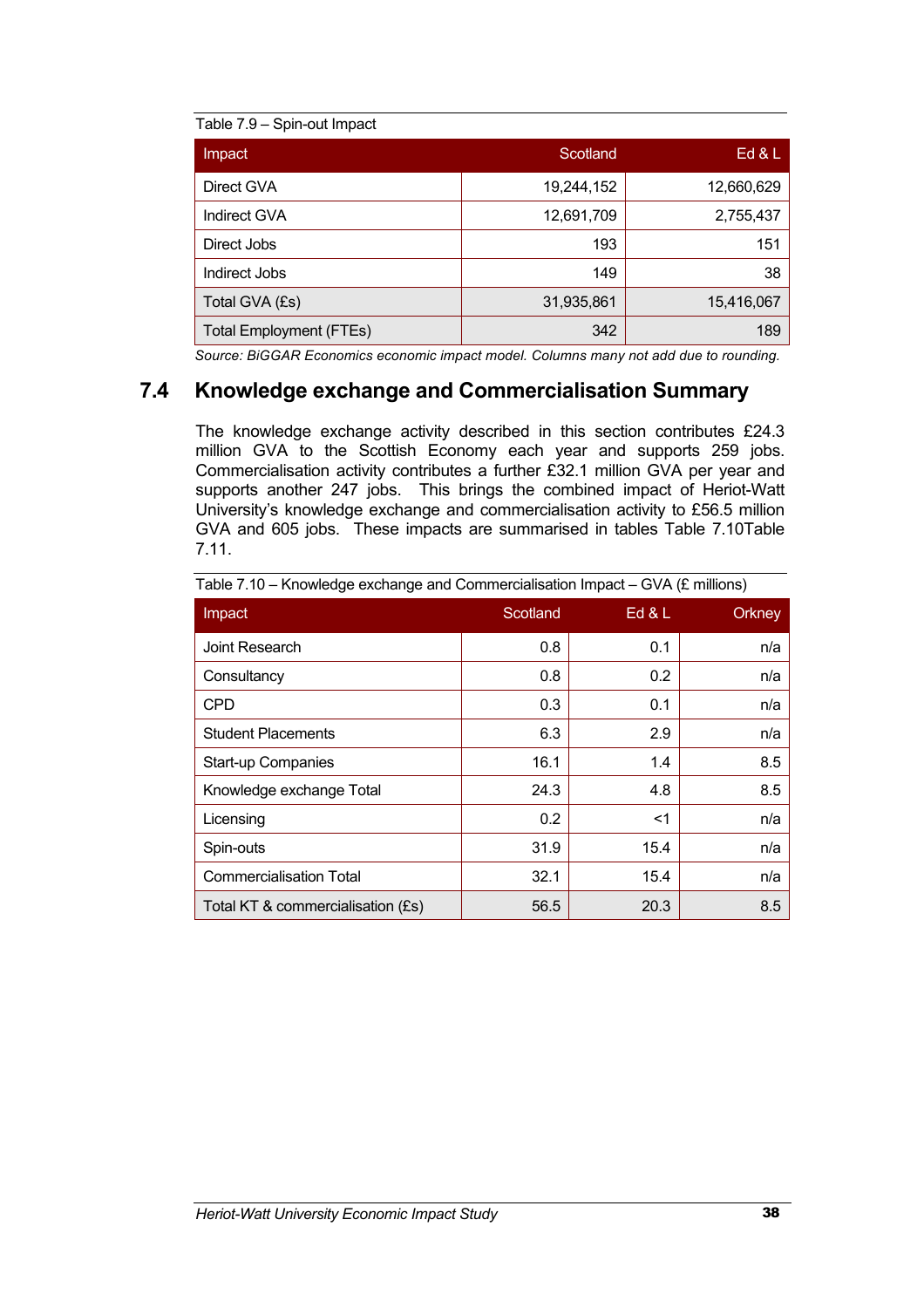| Impact                            | Scotland       | Ed $&L$ | Orkney |
|-----------------------------------|----------------|---------|--------|
| Joint Research                    | $\overline{2}$ | $<$ 1   | n/a    |
| Consultancy                       | 23             | 7       | n/a    |
| <b>CPD</b>                        | 10             | 3       | n/a    |
| <b>Student Placements</b>         | 21             | 12      | n/a    |
| Start-up Companies                | 212            | 21      | 105    |
| Knowledge exchange Total          | 259            | 40      | 105    |
| Licensing                         | 5              | $<$ 1   | n/a    |
| Spin-outs                         | 342            | 189     | n/a    |
| <b>Commercialisation Total</b>    | 347            | 189     | n/a    |
| Total KT & commercialisation (£s) | 605            | 230     | 105    |

| Table 7.11 - Knowledge exchange and Commercialisation Impact - employment (FTEs) |  |
|----------------------------------------------------------------------------------|--|
|                                                                                  |  |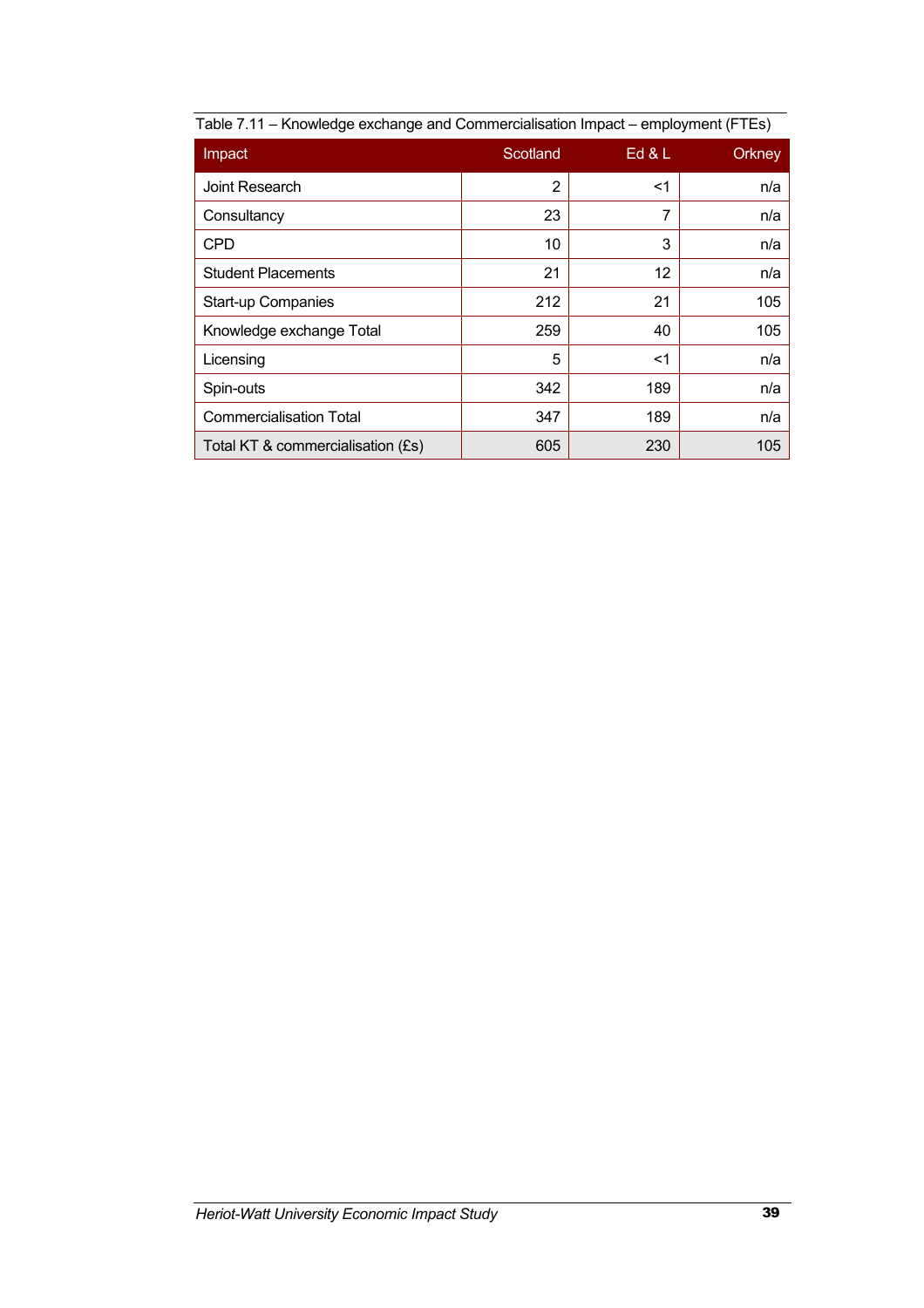# **8 HERIOT-WATT UNIVERSITY RESEARCH PARK**

This section considers the impact of the Heriot-Watt University Research Park.

# **8.1 Current Research Park Tenants**

The objective of the Heriot-Watt University Research Park was to enable companies to establish their own research and development groups within the campus of the University. At present there are 25 active tenants in the Park, these are listed in Table 8.1

| Company                            | <b>Jobs</b> | Company                               | <b>Jobs</b>    |
|------------------------------------|-------------|---------------------------------------|----------------|
| <b>Aptiv Solutions</b>             | 4           | Weatherford                           | 130            |
| <b>Study Group</b>                 | 24          | <b>Company Net</b>                    | 3              |
| <b>APTUIT</b>                      | 20          | <b>Computer Application Services</b>  | 13             |
| Renishaw                           | 12          | <b>Helica Systems</b>                 | 36             |
| Aquapharm Biodiscovery             | 12          | Scottish Business in the<br>Community | 3              |
| <b>Burdica</b>                     | 11          | <b>Scottish Water</b>                 | 18             |
| <b>SWRI</b>                        | 63          | <b>SEPA</b>                           | 23             |
| <b>Trig Avionics</b>               | 24          | Rospa                                 | 24             |
| Quotient                           | 130         | Scottish Woodlands                    | $\overline{7}$ |
| Institute of Occupational Medicine | 20          | <b>Quotient Medical</b>               | 17             |
| <b>Abelon Systems</b>              | 20          | Tritech                               | 23             |
| Roccella                           | 47          | Weir LGE                              | 160            |
| C-MIST                             | 3           | Total                                 | 847            |

Table 8.1 – Heriot-Watt University Research Park - active tenants

*Source: Heriot-Watt University Research Park*

As the Research Park would not have existed without Heriot-Watt University it is reasonable to attribute some of the economic impact generated by these tenants to the University. The extent to which this should be done however depends on how important co-location with the University was both to the companies' initial decision to locate to the research park and how important it has been to the subsequent success of the company.

For some companies, this effect is expected to be significant. The Institute of Occupational Medicine (IOM) for example, is a major independent centre of scientific excellence in the fields of occupational and environmental health, hygiene and safety. The activity undertaken by the IOM is closely related to academic expertise at Heriot-Watt so the proximity of Heriot-Watt is likely to have had a significant positive influence on the Institute's decision to relocate its headquarters to the research park.

For other companies, co-location with the University is likely to have been much less of a factor. Scottish Water and the Scottish Environmental Protection Agency (SEPA) for example are both public sector agencies. Although both organisations take advantage of statistical and hydrology expertise in the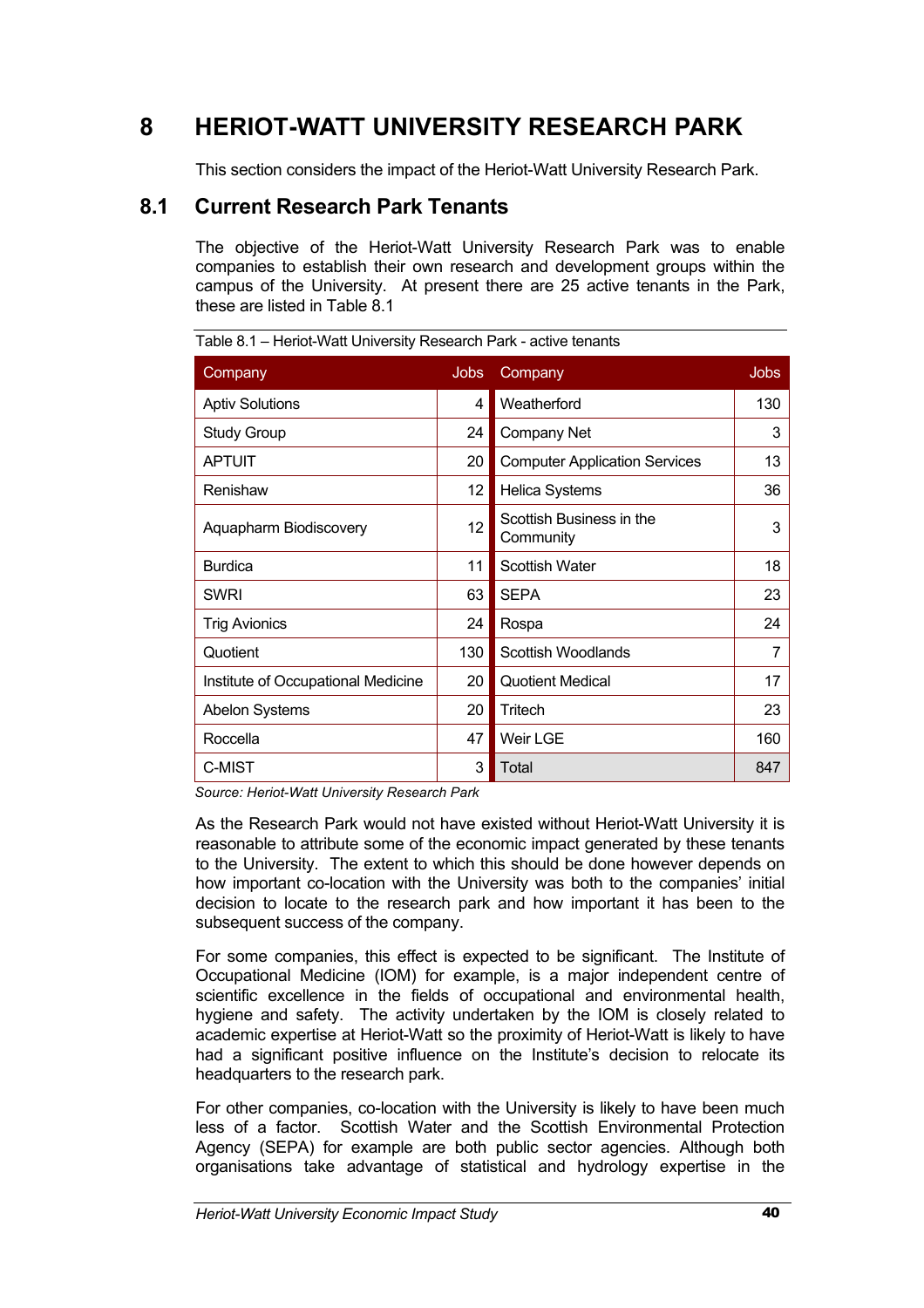university, the size of the organisations is in no way dependant on co-location with Heriot-Watt University. For this reason, the impact of both of these organisations is excluded from this analysis. It is also necessary to exclude tenants of the science park that are spin-outs of the university since the impact of these companies has already been counted in section 7.3.1.

#### **8.1.1 Research Park Graduates**

The Heriot-Watt University Research Park was designed to enable companies to benefit from being located close to academic expertise at the University. Some of the companies that chose to locate on the Research Park, were so successful that they out grew their original premises and have had to relocate to larger premises elsewhere in Scotland. Examples<sup>9</sup> of Research Park Graduates include:

- Hyaltec a biomedical company that provides hyaluronic acid (HA) medical solutions, was based on the Research Park for several years before moving to new premises in Livingston in 2009 in order to increase capacity and meet market demands. Hyaltec now has 60 employees.
- Westmont Systems specialises in the supply of inspection and control solutions to industry and has now moved to larger premises in Inverkeithing. Westmont Systems now has 7 employees.

Both of these companies benefited from being located on the Research Park, close to the expertise of the University for several years prior to moving to their present locations. For this reason, it is appropriate to include some of their current impact in this study. This is done using exactly the same approach taken for existing Research Park tenants.

# **8.2 Impact of Research Park**

The extent to which the impact of the remaining tenants can be attributed to the University can be assessed using evaluation evidence from similar research park elsewhere in the Lothians. The Pentlands Science Park (PSP) is a 22 acre science and technology park co-located with the Moredun Research Institute. Like the Heriot-Watt University Research Park, a key factor in the PSP's ability to attract tenants is the opportunity to co-locate with research expertise at the Moredun Research Institute. Like the Heriot-Watt University Research Park, the PSP is also a member of the Edinburgh Science Triangle.

An evaluation of the PSP undertaken by BiGGAR Economics in 2002<sup>10</sup> found that 84% of PSP tenants believed that that the PSP had a positive impact on the performance of their organisation. Although not all of the tenants could quantify the extent of this impact, those who could stated that, on average 50% of their employment and turnover could be attributed to being based at PSP. On this evidence it could therefore be assumed that 42% of the economic impact arising from tenants at the Heriot-Watt University Research Park is attributable to Heriot-Watt University (i.e. 84% X 50%).

The impact of research park tenants can be calculated in exactly the same way as the impact of spin-out companies described above. First the number of jobs in

 $9$  Edinburgh Instruments is another graduate of the Research Park but as the company is a spin-out of the University, its impact was considered in section 7.3.2.<br><sup>10</sup> Evaluation of Pentlands Science Park and Roslin BioCentre, BiGGAR Economics, 2002.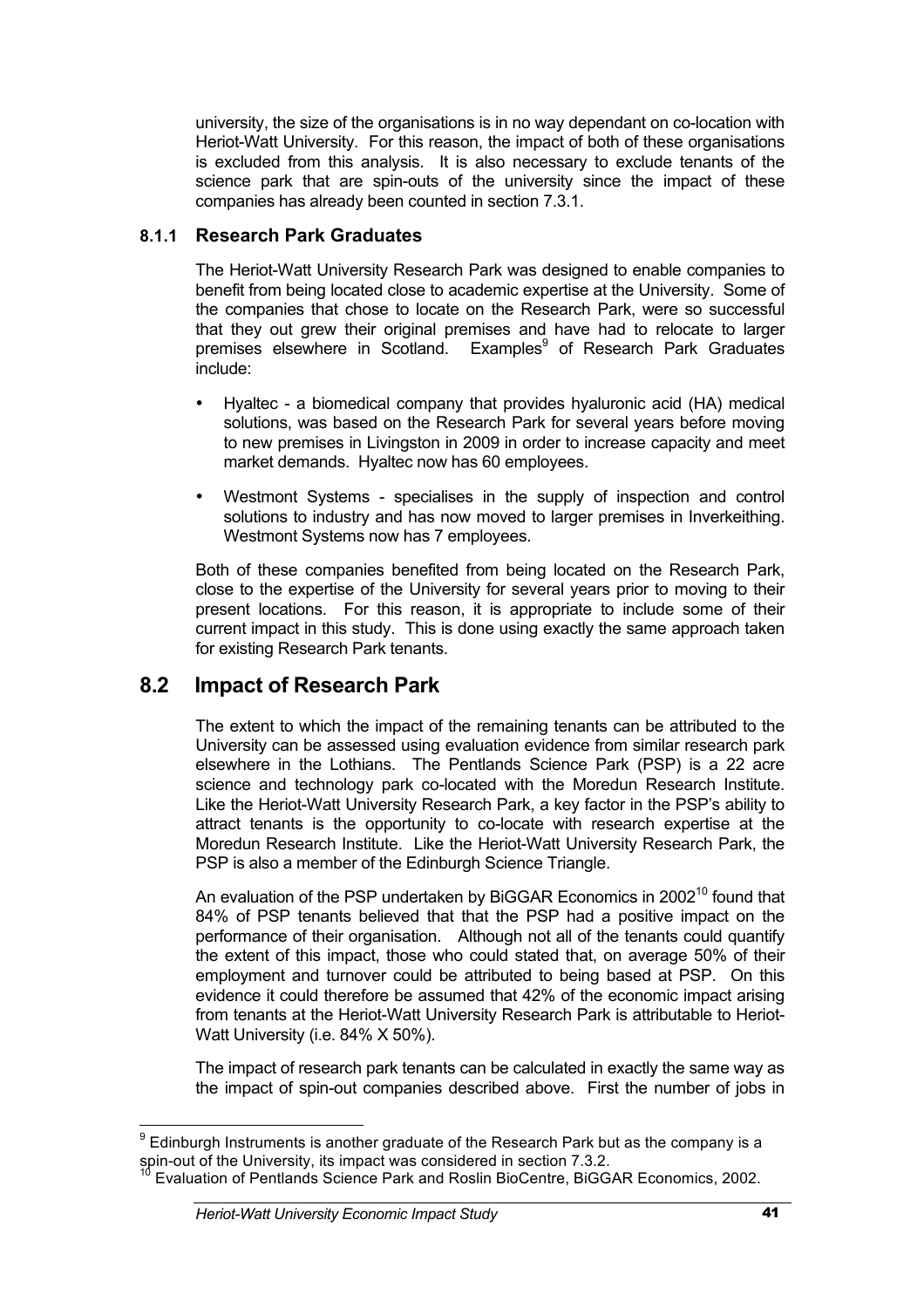each company is multiplied by an estimate of the GVA/employee in the sector in which the company operates in order to obtain an estimate of GVA. For the reasons described above it is assumed that 42% of this impact can be attributed to Heriot-Watt University. The effect of subsequent spending rounds is then captured by applying appropriate multipliers.

In this way it can be estimated that the impact of tenants at the research park that can be attributed to Heriot-Watt University amounts to £44.9 million GVA to the Scottish economy and supports 440 fte jobs. A break-down of this impact is provided in Table 8.2.

| Impact                  | Scotland   | Ed 8L      |
|-------------------------|------------|------------|
| Direct GVA (£000s)      | 28,651,827 | 28,651,827 |
| Indirect GVA (£000s)    | 16,275,053 | 5,370,767. |
| Direct Jobs             | 287        | 287        |
| Indirect Jobs           | 153        | 51         |
| Total GVA (£s)          | 44,926,880 | 34,022,594 |
| Total Employment (FTEs) | 440        | 338        |

Table 8.2 – Impact of Research Park Tenants

*Source: BiGGAR Economics economic impact model. Columns many not add due to rounding.*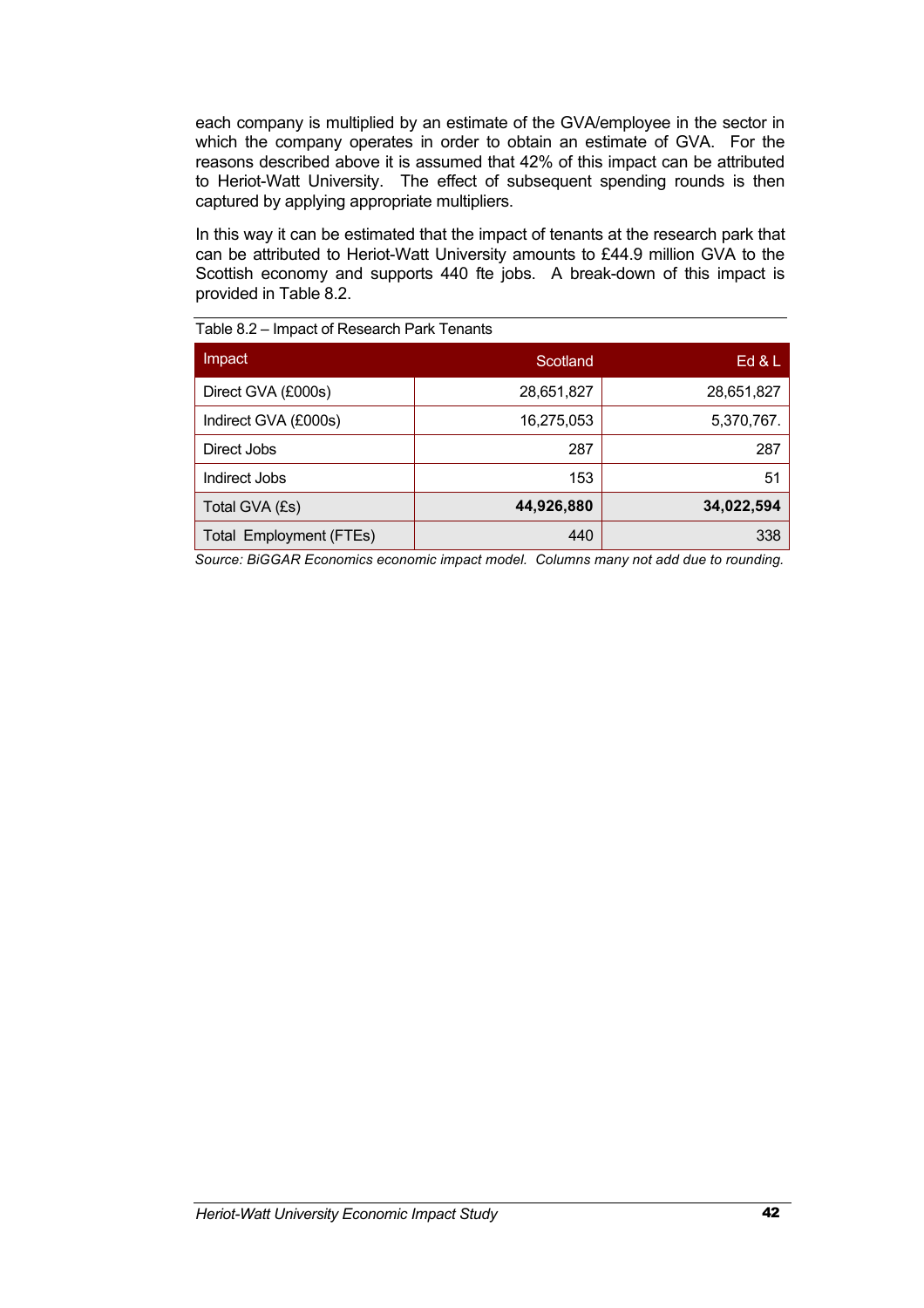# **9 GRADUATE PREMIUM**

In providing training and education, Heriot-Watt University is providing its students and graduates with the skills they will require to contribute effectively to the economy (and society) in the future. By enhancing the potential of graduates to contribute to the economy, Heriot-Watt University is not only improving the employability of its graduates but also increasing the productivity of the economy as a whole.

One method of measuring this productivity increase is to consider the graduate earning premium, that is the additional income that someone with a degree can expect to earn over their life-time compared to someone with two or more Alevels.

# **9.1 Quantifying the Graduate Premium**

Evidence to quantify the graduate premium of Heriot-Watt University can be found in a 2007 study undertaken by Pricewaterhouse Coopers $11$ , which found that over a working lifetime a typical graduate earns around £160,000 more than an individual with two or more A-levels.

This study also provides estimates of the additional life-time earnings of graduates in particular subject areas. To estimate the graduate premium for Heriot-Watt University, the average additional lifetime earnings for each subject area (e.g. engineering  $-$  £243,730) was multiplied by the number of students currently in that subject area (engineering – 243). This was also carried out with postgraduates students, who are estimated to earn a further £70,000 life-time earnings. The totals for each subject area were then totalled together to estimate the gross additional earnings of the graduates. A summary of the assumptions used to calculate this impact is provided in Table 9.1.

| Subject                       | Annual graduates by subject area* | Undergraduate |                                                          |
|-------------------------------|-----------------------------------|---------------|----------------------------------------------------------|
|                               | Scottish<br>campuses              | Dubai Campus  | additional Lifetime<br>Earnings per<br>graduate $(E)$ ** |
| Engineering                   | 243                               | 30            | £243,730                                                 |
| Physical/Env. Sciences        | 110                               | 0             | £237,935                                                 |
| Math/Comp. Sciences           | 167                               | $\Omega$      | £249,741                                                 |
| <b>Business &amp; Finance</b> | 256                               | 76            | £184,694                                                 |
| Social Sciences               | 30                                | 0             | £169,267                                                 |
| <b>BioSciences</b>            | 70                                | $\Omega$      | £111,269                                                 |
| European Languages            | 71                                | $\Omega$      | £96,281                                                  |
| Arts                          | 115                               | 0             | £34,949                                                  |
| Other                         | 180                               | 9             | £160,000                                                 |
| Post-graduate degrees         | 1,449                             | 98            | £70,000                                                  |

Table 9.1: Graduate Premium - Assumptions by Subject

*Source: \*Heriot-Watt University. \*\*PWC (2007)* 

 $11$  PWC (2007), The Economic Benefits of a Degree.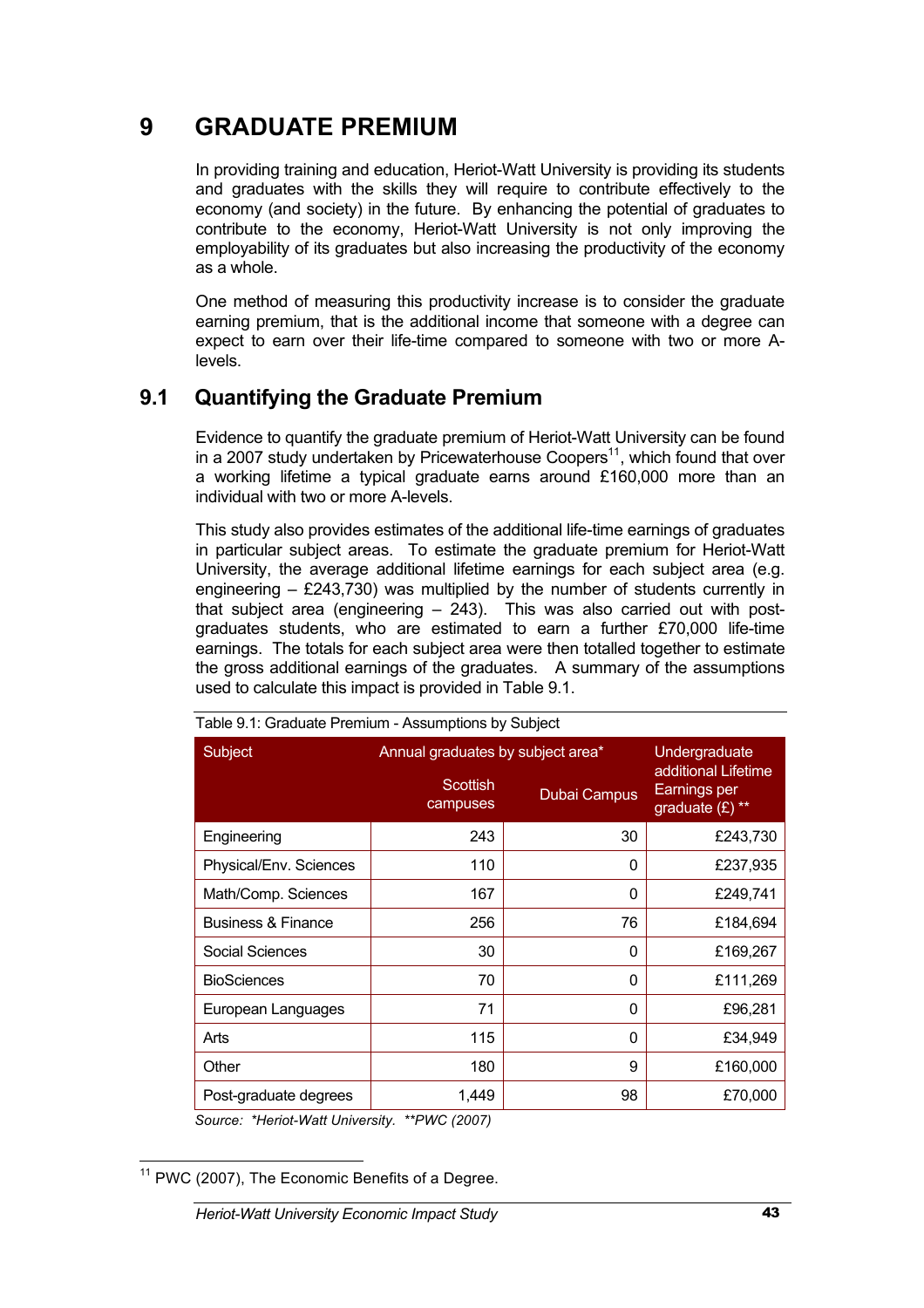In this way it can be estimated that the total graduate premium associated with graduates from Heriot-Watt University's Scottish Campuses amounts to £328.3 million and the graduate premium associated with graduates from the Dubai campus amounts to £29.6 million.

Given the international profile of Heriot-Watt University, many graduates from Scottish campuses will not remain in Scotland after they complete their study. It is therefore necessary to adjust the total Scottish impact to reflect this. Consultation with Heriot-Watt University alumni relations office suggests that around 31% of Heriot-Watt graduates remain in Edinburgh and the Lothians, 1% remain in the Scottish Borders and a further 18% remain elsewhere in Scotland.

Applying these proportions to the total graduate impact suggests that the total graduate premium associated with one year's graduates of Heriot-Watt University that is retained in Scotland amounts to £166.1 million. Of this, £101.8 million is retained in Edinburgh and the Lothians, £4.3 million is retained in the Borders and £0.7 million is retained in Orkney. Anecdotal evidence suggests that the starting salary for Heriot-Watt graduates is somewhat higher than that for other graduates. If this is the case then this impact may be higher than estimated above.

It is also worth noting that a high proportion of graduates from Heriot-Watt University are from disciplines such as engineering, physical sciences, mathematics, computer science, business and finance and a relatively low proportion of humanities and arts graduates. As physical sciences type subjects tend to be associated with higher graduate premiums, this means that the average premium associated with a degree from Heriot-Watt is around 14% higher than the average graduate premium across the UK.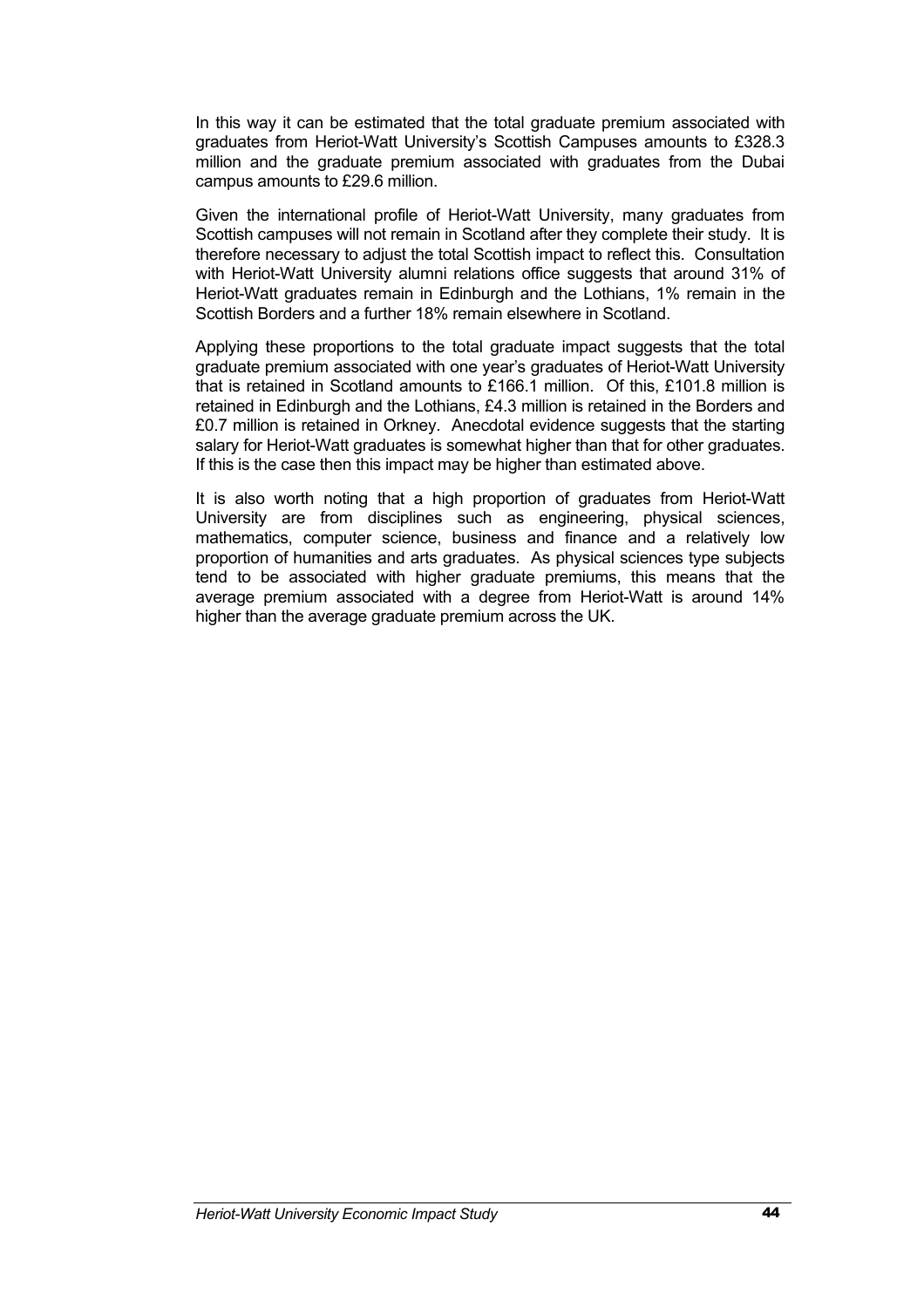# **10 SUMMARY OF QUANTITATIVE IMPACTS**

This section summarises the total quantitative impact of the University on the Lothians, Orkney, the Borders, Scotland, the UK and the Emirates.

# **10.1 Summary of Heriot Watt University Impacts**

Taken together total quantifiable economic impact of Heriot-Watt described in this report amount to:

- £179.9 million GVA and 3,829 jobs in Edinburgh and the Lothians;
- £7.6 million GVA and 223 jobs in the Borders;
- £8.8 million GVA and 119 jobs in Orkney;
- £278.2 million GVA and 6,254 jobs in Scotland; and
- £30.5 million GVA and 693 jobs in the Emirates.

In 2011 the total income of Heriot-Watt University was £150.4 million. This implies that every £1 of University income generates £1.85 GVA for the Scottish economy. Within this income, £34.4 million was received from the SFC. This implies that every £1 funding that the University received from the SFC generated £8.07 GVA for the Scottish economy.

Around two thirds of the impact of Heriot-Watt University is concentrated in Edinburgh and the Lothians. A further 3% is concentrated in the Borders and 3% in Orkney. Although the scale of the Universities impact in the two other Scottish campuses is small in comparison to its impact elsewhere in Scotland, these impacts have a disproportionate effect due to the relatively small size of the two local economies. For example, the Scottish Government estimate that the whole Orkney economy contributes £151.4 million GVA to the Scottish economy each year and provides employment for 5,900 people. It can therefore be calculated that Heriot-Watt University accounts for nearly 6% of the GVA by the Orkney economy and supports more than 2% of employment on the Islands.

After the direct impact of the University's day-to-day activity, the single largest source of impact is knowledge exchange and commercialisation activity, which contributes £56.5 million GVA to the Scottish economy each year and supports 605 jobs. The University also generates £43.5 million GVA and supports 1,613 jobs as a result of student expenditure and part time work. Visitors to the University and its students and staff generate a further £5.2 million GVA each year and support 382 tourism related jobs while the Heriot-Watt University Research Park generates £44.9 million GVA each year and supports a further 440 jobs.

In addition it is estimate that each year graduates living in Scotland earn £166.1 million of additional income as a result of possessing a degree from Heriot-Watt.

Heriot Watt University's quantifiable economic impact is summarised in Table 10.1 and Table 10.2.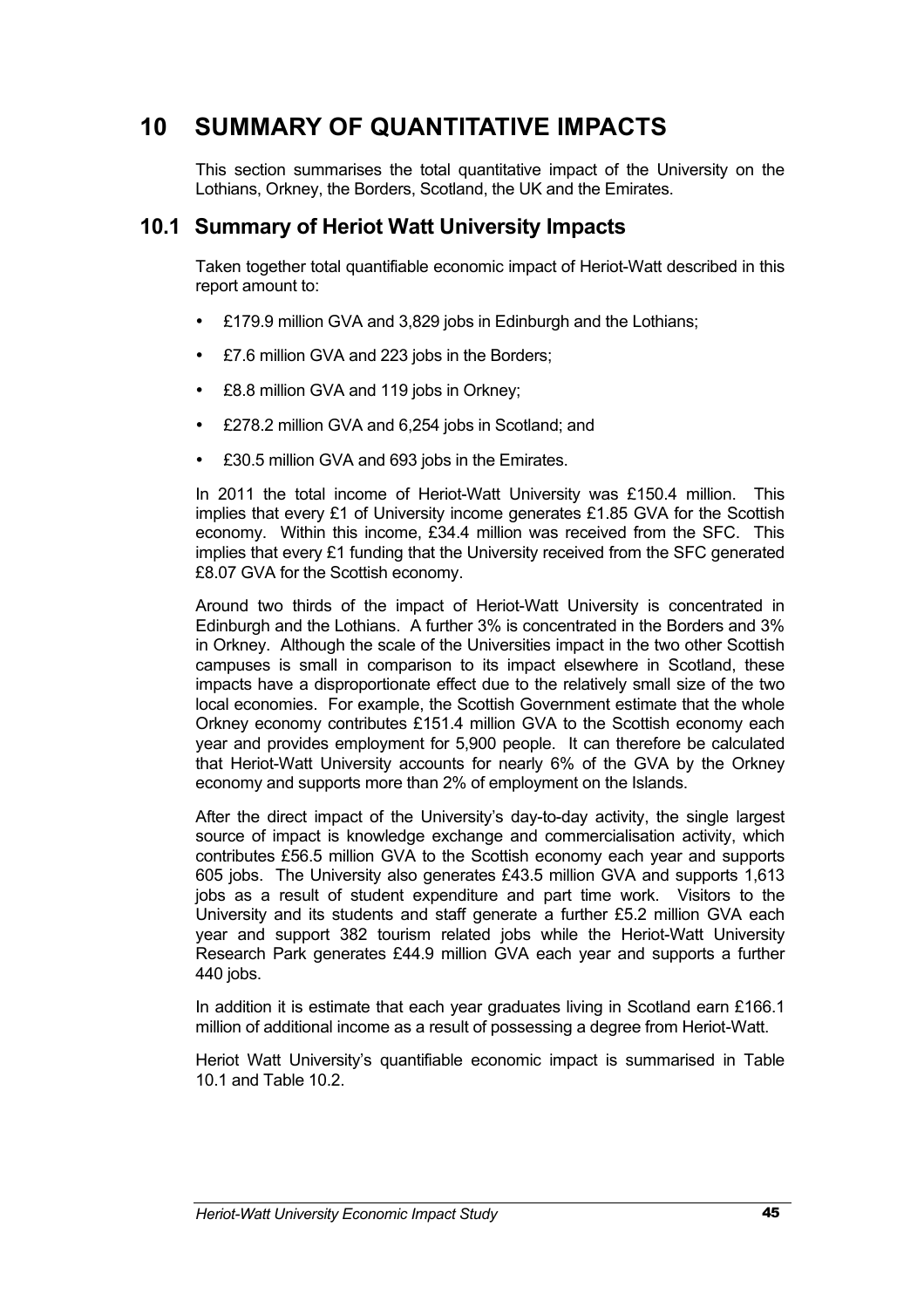| Type of Impact                | Ed & L | <b>Borders</b> | Orkney | Scotland | <b>Emirates</b> |
|-------------------------------|--------|----------------|--------|----------|-----------------|
| <b>Direct</b>                 | 67.9   | 3.1            | 0.2    | 71.3     | 12.8            |
| Supplier                      | 6.8    | 0.4            | < 0.1  | 22.1     | 1.7             |
| <b>Staff Spending</b>         | 6.8    | 1.1            | < 0.1  | 22.7     | 2.4             |
| <b>Capital Spending</b>       | 6.5    | 1.2            | < 0.1  | 12.1     | 4.7             |
| <b>Total Core Impact</b>      | 88.0   | 5.8            | 0.2    | 128.1    | 21.5            |
| <b>Student Spending</b>       | 23.7   | 1.1            | 0.1    | 30.5     | 9.0             |
| <b>Student Work</b>           | 9.5    | 0.7            | < 0.1  | 13.0     | < 0.1           |
| <b>Total Student Impacts</b>  | 33.2   | 1.8            | 0.1    | 43.5     | 9.0             |
| Visiting friends and family   | 0.4    | < 0.1          | < 0.1  | 0.5      | n/a             |
| Conferences and events        | 3.4    | < 0.1          | < 0.1  | 3.9      | n/a             |
| On-site accommodation         | 0.4    | n/a            | n/a    | 0.5      | n/a             |
| <b>International Visitors</b> | 0.2    | < 0.1          | < 0.1  | 0.2      | n/a             |
| <b>Total Tourism Impacts</b>  | 4.4    | < 0.1          | < 0.1  | 5.2      | n/a             |
| <b>Collaborative Research</b> | 0.1    | < 0.1          | < 0.1  | 0.8      | n/a             |
| Consultancy                   | 0.2    | < 0.1          | < 0.1  | 0.8      | n/a             |
| <b>CPD</b>                    | 0.1    | < 0.1          | < 0.1  | 0.3      | n/a             |
| <b>Student Placements</b>     | 2.9    | < 0.1          | < 0.1  | 6.3      | n/a             |
| Start-ups                     | 1.4    | < 0.1          | 8.5    | 16.1     | n/a             |
| Licencing                     | < 0.1  | < 0.1          | < 0.1  | 0.2      | n/a             |
| Spin-outs                     | 15.4   | < 0.1          | < 0.1  | 31.9     | n/a             |
| Total KT &C Impacts           | 20.3   | < 0.1          | 8.5    | 56.5     | n/a             |
| <b>Research Park Impacts</b>  | 34.0   | n/a            | n/a    | 44.9     | n/a             |
| <b>TOTAL</b>                  | 179.9  | 7.6            | 8.8    | 278.2    | 30.5            |
| Annual graduate premium       | 101.8  | 4.3            | 0.7    | 166.1    | 29.6            |

| Table 10.1 - Summary of Impacts - GVA (£m) |  |
|--------------------------------------------|--|
|                                            |  |

*Source: BiGGAR Economics economic impact model. Columns many not add due to rounding.*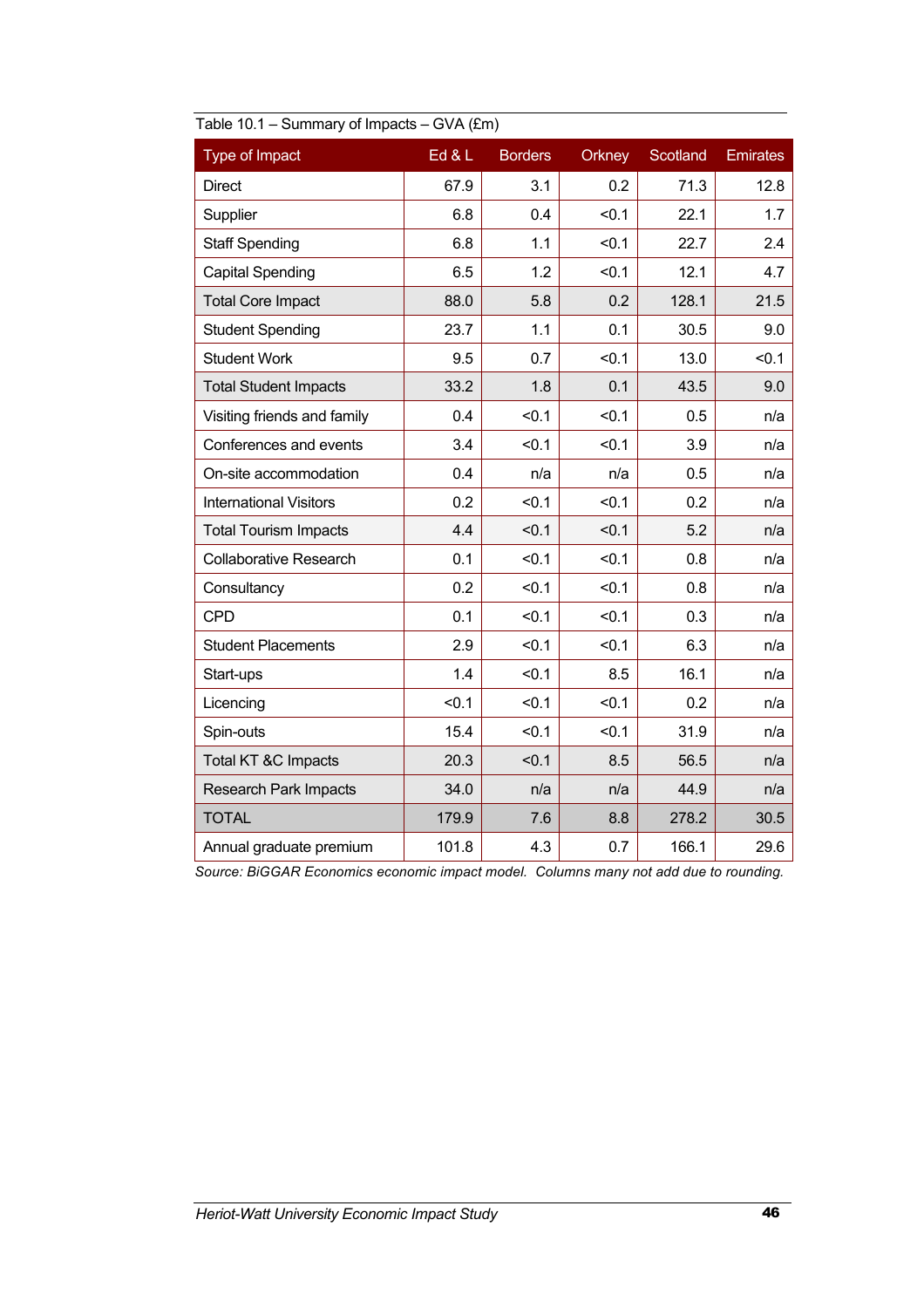| L                             |                |                |                |                |                 |
|-------------------------------|----------------|----------------|----------------|----------------|-----------------|
| Type of Impact                | Ed & L         | <b>Borders</b> | Orkney         | Scotland       | <b>Emirates</b> |
| <b>Direct</b>                 | 1,271          | 79             | 9              | 1,555          | 186             |
| Supplier                      | 238            | 13             | $<$ 1          | 749            | 57              |
| <b>Staff Spending</b>         | 190            | 29             | 1              | 658            | 68              |
| <b>Capital Spending</b>       | 133            | 24             | $<$ 1          | 252            | 97              |
| <b>Total Core Impact</b>      | 1,832          | 146            | 10             | 3,214          | 408             |
| <b>Student Spending</b>       | 664            | 41             | $\overline{2}$ | 940            | 286             |
| <b>Student Work</b>           | 474            | 35             | 1              | 673            | $-n/a$          |
| <b>Total Student Impacts</b>  | 1,138          | 76             | 3              | 1,613          | 286             |
| Visiting friends and family   | 26             | $\overline{2}$ | $<$ 1          | 39             | n/a             |
| Conferences and events        | 227            | n/a            | n/a            | 292            | n/a             |
| On-site accommodation         | 28             | n/a            | n/a            | 36             | n/a             |
| <b>International Visitors</b> | 10             | $<$ 1          | 1              | 16             | n/a             |
| <b>Total Tourism Impacts</b>  | 292            | $\overline{2}$ | 1              | 382            | n/a             |
| <b>Collaborative Research</b> | $\leq$ 1       | $<$ 1          | $<$ 1          | $\overline{2}$ | n/a             |
| Consultancy                   | $\overline{7}$ | $<$ 1          | $<$ 1          | 23             | n/a             |
| <b>CPD</b>                    | 3              | $<$ 1          | $<$ 1          | 10             | n/a             |
| <b>Student Placements</b>     | 12             | $<$ 1          | $<$ 1          | 21             | n/a             |
| Start-ups                     | 21             | < 1            | 105            | 212            | n/a             |
| Licencing                     | $<$ 1          | $<$ 1          | $<$ 1          | 5.0            | n/a             |
| Spin-outs                     | 189            | $<$ 1          | $<$ 1          | 342            | n/a             |
| <b>Total KT Impacts</b>       | 230            | < 1            | 105            | 605            | n/a             |
| <b>Research Park Impacts</b>  | 338            | n/a            | n/a            | 440            | n/a             |
| <b>Total</b>                  | 3,829          | 223            | 119            | 6,254          | 693             |

| Table 10.2 – Summary of Impacts – Employment (FTEs) |  |  |
|-----------------------------------------------------|--|--|
|                                                     |  |  |
|                                                     |  |  |

*Source: BiGGAR Economics economic impact model. Columns many not add due to rounding.*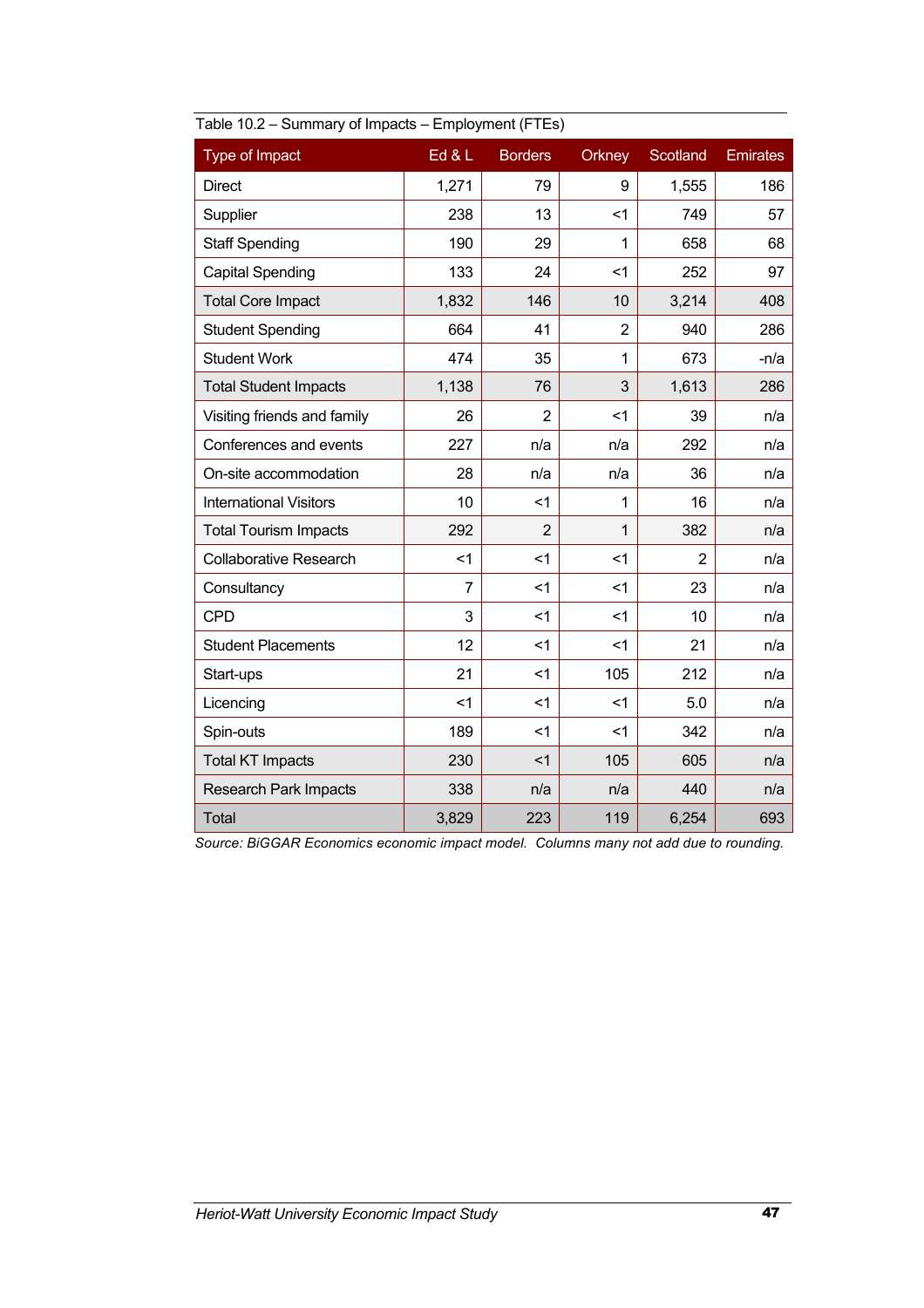# **11 KNOWLEDGE SERVICE EXPORTS**

This section considers the value of knowledge services and related activity that Heriot-Watt provides to the rest of the UK and overseas.

# **11.1 Scotland's International University**

A key defining feature of Heriot-Watt University is the high level of international activity it undertakes. Half of the overseas students who are awarded a Scottish degree each year, obtain it from Heriot-Watt University and the University is committed to the strategic target of doubling income from international activities over the next seven years.

#### **11.1.1 Dubai Campus**

Heriot-Watt University has been operating in Dubai since 2005 when it was approached by the government who invited the University to establish a presence in the Emirate. In 2008 the University opened its first overseas campus in the new Dubai International Academic City (DIAC), a government initiative that established a free trade zone for international universities. The DIAC aims to establish Dubai as a regional destination for higher education providers in order to develop the region's talent pool and establish the UAE as a knowledge-based economy. Heriot-Watt is now one of 27 international institutions located at the DIAC and is by far the largest provider.

Initially educational provision at the Dubai campus focused mainly on engineering subjects but now includes programmes from every school at both the Riccarton and Borders campuses. Student numbers have also grown very substantially, increasing from around 120 students in October 2005 to more than 2,700 today. As demand for Heriot-Watt programmes has increased, the University has also been able to increase fees. As a result, in 2011 Heriot-Watt University earned £11.6 million income from the Dubai Campus, virtually all which was from tuition, graduation and exam fees.

The University intends to continue to develop its operations in Dubai over the next few years by increasing student numbers and developing research activity. It is anticipated that student numbers will reach 3,000 by September 2012 and could continue to increase to around 4,000 students over the next few years. As student numbers increase, so to will the value of export earnings generated by the University.

#### **11.1.2 Proposed Malaysia Campus**

The success of the Dubai campus encouraged Heriot-Watt to consider the possibility of establishing another overseas campus. Following extensive research, in October 2011 the University court gave its approval for the University to proceed with the detailed planning and other work required to establish a new campus in Malaysia. In November 2011, the University announced that it had been successful in an international tender run by the Malaysian government to develop a £20 million campus.

The new, purpose-built campus will create opportunities for up to 4,000 undergraduate and postgraduate students to study a range of courses in science, engineering, business, mathematics and design, with a view to gaining a UKrecognised degree. The capacity of the new Malaysia campus will be similar to that of the Dubai campus. If the campus succeeds in generating a similar level of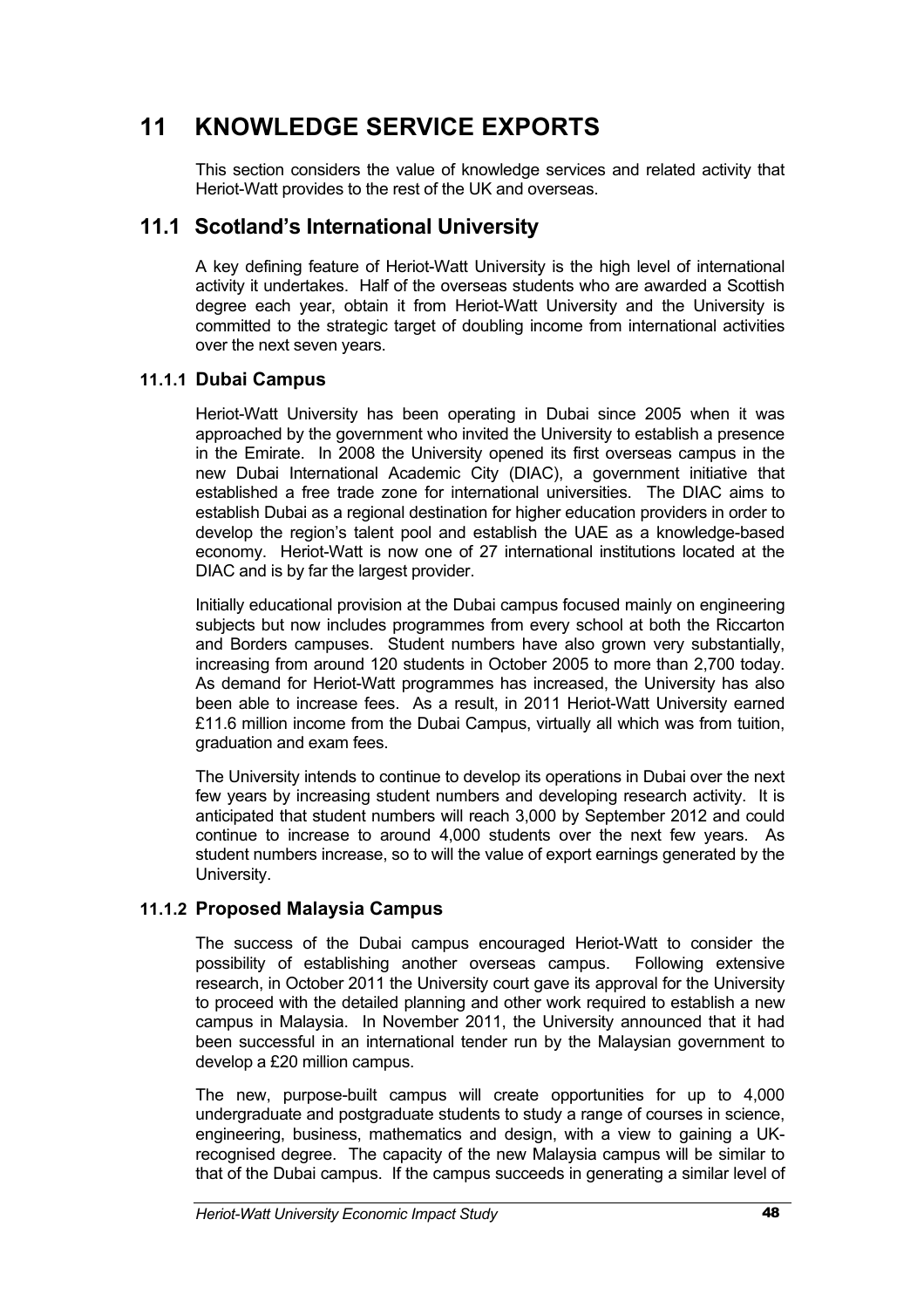income as the Dubai campus, within a few years it could be contributing around £12 million per year in export earnings to the Scottish economy.

Heriot-Watt already secures a high proportion of its income from sources outside Scotland. The impact of these earnings is included in the previous chapters but this chapter separates international income and income from outside Scotland in order to quantify the value of this activity.

#### **11.1.3 Approved Learning Partners**

In addition to its campus in Dubai, Heriot-Watt University also reaches international students through its network of approved learning partners (ALPs) around the world. ALPs provide overseas students with an opportunity to study for a Heriot-Watt degree in an institution in their home country. This approach is aimed at students who either want a UK degree but can not afford to come to the UK, who may be unable to come to the UK or who simply prefer to stay in their home country.

The network currently consists of 50 ALPs in 30 countries around the world from the US to the Ukraine and from China to Trinidad and Tobago. Although the detailed arrangements of each partnership vary, generally the ALP is responsible for all non-academic matters related to the programme and Heriot-Watt University is responsible for academic matters such as course materials, exams and assessments. Students are registered with both the ALP and Heriot-Watt but pay fees to the ALP. The ALP then pays a proportion of the fee to Heriot-Watt University.

#### **11.1.4 Distance Learning**

Heriot-Watt University also caters for around 12,000 students through a variety of independent learning programmes. These programmes enable students anywhere in the world to purchase course materials for self-study. Students are then able to take exams, set and marked by Heriot-Watt University, in their home country at one of the ALPs described above.

# **11.2 RUK and Overseas Income**

The income that Heriot-Watt University earns from overseas sources makes a direct contribution to the export earnings of the Scottish economy. It is estimated that in 2011/12 the University earned a total of £43.2 million from overseas sources. This represents 10% of the total value of Scotland's annual educational exports. In 2011/12 Heriot-Watt University had 8,305 full and part time students, which represents just over 3% of the total number of students enrolled in Scotland's 20 higher education institutes. This suggests that Heriot-Watt University is punching considerably above its weight in this area. A break-down of Heriot-Watt University's international income is provided in Table 11.1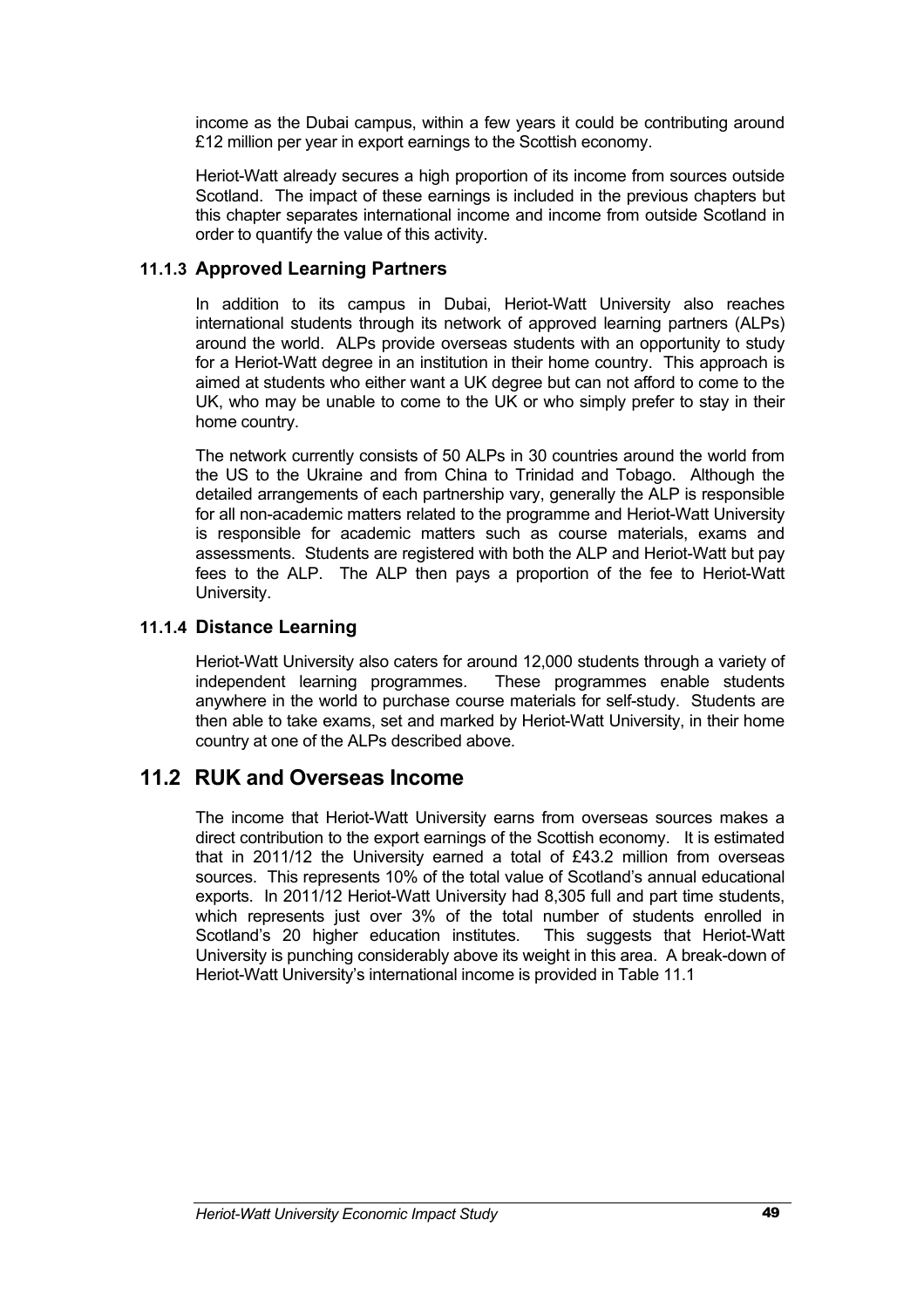| Source of Income                               | Value (2011/12)  |
|------------------------------------------------|------------------|
| Overseas tuition fees                          | 32,420,000       |
| Tuition fees from (not-UK) EU students         | 2,721,000        |
| Earnings from ALPs                             | 6,000,000        |
| EU research grants                             | 2,061,000        |
| Total                                          | 43,202,000       |
| Overseas income (% of total University income) | 43,202,000 (29%) |

*Source: Heriot-Watt University Annual Accounts 2011 and International Strategy.*

In addition to the income that Heriot-Watt University generates from overseas, it also generates a substantial amount of income from the rest of the UK. Although this is not included within the Scottish Government's export figures, this income does represent an important inflow to the Scottish economy. Sources of income from the rest of the UK (RUK) include student tuition fees and income from Research Councils based outside Scotland. In 2011/12 this income amounted to £13.7 million or 9% of the University's total income. This is summarised in Table 11.2

Table 11.2 – RUK income

| Source of Income                    | Value (2011/12) |
|-------------------------------------|-----------------|
| Tuition fees from RUK <sup>12</sup> | 2,288,118       |
| Research council grants             | 11,447,000      |
| RUK (% of total University income)  | 13,735,118 (9%) |

*Source: Heriot-Watt University Annual Accounts 2011 and BiGGAR Economics Analysis.*

It should be noted that in future years tuition fees from students from RUK will be considerably higher than at present due to the introduction of higher tuition fees. From 2012 students from England, Wales and Northern Ireland will pay £9,000 per year for under-graduate programmes.

The direct impact of Heriot-Watt University was considered in section 4. This impact considered the impacts generated directly as a result of the University's direct employment and income. The tables above suggest that approximately 29% of the University's income comes from overseas and a further 9% comes from overseas.

By applying these proportions to the direct impact calculated in section 4 it can be estimated that the income that the University receives from overseas each year contributes £20.4 million GVA to the Scottish economy and directly supports 447 jobs. It can also be calculated that income that the University receives from elsewhere in the UK contributes £6.5 million GVA to the Scottish economy each year and supports 142 jobs. This is summarised in Table 11.3.

 $12$  Estimated based on total student tuition fees multiplied by proportion of students domiciled in RUK.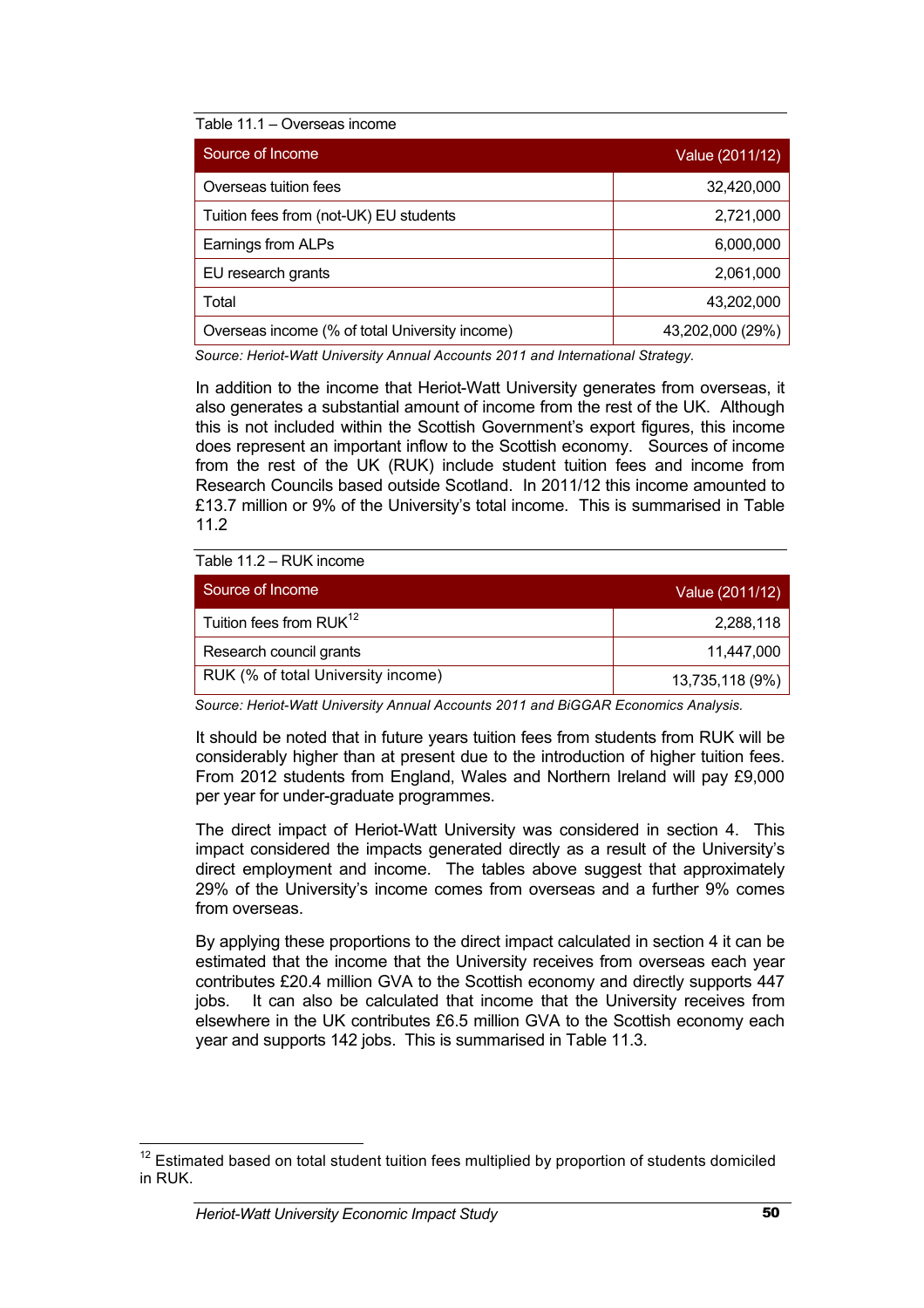| i able 11.3 – Overseas and RUK Income & economic impact |            |              |            |  |  |
|---------------------------------------------------------|------------|--------------|------------|--|--|
|                                                         | Overseas   | <b>RUK</b>   | Total      |  |  |
| Turnover                                                | 43,202,000 | 13, 735, 118 | 56,937,118 |  |  |
| Direct GVA (£s)                                         | 20,478,003 | 6,510,527    | 26,988,530 |  |  |
| Direct employment (ftes)                                | 447        | 142          | 589        |  |  |

Table 11.3 – Overseas and RUK income & economic impact

Source: BiGGAR Economics economic impact model.

# **11.3 RUK and Overseas Student Spending**

In addition to income directly earned by Heriot-Watt, the University is also responsible for attracting a significant number of students from overseas and the RUK, all of whom spend money in the Scottish economy while they are here. As these students would not be in Scotland if it were not for the University, the money they spend while they are here can be directly attributed to Heriot-Watt.

Section 5 of this report described the impact of student spending on the Scottish economy. In 2011, 51% of students studying at Heriot-Watt's Scottish campuses were not ordinarily domiciled in Scotland and 38% were not normally domiciled in the UK. This means that a high proportion of student spending impact is generated from income from outside Scotland.

In order to estimate what proportion of the student spending impact can be attributed to students from outside Scotland it is first of all necessary to consider where these students live while they are in Scotland. As all of these student's home addresses are outside Scotland, it is assumed that 30% of live in University accommodation and the remaining 70% stay in privately rented accommodation.

By applying these assumptions to the student spending assumptions provided in Table 5.2, it can be estimated that overseas students at Heriot-Watt spend £22.4 million in the Scottish economy and students from the rest of the UK spend a further £7.4 million.

This represents 47% and 16% of the total expenditure of Heriot-Watt students in the Scottish economy respectively. By applying these proportions to the total student impact estimate calculated in section 5.1 it can be estimated that expenditure by overseas students at Heriot-Watt University contributes £22.3 million GVA to the Scottish economy each year and supports 400 jobs. It can also be estimated that the expenditure of Heriot-Watt students from the rest of the UK contributes £4.3 million GVA to the Scottish economy each year and supports 133 jobs. This is summarised in Table 11.4

|                          | Overseas   | <b>RUK</b> | Total      |
|--------------------------|------------|------------|------------|
| Turnover                 | 22,382,860 | 7,449,058  | 29,831,918 |
| Direct GVA (£s)          | 12,925,130 | 4,301,507  | 17,226,637 |
| Direct employment (ftes) | 400        | 133        | 533        |

Table 11.4 – Impact of overseas and RUK student expenditure

*Source: BiGGAR Economics economic impact model.*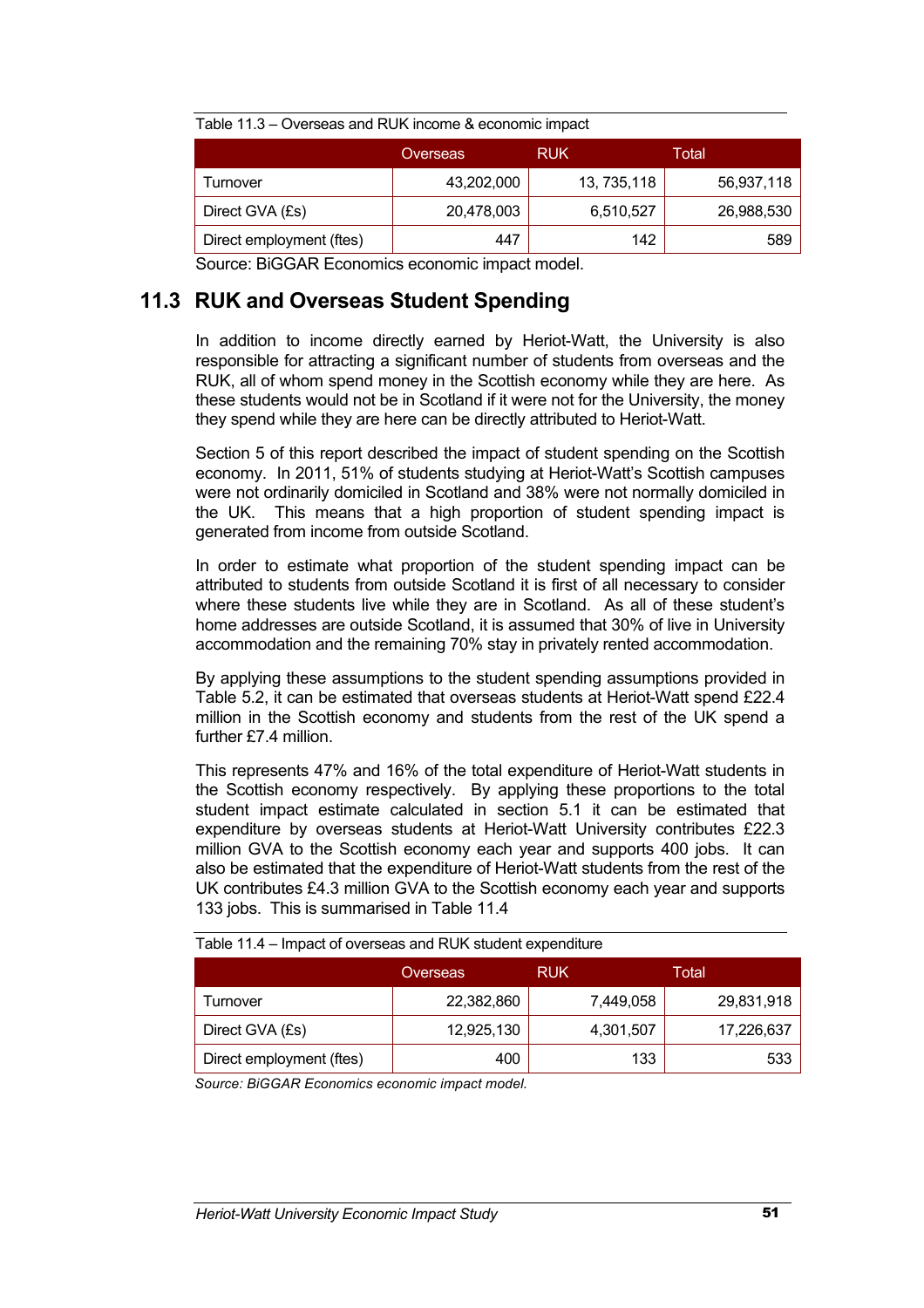# **11.4 RUK and Overseas Tourism Income**

Section 6 of this report described the tourism impacts associated with Heriot-Watt and found that visitors associated with Heriot-Watt University spend £8.9 million each year in the Scottish economy. Using the information presented in Section 6, it can be calculated that approximately two thirds of this expenditure was made by visitors from overseas and around one third was by visitors from the RUK.

By applying these proportions to the total tourism impact, it can be estimated that overseas tourism supported by Heriot-Watt University contributes £3.2 million GVA to the Scottish economy each year and supports 240 jobs. It can also be estimated that tourism from the rest of the UK generates a further £1.8 million GVA and supports a further 134 jobs. This is summarised in Table 11.5.

|                          | Overseas  | <b>RUK</b> | Total     |
|--------------------------|-----------|------------|-----------|
| Turnover                 | 5,705,607 | 3,183,370  | 8,888,977 |
| Direct GVA (£s)          | 3,241,406 | 1,808,501  | 5,049,907 |
| Direct employment (ftes) | 240       | 134        | 374       |

Table 11.5 – RUK & overseas tourism activity

*Source: BiGGAR Economics economic impact model.*

# **11.5 International R&D Income**

In 2011/12 Heriot-Watt University received £6.7 million from industrial partners toward the cost of collaborative research. The impact of this expenditure was described in section 7.2.1. Analysis of this income suggests that only around 6%, or £0.4 million, was received from companies that are based in Scotland. A further £2.6 million (38%) was secured from companies based elsewhere in the UK and the remaining £3.7 (56%) million came from overseas companies.

Applying these proportions to the total impact of collaborative research calculated in section 7.2.1 suggests that R&D income received by Heriot-Watt University from industrial partners elsewhere in the UK contributes £0.5 million to the Scottish economy and supports 1 job. It can also be estimated that R&D income received by Heriot-Watt University from overseas industrial partners contributes £0.3 million to the Scottish economy and supports 1 job. This is summarised in Table 11.6.

| Table TT.0 — KOK & OVEISEAS COIIADOLAINE TESEATCH INCOHIE |           |            |           |
|-----------------------------------------------------------|-----------|------------|-----------|
|                                                           | Overseas  | <b>RUK</b> | Total     |
| Turnover                                                  | 2,574,998 | 3,744,895  | 6,319,893 |
| Direct GVA (£s)                                           | 325.290   | 473,079    | 798,370   |
| Direct employment (ftes)                                  |           |            |           |

| Table 11.6 - RUK & overseas collaborative research income |  |  |
|-----------------------------------------------------------|--|--|
|-----------------------------------------------------------|--|--|

*Source: BiGGAR Economics economic impact model.*

# **11.6 Summary of Export Earnings**

This section suggests that, in 2011 Heriot-Watt University generated a total of £43.2 million in overseas earnings and a further £13.7 million income from the rest of the UK. This represents 29% of Heriot-Watt's total income and 10% of Scotland's £445 million educational exports.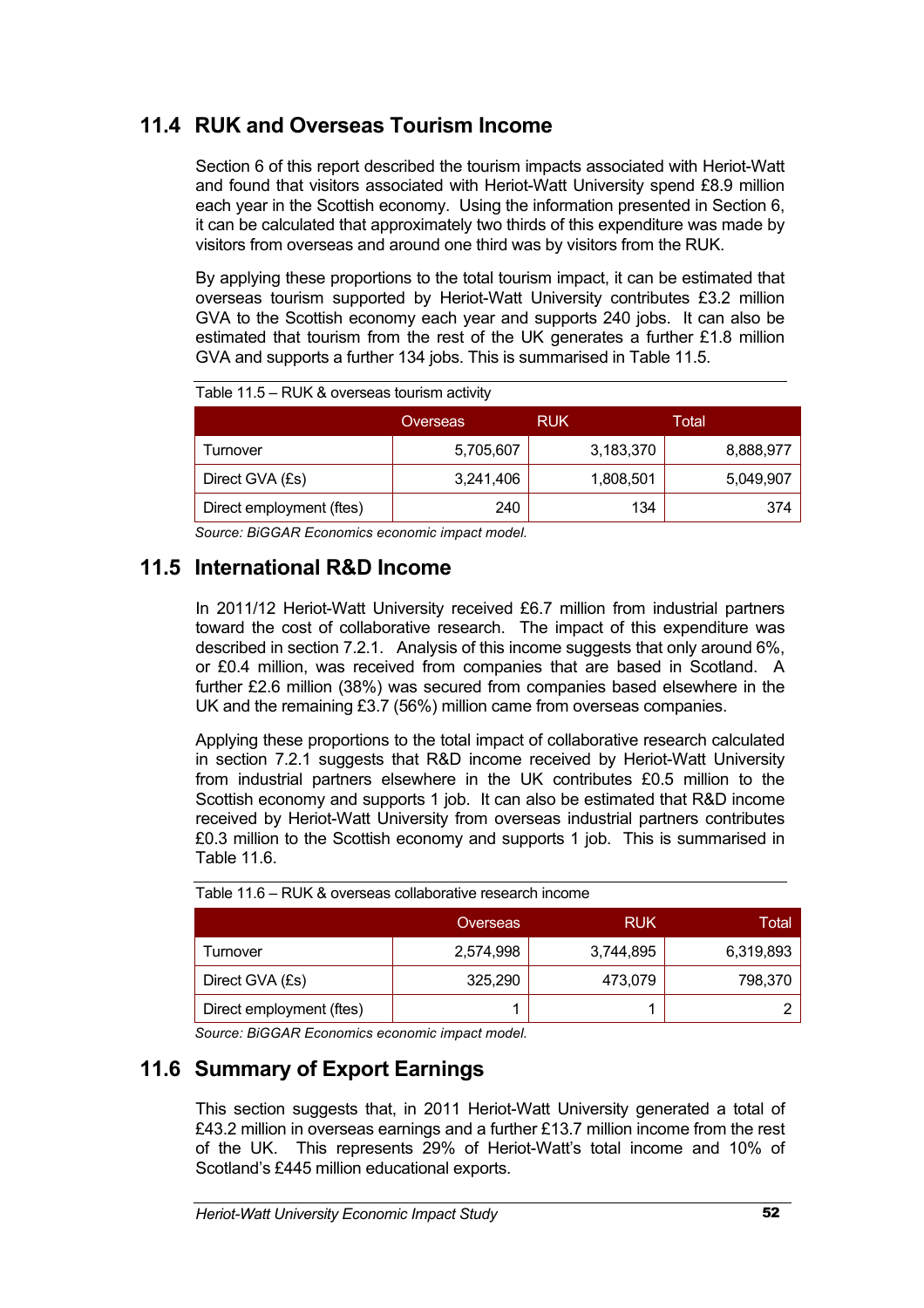In addition to direct income, the University also generated £29.8 million in expenditure by students from the RUK and overseas, £9.0 million tourism expenditure by visitors from RUK and overseas and £6.3 million in contributions toward collaborative research from companies based in the RUK and overseas.

Taken together these educational exports amount to £102.0 million.

|                          | Overseas   | <b>RUK</b> | Total       |
|--------------------------|------------|------------|-------------|
| Income                   | 43,202,000 | 13,735,118 | 56,937,118  |
| Student spending         | 22,382,860 | 7,449,058  | 29,831,918  |
| Tourism income           | 5,750,339  | 3,202,580  | 8,952,919   |
| Collaborative R&D income | 2,574,998  | 3,744,895  | 6,319,893   |
| Total                    | 73,910,197 | 28,131,651 | 102,041,848 |

Table 11.7 – value of RUK & overseas exports

*Source: BiGGAR Economics economic impact model.*

This income generates £50.1 million GVA for the Scottish economy each year and supports 1,499 jobs. This impact is summarised in Table 11.8Table 11.9.

| Table 11.8 - GVA impact of RUK & overseas exports |            |            |            |
|---------------------------------------------------|------------|------------|------------|
|                                                   | Overseas   | <b>RUK</b> | Total.     |
| Income                                            | 20,478,003 | 6,510,527  | 26,988,530 |
| Student spending                                  | 12,958,728 | 4,312,689  | 17,271,416 |
| Tourism income                                    | 3,266,826  | 1,819,418  | 5,086,244  |
| Collaborative R&D income                          | 325,290    | 473,079    | 798,370    |
| Total                                             | 37,028,847 | 13,115,714 | 50,144,561 |

*Source: BiGGAR Economics economic impact model.*

#### Table 11.9 – Employment impact of RUK & overseas exports

|                          | Overseas | <b>RUK</b> | Total |
|--------------------------|----------|------------|-------|
| Income                   | 447      | 142        | 589   |
| Student spending         | 399      | 133        | 532   |
| Tourism income           | 242      | 135        | 376   |
| Collaborative R&D income |          |            |       |
| Total                    | 1,088    | 411        | .499  |

*Source: BiGGAR Economics economic impact model.*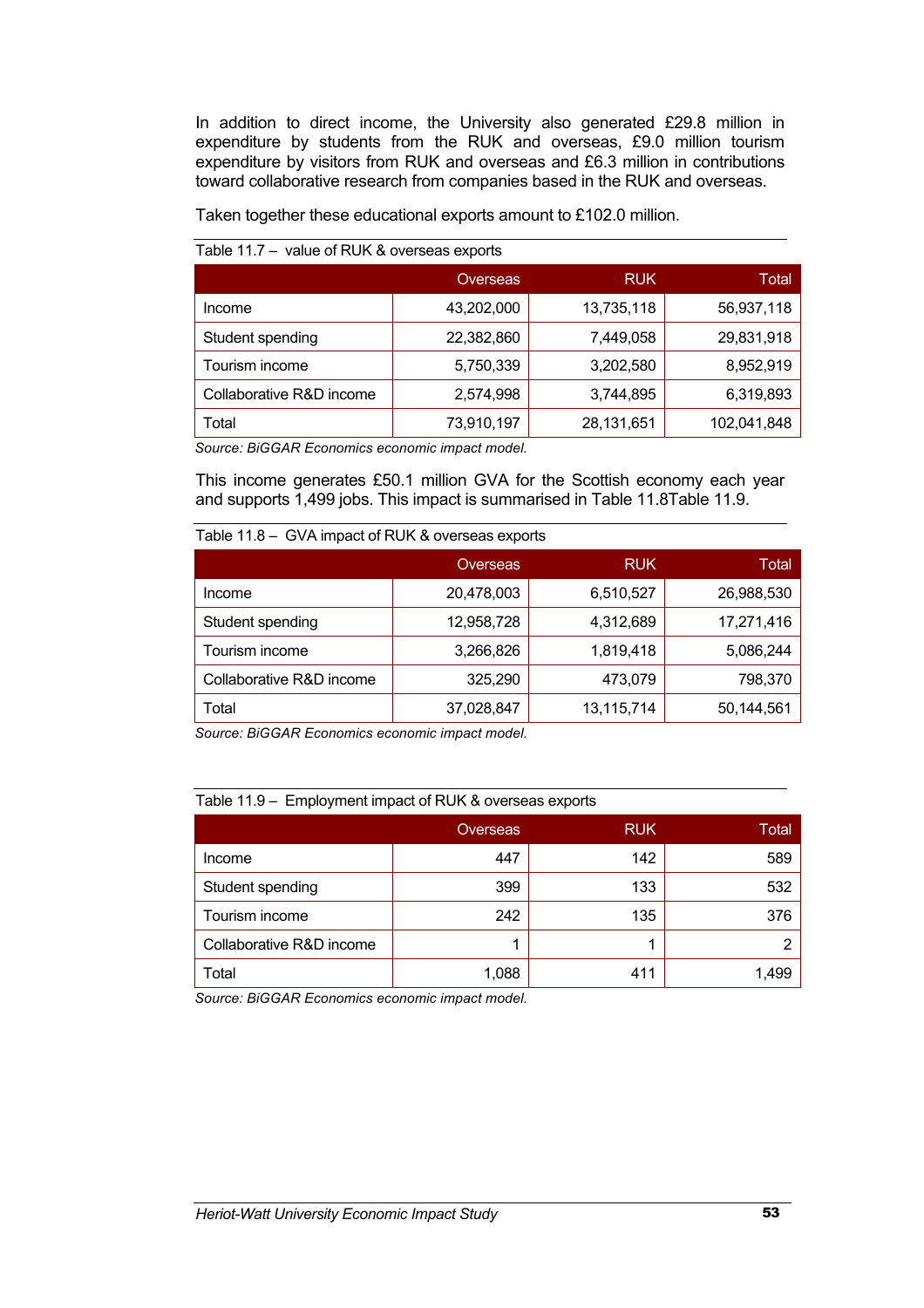# **12 WIDER IMPACTS**

This section describes the non-quantifiable economic impacts of Heriot-Watt University.

# **12.1 Contribution to Scottish Competitiveness**

One of the distinctive strengths of Heriot-Watt University is its approach to working with industry. The approach is distinctive because the focus is very much on knowledge exchange (i.e. helping to embed knowledge and expertise within businesses and sectors) rather than commercialisation (i.e. creating new companies and licensing agreements). As the main aim of this approach is to help businesses to grow, it is likely to be a more effective approach in terms of generating economic impact; however the results of this approach are also much more difficult to measure.

This is because much of the activity undertaken in support of knowledge exchange is part of long-term programmes of activity, which often span several years and involve several different research partners. This means that the full impact from any given project is likely to take a number of years to realise and may be only partially attributable to Heriot-Watt University.

In recent years Heriot-Watt University has significantly increased the amount of work it does with industry. This has been made possible as a result of £6.5 million funding received from the European Regional Development Fund (ERDF) in 2009. A recent evaluation of this activity found that seven of the companies assisted expected that their combined turnover would increase by £8.2 million as a result of the assistance provided. Another 11 companies expected turnover to increase but were unable to quantify by how much. The companies estimated that £1.6 million of the anticipated £8.2 million increase could be directly attributed to the business development team at Heriot-Watt University.

Even the impact recorded by this evaluation is likely to underplay the full impact of Heriot-Watt's industry engagement since it captures only the impact on individual companies rather than entire sectors. Research undertaken by Heriot-Watt University that is relevant to one company within a sector is likely to be relevant to several others. As companies are usually quick to learn from each other, this means that it can be expected that knowledge successfully transferred to one company will soon be transferred across an entire industry.

In section 7 it was estimated that each year Heriot-Watt University contributes £24.1 million GVA to the Scottish economy as a result of knowledge exchange activity. For the reasons described above, the long-term value of this activity is likely to be much higher. To demonstrate this it is worth considering some of the ways that Heriot-Watt University is currently working with the priority sectors identified by the Scottish Government.

#### **12.1.1 Energy**

Heriot-Watt University contributes to the growth and development of Scotland's energy sector through the Energy Academy, a pan-university initiative that aims to consolidate energy research activities and facilitate interdisciplinary programmes, both within the university and with other HEIs.

The Academy has strong links with industry through dedicated Business Development Executives who are tasked with matching the needs of industry,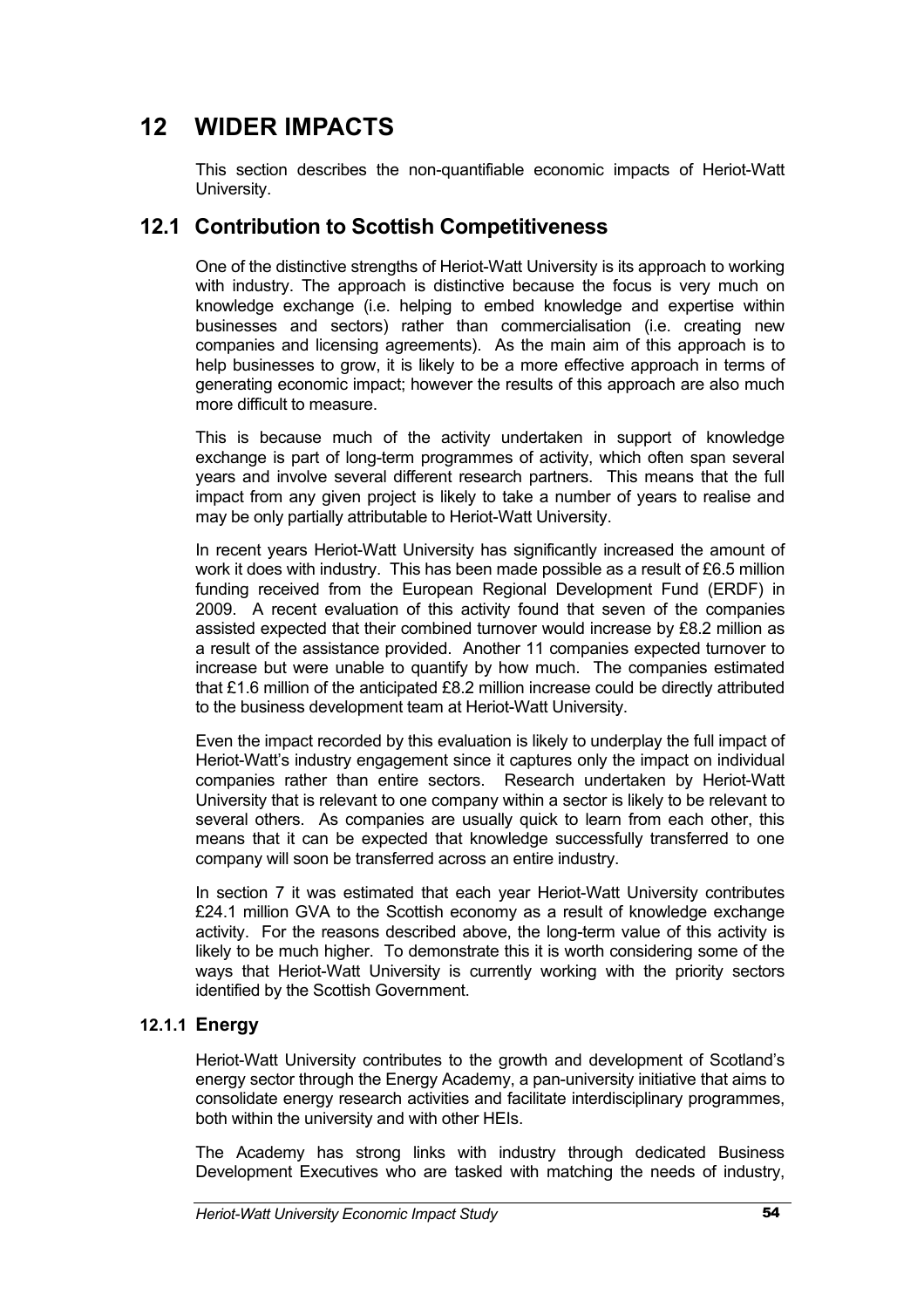business and government with the Energy Academy's range of skills. This has led to numerous collaborative projects, which enable academic expertise within the University to be applied to real world challenges faced by industry. Projects span a range of research areas that are relevant to the Scottish (and international) energy industry.

Heriot-Watt University is for example currently participating in a major study, cofunded by government and industry to investigate the potential for carbon capture and storage. If properly developed it is estimated that carbon capture and storage could create 13,000 jobs in Scotland by 2020. Although this impact will take many years to realise and will not be entirely attributable to Heriot-Watt University, it serves to illustrate that the long-term impact of knowledge exchange activity is likely to be significantly higher than estimated in section 7.

#### **12.1.2 Finance**

Heriot-Watt University is also contributing to the future development of the Scottish financial services sector through the work of the Scottish Financial Risk Academy (SFRA). The SFRA was established in April 2010 by a consortium of founder members led by the Maxwell Institute for Mathematical Sciences. It is funded by the SFC and contributions by founder members including the Actuarial Profession, Aberdeen Asset Management, Barrie & Hibbert, Lloyds Banking Group, the Maxwell Institute and Scottish Financial Enterprise.

The Academy aims to promote knowledge-exchange between industry and academia with the aim of reducing the Scottish financial services sector's vulnerability to financial risk. It achieves this by running a series of Knowledge Exchange activities including a biannual Risk Colloquia, knowledge exchange workshops, placements for MSc and PhD students and postgraduate course modules taught by industry professionals.

Although the impact of this activity is impossible to quantify, events of 2008/9 illustrate the consequences of underestimating risk. If the work undertaken by the SFRA plays even a small role in helping to avert future financial crisis this will be of great value to the Scottish economy.

#### **12.1.3 Food and Drink**

One of the main contributions that Heriot-Watt University makes to the future development of the food and drink industry in Scotland is through the activities of the International Centre for Brewing and Distilling. The Centre is the only institute in the UK to offer both Honours and Masters degrees in Brewing and Distilling, which means that it plays an important role in helping to ensure that breweries and distilleries across the UK are able to recruit suitably qualified staff. Although the impact of this is difficult to quantify, the fact that the spirits industry contributes £2,145 million GVA to the Scottish economy each year suggests that the impact is likely to be significant.

Another notable contribution that the University made to the Scottish food and drink industry is as a result of a joint research project with industry that investigated the use of ultrasound to improve the quality and nutritional value of bakery products. The aim of the project is to introduce a new platform technology that aids the bakery products supply chain. One of the outcomes of this process will be to make production more energy efficient and therefore cheaper.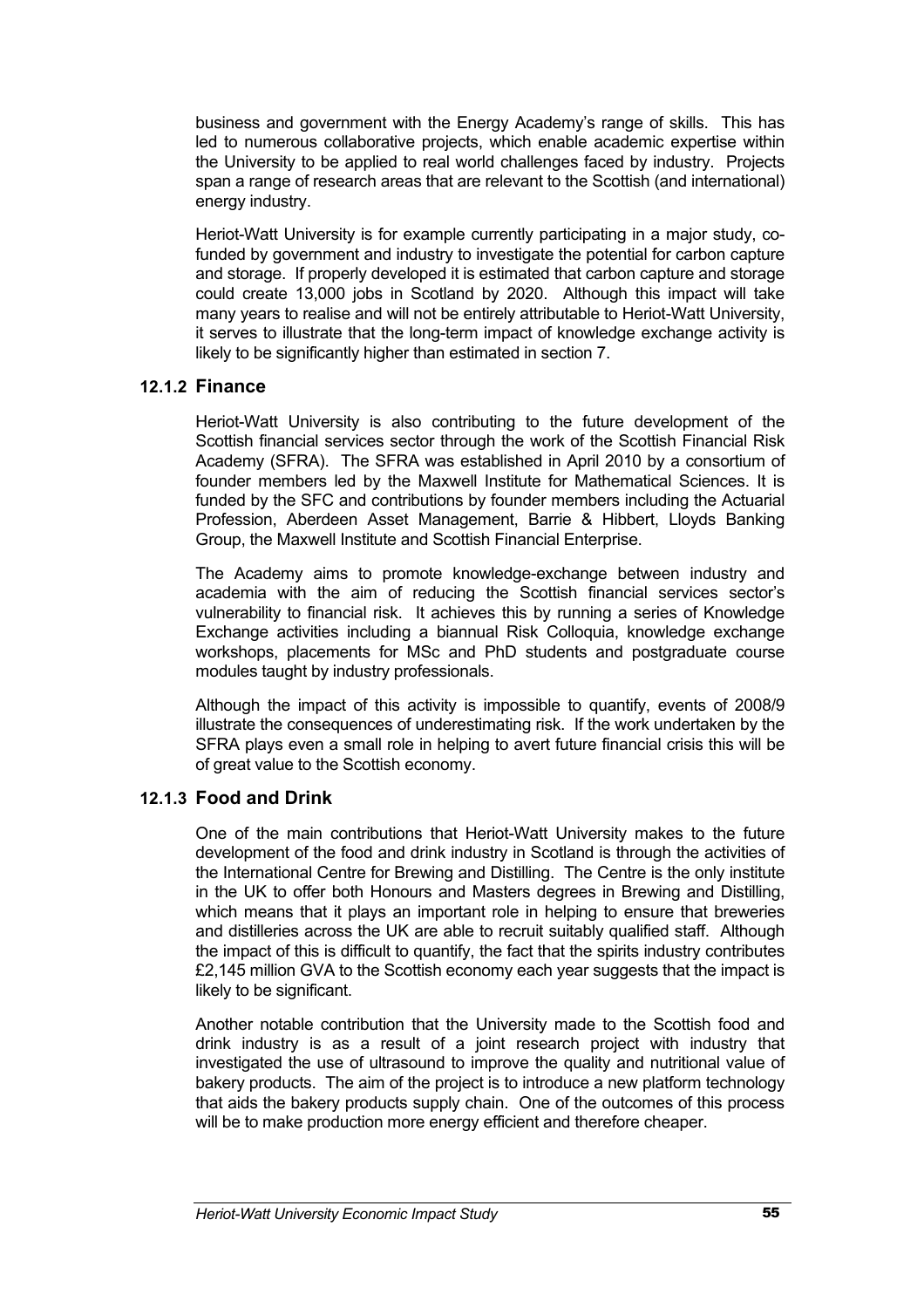Although it is too early to quantify the impact of this project, evidence from a recent evaluation<sup>13</sup> suggests that the outputs of the project are expected to be relevant to commercial bakeries throughout the UK, which would be very significant.

#### **12.1.4 Tourism**

Section 6 of this report estimated that Heriot-Watt University contributes £5.1 million GVA to the Scottish tourism sector and supports 376 tourism related jobs. In addition to this impact, the University also helps to support the sector by providing additional accommodation during peak periods of demand. For example, during the summer months the University frequently hosts groups who are performing in one of the Edinburgh Festivals. During peak periods, accommodation in Edinburgh is scarce so if Heriot-Watt University did not provide accommodation, then some potential visitors may not be able to visit the city. This would damage the competitiveness of Edinburgh's tourism sector and reduce the economic impact of the Festivals.

#### **12.1.5 Creative Industries**

Heriot-Watt University contributes to the growth and development of Scotland's creative industries sector through the work of the Scottish Academy of Fashion. The Academy aims to help Scotland become a global centre of excellence in fashion-related learning and commercially relevant research by building on the expertise of the School of Textiles to undertake collaborative industrial and academic research, knowledge exchange and networking.

#### **12.1.6 Universities**

In a review of the Scottish Economic Strategy published in 2011, the Scottish Government identified universities as a priority growth sector for the Scottish economy. Section 13 of this report describes Heriot-Watt University's aspirations for future growth and their potential economic value. By realising these aspirations the University will contribute to the growth of the Scottish universities sector but the distinctive approach taken to achieve this growth means that the University will also contribute to the sector's development.

For example, a recent evaluation of the University's work with industry has found that the approach taken by the University (described in section 12.1) is particularly effective at generating long-term economic impact. Importantly, this approach has been noted by other Scottish universities, which are keen to replicate its success. If this happens then Heriot-Watt University will have helped to improve the effectiveness of knowledge exchange activity across the Scottish universities sector.

Another distinctive feature of Heriot-Watt University is the extent of it's international activity. Much of this has been made possible by the University's very successful distance learning model. This approach was first pioneered by the Edinburgh Business School, was then extended to all the other schools of the University and was an important factor in helping the University to establish its campus in Dubai.

Section 11 of this report found that this activity not only generates a significant amount of income for the University but also makes a substantial contribution to Scotland's export earnings. This is likely to be of interest to other Universities,

<sup>&</sup>lt;sup>13</sup> BiGGAR Economics (2012), Evaluation of Converge/Working with Industry Project.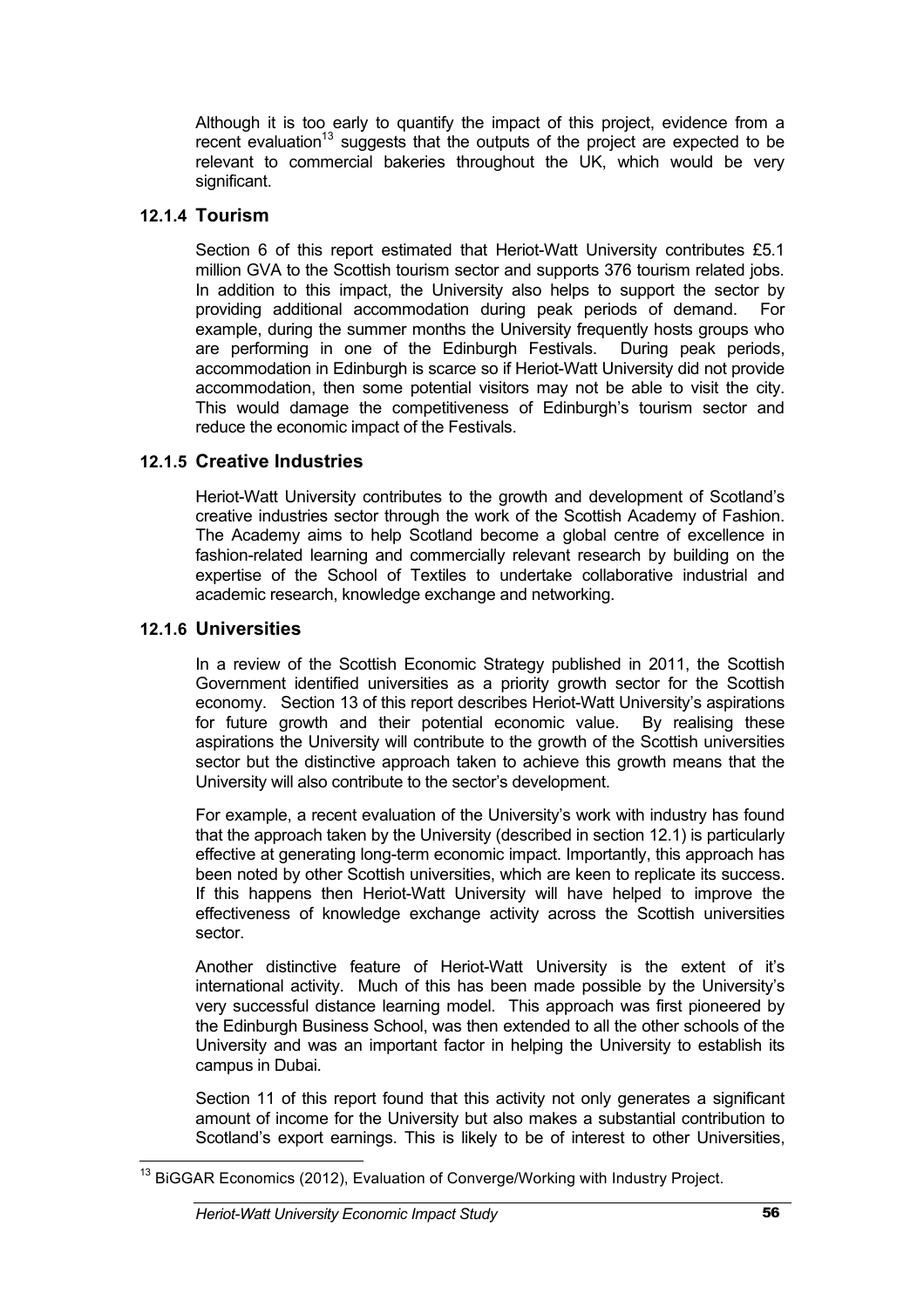which may seek to replicate Heriot-Watt University's success, which would help to increase the value of educational exports from Scotland.

# **12.2 Contribution to Sustainable Economic Development**

The primary objective of the Scottish Government is to increase sustainable economic development. To measure progress toward this objective, the Government has identified 50 national performance indicators. Heriot-Watt University directly contributes to eight of these indicators but indirectly contributes to many others. The indicators that the University particularly contributes to:

- **Increase the Number of Businesses –** Heriot-Watt contributes to this by supporting the creation of new start-ups and spin-outs (sections 7.2.6 and 7.3.2) and by supporting the development of companies at the Heriot-Watt University Research Park (section 8);
- **Increase Exports –** Section 11 estimated that Heriot-Watt University is already responsible for around 10% of Scotland's education exports and intends to double income from international activity over the next seven years;
- **Improve Scotland's Reputation –** Heriot-Watt helps to achieve this by raising awareness about Scotland and the quality of Scottish education and research through its distance learning activity and overseas campus (e.g. the University hosts an annual highland games in Dubai);
- **Improve the Skill Profile of the Population –** Heriot-Watt contributes to this by providing industry relevant education and training;
- **Improve levels of Educational Attainment –** the University contributes to this indicator by helping almost 3,000 people a year to achieve graduate and post-graduate qualifications;
- **Increase the Proportion of Graduates in Positive Destinations –** Heriot-Watt contributes to this by maintaining close links with industry and providing industry relevant education and training for its students;
- **Increase Physical Activity** the University contributes to this through its Centre for Sport and Exercise, which runs a variety of programmes designed to encourage students, staff and members of the wider community to take more exercise; and
- **Reduce Scotland's Carbon Footprint** Heriot-Watt contributes to this through the activity of the Energy Academy (section 12.1.1). In May 2011 the University also launched a major project, Transition Heriot-Watt, designed to reduce the carbon foot-print of the University.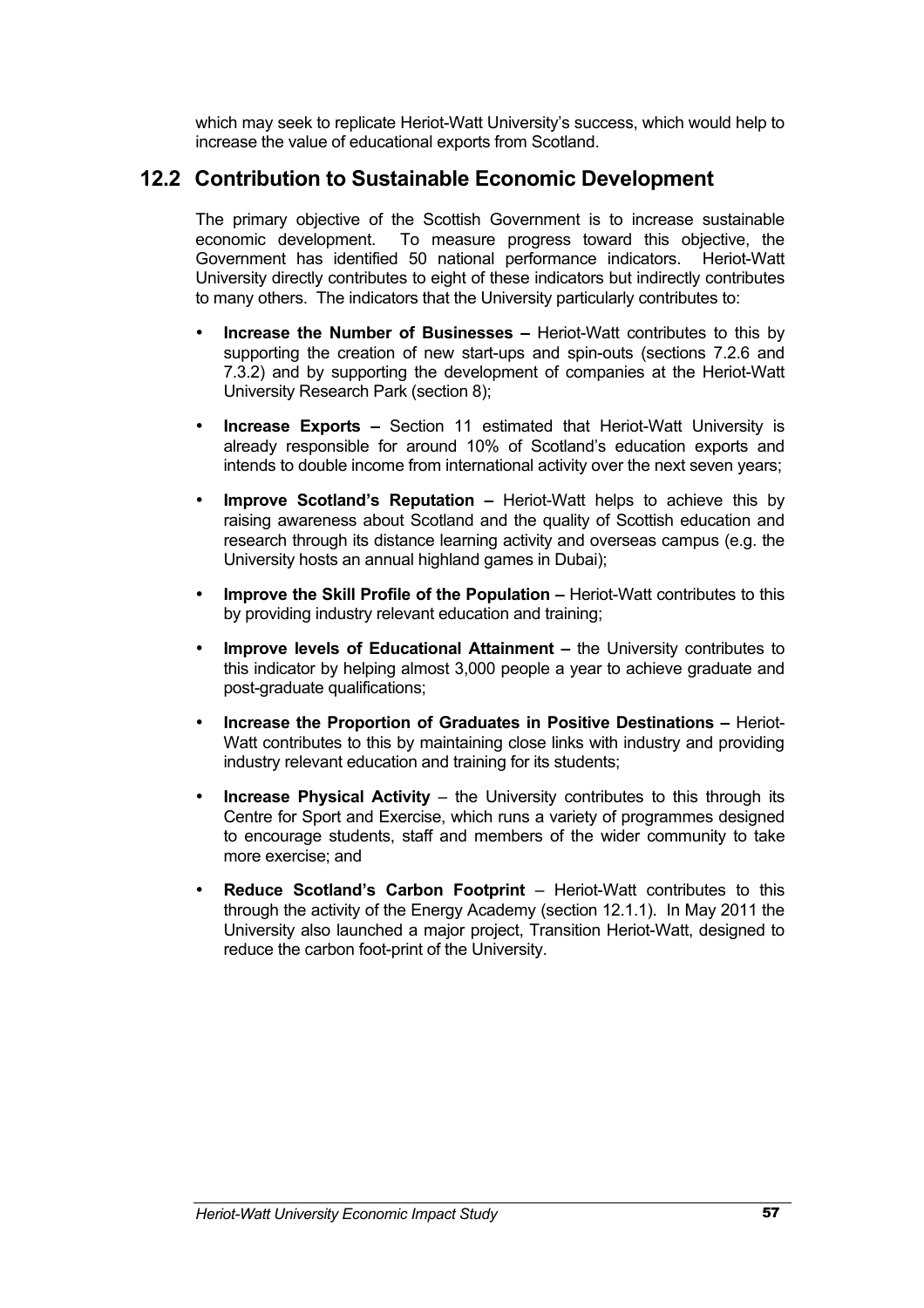# **13 FUTURE IMPACTS**

This section considers what the future impact of Heriot-Watt University might be.

# **13.1 Strategic Growth**

From the analysis presented so far in this report it is possible to identify two distinctive strengths of Heriot-Watt University, namely the range of work that the University does with industry and its focus on internationalisation. Both of these areas have been identified by the University as strategic priorities for the future and have received significant investment as a result. The nature of strategic investments is that they generally take some time to generate results. For this reason, this report does not capture the impact of much of the activity that is currently underway to support these strategic priorities. This section seeks to rectify this.

#### **13.2 Internationalisation**

In 2011 Heriot-Watt University published an ambitious strategy to increase international activity. The objectives of this strategy are to:

- increase international recruitment to the UK campuses;
- build on and foster further international research links;
- continue to grow and develop the Academic Partner network;
- increase student numbers and introduce new programmes at the Dubai campus; and
- develop a new campus in Malaysia.

Achieving these objectives will require the University to **double its current international activity and income over a 7-year period**.

This would increase the number of overseas students on campus in Scotland, which would significantly increase the impact of student spending and part-time work as well as tourism impacts. By assuming that the number of overseas students doubles over the next seven years it can be calculated that the impact of:

- student spending would increase from £30.5 million GVA and 940 jobs across Scotland to £46.7 million GVA and 1,382 jobs:
- part-time student employment would increase from £13.0 million GVA and 673 jobs across Scotland to £19.2 million GVA and 998 jobs; and
- visits from friends and family would increase from £0.5 million GVA and 39 jobs across Scotland to £0.7 million GVA and 51 jobs.

In total, this amounts to an additional contribution of £22.7 million GVA per year to the Scottish economy and 779 jobs.

In addition to this it is reasonable to assume that the University would take on additional staff to teach the new students, spend more on equipment and supplies and perhaps make additional capital investment in things like new student accommodation and teaching space.